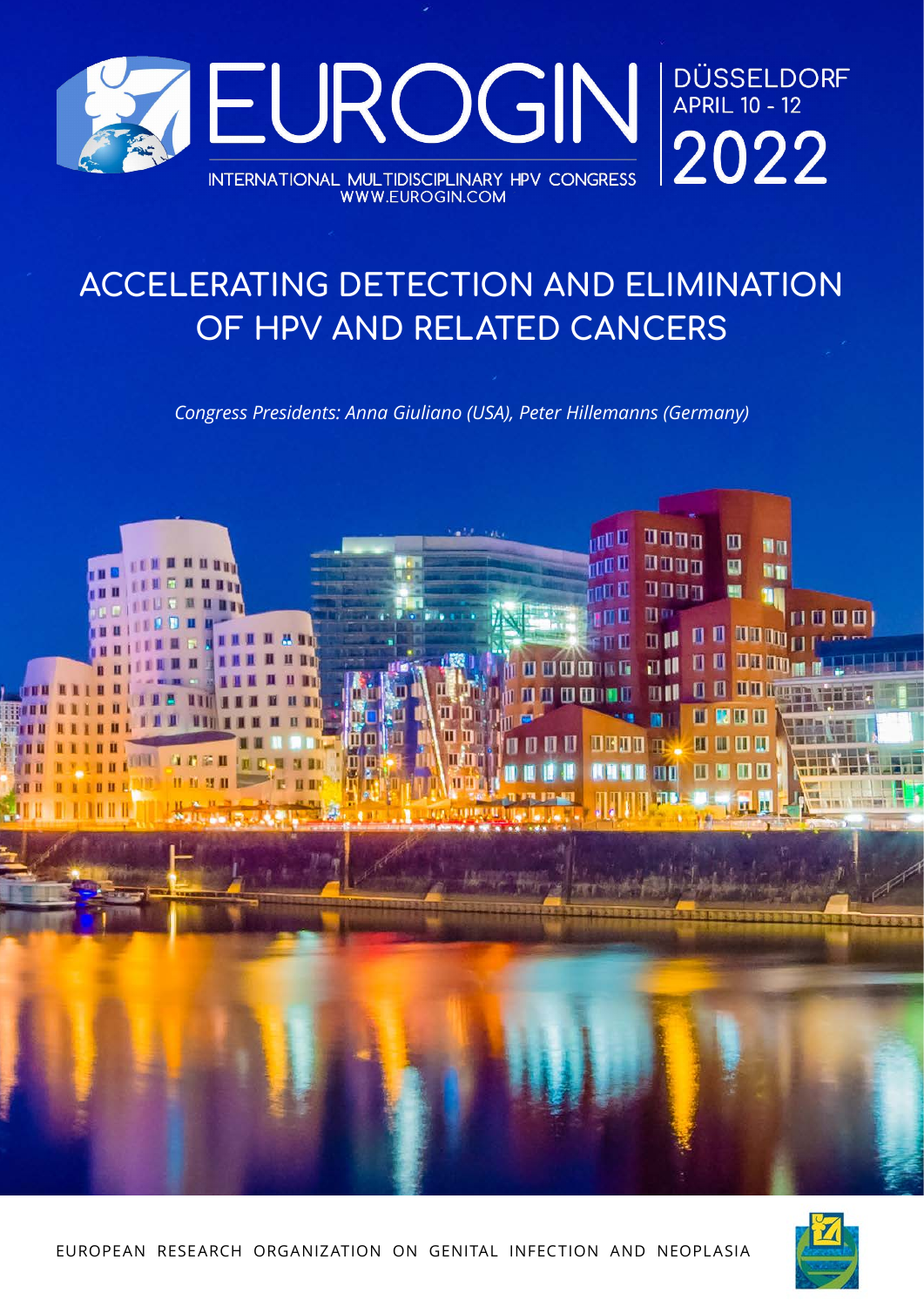#### **FDW - FULL DAY WORKSHOP**

# Revisiting high-grade intraepithelial neoplasia - molecular biology, risk management and prevention

#### **Coordinator: J. Monsonego (France)**

The full day workshop is designed to provide summaries of the most relevant knowledge on HPV infection and associated diseases with the aim of assisting educators in the health field. The topics covered range from the basic science fundamentals to emerging issues and translational research.

Speakers will present accepted evidence-based scientific information that has been published in the peerreviewed medical literature.

| <b>FDW 01</b>       | <b>Cervix</b>                                                                                                          | <b>Hall X</b><br>8.30 - 17.00                   |
|---------------------|------------------------------------------------------------------------------------------------------------------------|-------------------------------------------------|
| <b>FDW 01-A</b>     | The Global picture of CIN3-ADC in situ<br>Chair: S. Franceschi (Italy)                                                 | $8.30 - 9.30$                                   |
| <b>FDW 01-A1</b>    | • Introduction                                                                                                         | Franceschi S. (Italy)                           |
| <b>FDW 01-A2</b>    | · Epidemiology                                                                                                         | $\mathbf{\mathbf{\Box}}$ Brotons M. (Spain)     |
| <b>FDW 01-A3</b>    | • Natural history and carcinogenesis                                                                                   | Franco E. (Canada)                              |
| <b>FDW 01-A4</b>    | • HPV related prevalence and score of risk                                                                             | <b>Wentzensen N. (USA)</b>                      |
|                     | • Discussion                                                                                                           |                                                 |
|                     |                                                                                                                        | <b></b> U Video presentation                    |
| <b>Coffee Break</b> |                                                                                                                        | $9.30 - 10.00$                                  |
|                     |                                                                                                                        |                                                 |
| <b>FDW 01-B</b>     | HPV primary screening of CIN3-ADC in situ:<br>new insights and long-term performance<br>Chair: C. Meijer (Netherlands) | $10.00 - 11.45$                                 |
| <b>FDW 01-B1</b>    | · Introduction                                                                                                         | <b>Meijer C. (Netherlands)</b>                  |
| <b>FDW 01-B2</b>    | • Triage of HPV+ women                                                                                                 | Arbyn M. (Belgium)                              |
| FDW 01-B3           | • Role of genotyping                                                                                                   | Dillner J. (Sweden)                             |
| <b>FDW 01-B4</b>    | • Epigenetics and methylation                                                                                          | <b>Steenbergen P. (Netherlands)</b>             |
| FDW 01-B5           | • Can biomarkers for diagnosis and grading of CIN help<br>to prevent overtreatment?                                    | <b>Meijer C. (Netherlands)</b>                  |
| FDW 01-B6           | • Performance of self-sampling                                                                                         | <b>Berkhof J. H. (Netherlands)</b>              |
| <b>FDW 01-B7</b>    | • Screening of vaccinated women                                                                                        | $\mathbf{\mathbf{\Box}}$ Canfell K. (Australia) |
|                     | • Discussion                                                                                                           |                                                 |

 **Video presentation**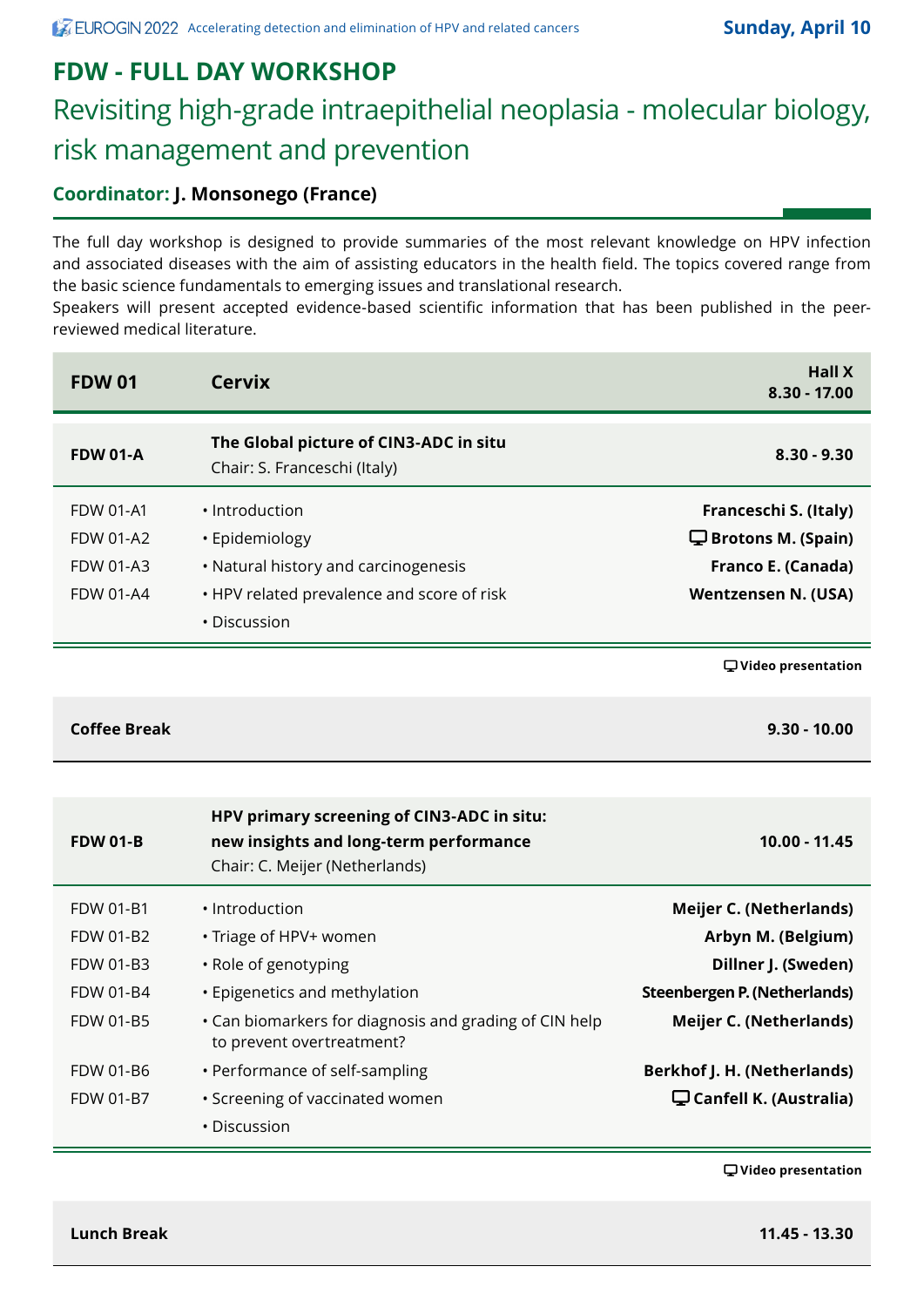## **FDW - FULL DAY WORKSHOP**

| 13.30 - 15.00                            | HPV vaccines: protection against CIN3-ADC in situ<br>Chair: E. Joura (Austria)             | <b>FDW 01-C</b>     |
|------------------------------------------|--------------------------------------------------------------------------------------------|---------------------|
| Joura E. (Austria)                       | • Introduction                                                                             | <b>FDW 01-C1</b>    |
| Joura E. (Austria)                       | • Focus on randomized clinical trials                                                      | <b>FDW 01-C2</b>    |
| $\mathbf \Box$ Brotherton J. (Australia) | • Long-term impact on public health                                                        | <b>FDW 01-C3</b>    |
| Moscicki A. B. (USA)                     | • Defining populations at risk and individual benefits of<br><b>HPV</b> vaccines           | <b>FDW 01-C4</b>    |
| Lehtinen M. (Sweden)                     | • Residual risks of CIN-ADC in situ in HPV screening and<br>vaccinated women               | <b>FDW 01-C5</b>    |
|                                          | • Discussion                                                                               |                     |
| <b></b> U Video presentation             |                                                                                            |                     |
| 15.00 - 15.30                            |                                                                                            | <b>Coffee Break</b> |
|                                          |                                                                                            |                     |
| 15.30 - 17.00                            | Management and follow-up of women<br>with CIN3-ADC in situ<br>Chair: J. Bornstein (Israel) | <b>FDW 01-D</b>     |

| <b>Bornstein J. (Israel)</b> | · Introduction                                                                   | FDW 01-D1        |
|------------------------------|----------------------------------------------------------------------------------|------------------|
| Clarke M. (USA)              | • New risk management                                                            | <b>FDW 01-D2</b> |
| <b>Bouchard C. (Canada)</b>  | • The colposcopic approach                                                       | FDW 01-D3        |
| Donders G. (Belgium)         | • Current treatment options                                                      | <b>FDW 01-D4</b> |
| Kyrgiou M. (UK)              | . Optimizing follow-up after treatment for CIN3 -<br>vaccination after treatment | <b>FDW 01-D5</b> |
|                              | • Discussion                                                                     |                  |
|                              |                                                                                  |                  |

 **Video presentation**

| <b>FDW 02</b> | New insights in high-grade intraepithelial<br>neoplasia of anus, vulva and oropharynx<br>Chair: A. Nyitray (USA) | <b>Hall X</b><br>17.00 - 18.30  |
|---------------|------------------------------------------------------------------------------------------------------------------|---------------------------------|
| FDW 02-1      | • Introduction                                                                                                   | Nyitray A. (USA)                |
| FDW 02-2      | $\cdot$ AIN3                                                                                                     | Nyitray A. (USA)                |
| FDW 02-3      | $\cdot$ VulN3                                                                                                    | <b>Bleeker M. (Netherlands)</b> |
| FDW 02-4      | • Does oropharyngeal precancer exist?                                                                            | D'Souza A. (USA)                |
| FDW 02-5      | . Impact of HPV vaccine on non-cervical pre-cancer in<br>the real life                                           | $\Box$ Saraiya M. (USA)         |
|               | • Discussion                                                                                                     |                                 |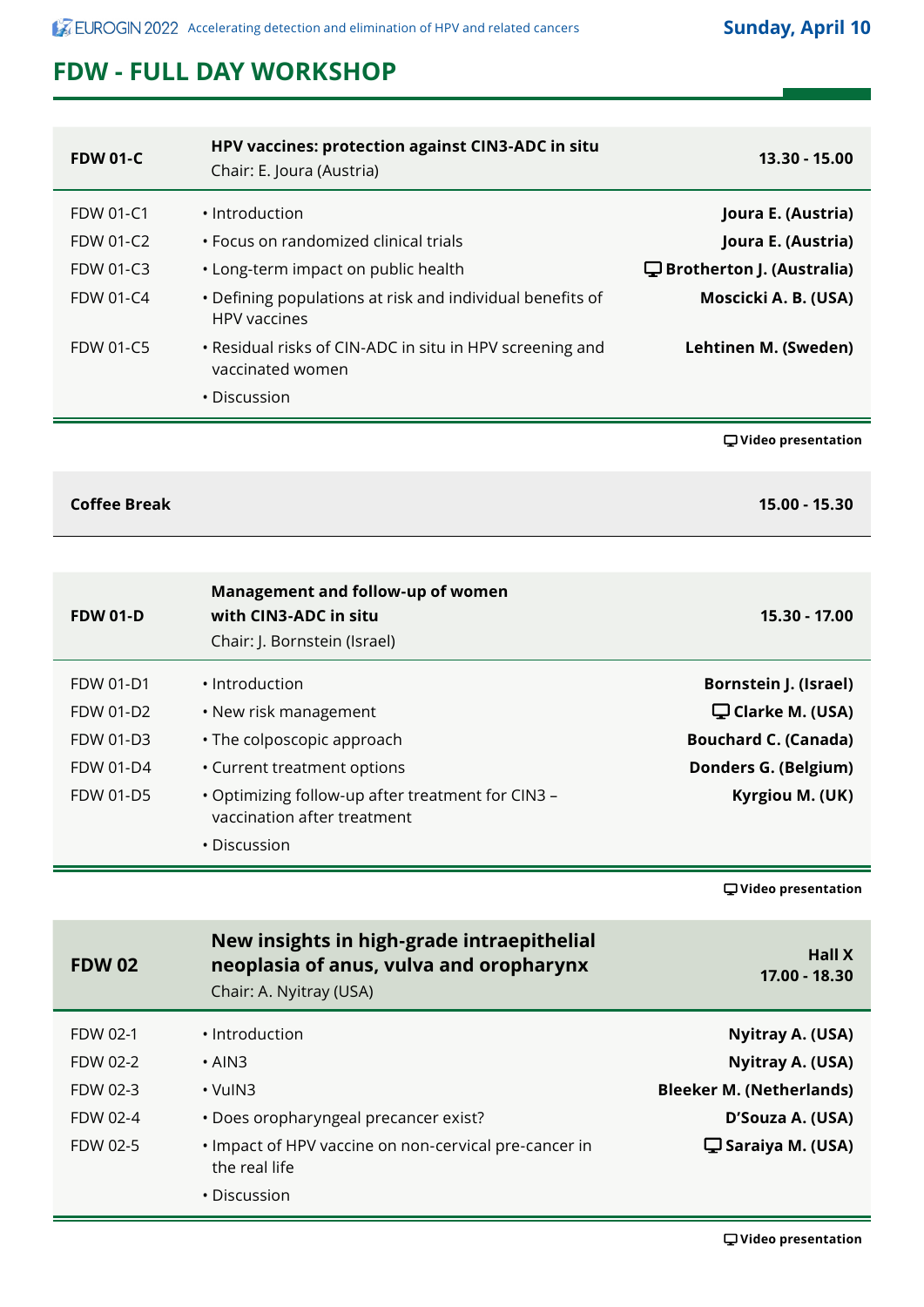| <b>SS 01</b> | Epidemiology: HIV and HPV-related cancers<br>Chair: A. Giuliano (USA) - S. Sudenga (USA)                                                 | Room 14<br>$8.30 - 10.00$ |
|--------------|------------------------------------------------------------------------------------------------------------------------------------------|---------------------------|
|              | People living with HIV are at an increased risk for developing HPV-related cancers. This session will discuss differences in HPV-related |                           |

cancer incidence and treatment by HIV status and biomarkers associated with early detection and screening. The session will end with time for discussion on ways to improve screening, treatment, and survival for HPV-related cancers among people with HIV.

| Giuliano A. (USA)                 | · Introduction                                                               | SS 01-1 |
|-----------------------------------|------------------------------------------------------------------------------|---------|
| Sudenga S. (USA)                  |                                                                              |         |
| <b>Clifford G. (France)</b>       | • Anal cancer risk scale                                                     | SS 01-2 |
| <b>Botha H. (South Africa)</b>    | • Cervical pre-cancer and cancer in WLWH: Should we<br>manage it differently | SS 01-3 |
| <b>Dhokotera T. (Switzerland)</b> | • HPV-related cancers in people living with HIV in South Africa              | SS 01-4 |
| Lang Kuhs K. A. (USA)             | • HPV16 E6 serostatus and HPV-OPC screening among PWH                        | SS 01-5 |
| Sudenga S. (USA)                  | • CD4/CD8 Ratio and HPV-related cancer risk among PWH                        | SS 01-6 |
|                                   | • Discussion                                                                 |         |

| <b>SS 02</b> | Is HPV genotyping transforming primary<br><b>HPV</b> screening? | Room 14       |
|--------------|-----------------------------------------------------------------|---------------|
|              |                                                                 | 13.30 - 15.00 |
|              | Chair: J. Bonde (Denmark)                                       |               |

Advanced molecular methods to characterize HPV allows for the precise distinction between individual HPV genotypes and the use of HPV genotyping is increasingly finding its way into cervical screening algorithms to allow differentiation between those women who carry an HPV-infection at lower or higher risk for cervical precancer and cancer. Whereas, thirteen HPV genotypes are associated with the highest risk of cervical disease/cancer, the risk of disease progression and cancer is genotype dependent. In this session, the question asked is: How is genotyping applied in cervical screening programs and how can genotyping improving screening?

| SS 02-1 | • Introduction                                                                                  | <b>Bonde J. (Denmark)</b>     |
|---------|-------------------------------------------------------------------------------------------------|-------------------------------|
| SS 02-2 | . Role of HPV genotype in refining screening algorithms                                         | $\mathbf \Box$ Cuzick J. (UK) |
| SS 02-3 | • Present and future value of HPV genotyping in cervical<br>cancer screening                    | Franco E. (Canada)            |
| SS 02-3 | • The HPV type-specific impact on early detection and<br>prevention of invasive cervical cancer | Dillner J. (Sweden)           |
| SS 02-4 | . Extended type-specific algorithms in HPV screening;<br>first experiences from Denmark         | <b>Bonde J. (Denmark)</b>     |
|         | • Discussion                                                                                    |                               |
|         |                                                                                                 |                               |

 **Video presentation**

**Coffee Break 15.00 - 15.30**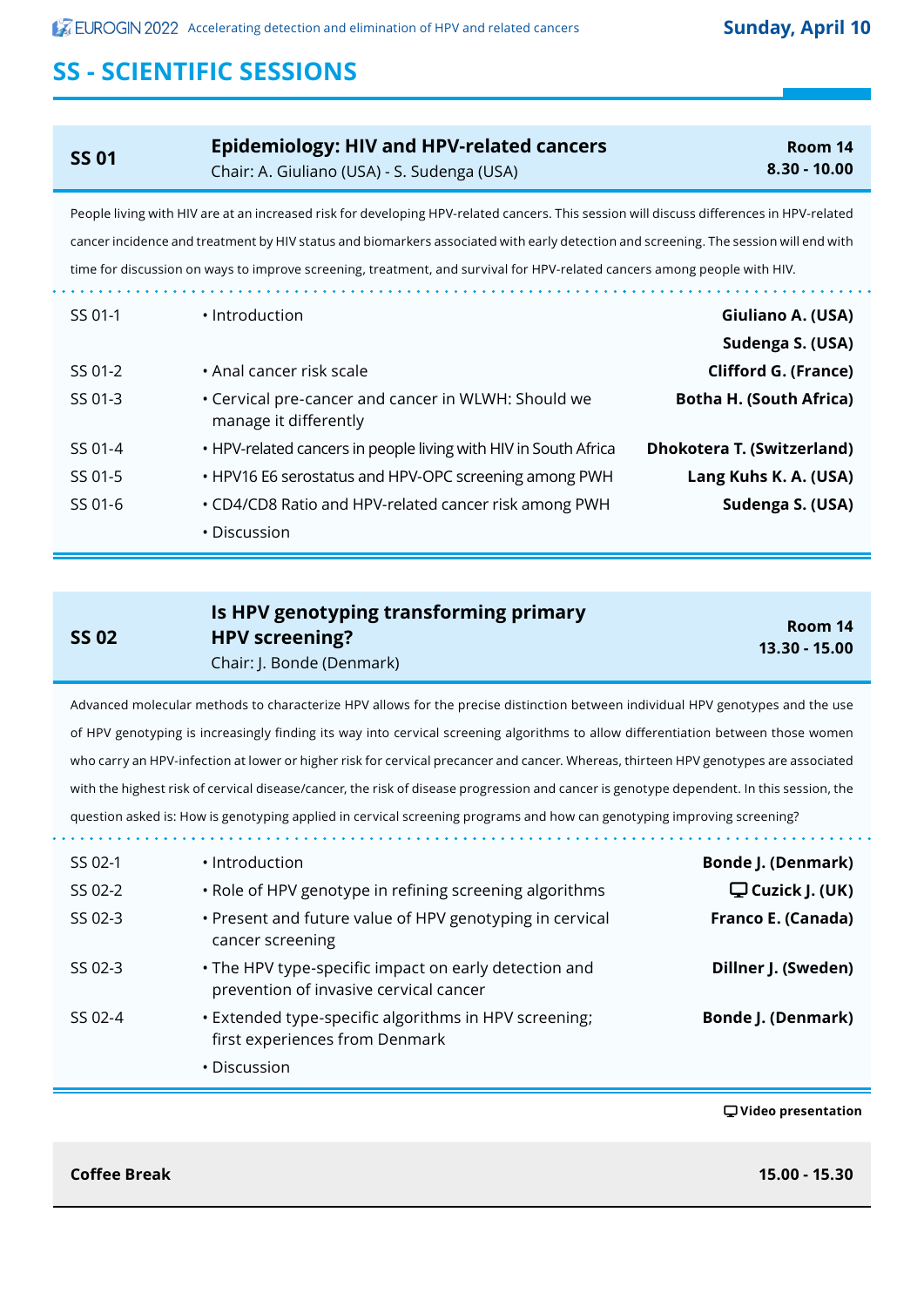**SS 03**

**Quality assurance of self-sampling for cervical screening and disease management** Chair: M. Arbyn (Belgium) - C. Cocuzza (Italy)

**Room 14 15.30 - 17.00**

Self-sampling has been shown to increase women's participation to cervical cancer screening programs. The implementation of these new screening approaches should however be accompanied by the assessment of the quality and applicability of the new methods, including organizational aspects, diagnostic procedures, test accuracy and management of screenpositive women. This session will highlight some of the quality assurance approaches and experiences related to the introduction of self-sampling in cervical cancer screening and disease management.

| Arbyn M. (Belgium)          | • Introduction                                                                            | SS 03-1 |
|-----------------------------|-------------------------------------------------------------------------------------------|---------|
| Cocuzza C. (Italy)          |                                                                                           |         |
| <b>Vos K. (Netherlands)</b> | • Experiences in organizing self-sampling-based screening                                 | SS 03-2 |
| Smith J. (USA)              | • Self-collection in cervical cancer screening programs in<br>low-middle income countries | SS 03-3 |
| Arbyn M. (Belgium)          | • Validation of tests, self-sampling devices and storage media                            | SS 03-4 |
| Cuschieri K. (UK)           | • Considerations for the pre-analytical optimization of<br>self-sampling                  | SS 03-5 |
| Martinelli M. (Italy)       | • European VALHUDES findings                                                              | SS 03-6 |
| Nedjai B. (UK)              | • Molecular triage on self-collected samples                                              | SS 03-7 |
|                             | • Discussion                                                                              |         |
|                             |                                                                                           |         |

| \$S504 | HPV and anal cancer screening                    | Room 16a      |
|--------|--------------------------------------------------|---------------|
|        | Chair: A. Nyitray (USA) - L. Abramowitz (France) | 13.30 - 15.00 |

With the ANCHOR Study being recently stopped for efficacy, a key barrier to anal cancer screening has been removed, i.e., the lack of accepted treatment for high-grade squamous intraepithelial lesions; however, other barriers remain that need attention to ensure that screening benefits outweigh harms. This scientific session will highlight new research that speaks to some of the unanswered questions including when to repeat screening, what is a suitable test for risk-based screening, and how can a screening program be built that is inclusive for all persons at increased risk for anal cancer.

| SS 04-1 | • Introduction                                                                                                                                                          | Nyitray A. (USA)<br><b>Abramowitz L. (France)</b> |
|---------|-------------------------------------------------------------------------------------------------------------------------------------------------------------------------|---------------------------------------------------|
| SS 04-2 | • Incidence and clearance of anal HPV at the anal canal                                                                                                                 | Wei F. (IARC)                                     |
| SS 04-3 | • Host + viral genome methylation as a biomarker for<br>precancers and cancer                                                                                           | Nedjai B. (UK)                                    |
| SS 04-4 | • Suitability of clinician-performed Digital Anal Rectal<br>Exams for detection of HPV-associated palpable lesions                                                      | Nyitray A. (USA)                                  |
| SS 04-5 | • Disparities in uptake of anal cancer screening                                                                                                                        | Gillis J. (Canada)                                |
| SS 04-6 | . What do we know about successful promotion of HPV<br>vaccination in high-risk communities, and can it be<br>adapted to promote anal cancer screening?<br>• Discussion | Ogilvie G. (Canada)                               |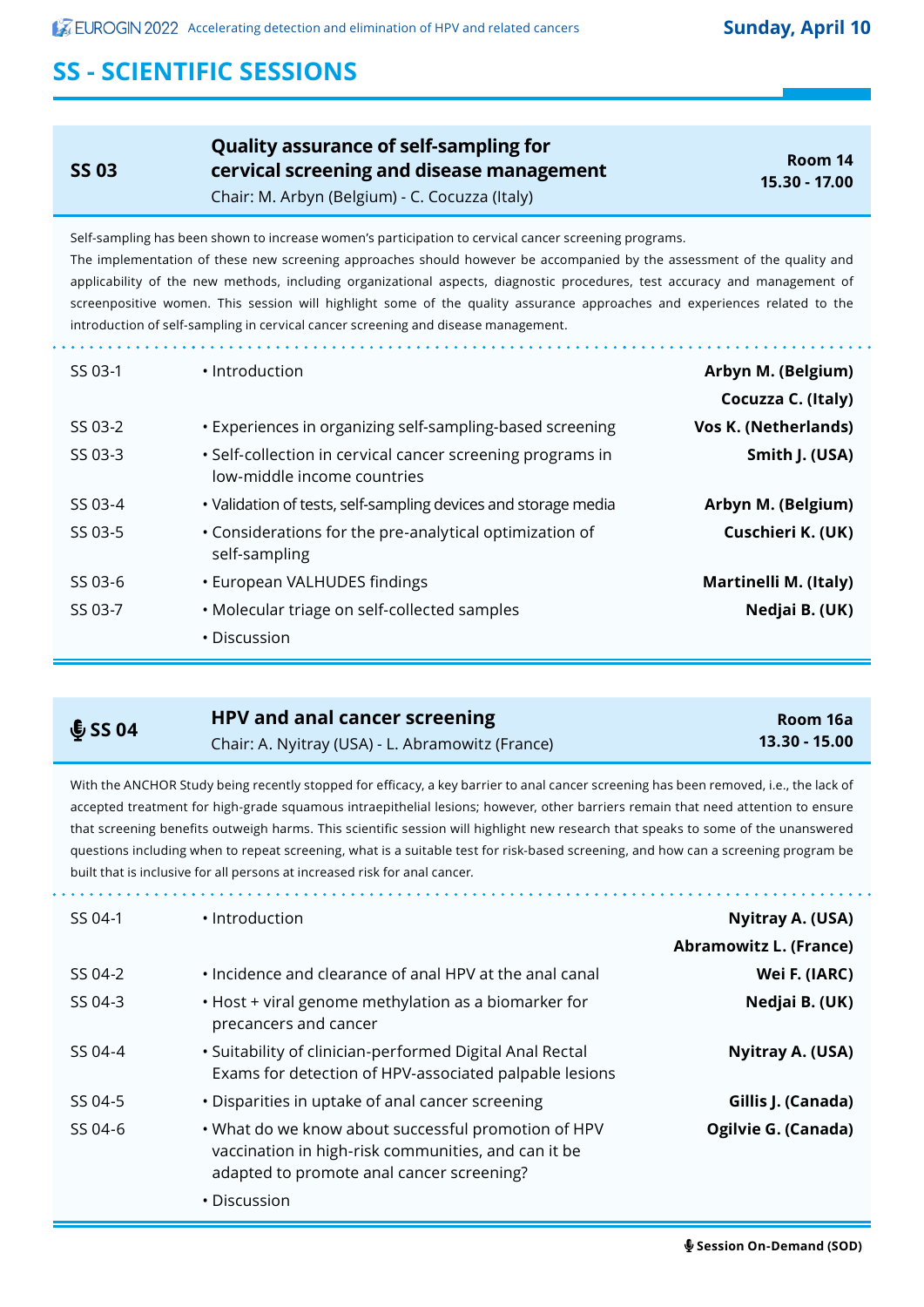| <b>FC 01</b> | <b>Screening methods and triage 1</b><br>Chair: M. Rebolj (UK)                                                                                                                           | Room 16b<br>$8.15 - 10.00$   |
|--------------|------------------------------------------------------------------------------------------------------------------------------------------------------------------------------------------|------------------------------|
| FC 01-1      | • Management of minimally abnormal cervical cancer<br>screening test results by DNA methylation detection                                                                                | Liu S. (China)               |
| FC 01-2      | • Comparison of the GENIUSTM system for digital<br>cytology with the THINPREP® imaging system                                                                                            | <b>Ikenberg H. (Germany)</b> |
| FC 01-3      | • Peer Review Cytology Plus (PRCP): a new software for<br>the internal quality control in cytology                                                                                       | Giachini C. (Italy)          |
| FC 01-4      | • Performance of oncoprotein-based tests to detect<br>CIN2+ for cervical cancer screening and triage: a<br>systematic literature review                                                  | Downham L. (France)          |
| FC 01-5      | · Implementation of a centralized HPV-based cervical<br>cancer screening programme in Tuscany: first round<br>results and comparison with the foregoing Pap-based<br>screening programme | Pompeo G. (Italy)            |
| FC 01-6      | • Co-testing in cervical screening among 40-42 year old<br>women is unreasonable                                                                                                         | Forslund O. (Sweden)         |
| FC 01-7      | • Cytology interpretation after a change to human<br>papillomavirus testing in primary cervical screening:<br>evidence from the English pilot                                            | Rebolj M. (UK)               |
| FC 01-89     | • Can HPV genotyping and cytology triage facilitate HPV<br>screening of young women 23-29 years old?                                                                                     | Pedersen H. (Denmark)        |
| FC 01-9      | . Results after two screening rounds for primary HPV<br>screening for cervical cancer, in a population based<br>organized screening program in Piedmont, Italy                           | Armaroli P. (Italy)          |
| FC 01-10     | . Risk stratification of HPV-positive women using<br>extended genotyping and cytology - results from the<br>baseline unclarity trial<br>.                                                | Vaughan L. (USA)             |
| FC 01-11     | • Fourteen-year risk of cervical precancer in HPV-<br>negative women, stratified for previous HPV and<br>cytology results<br>.                                                           | Inturrisi F. (Netherlands)   |
| FC 01-12     | · 7-TYPE HPV MRNA test in triage of HPV DNA<br>positive women                                                                                                                            | Sorbye S. (Norway)           |
| FC 01-13     | • Preliminary results from a pragmatic sequential<br>randomized trial on integrated cervical cancer<br>screening in Mayuge district Uganda (aspire Mayuge)                               | Ogilvie G. (Canada)          |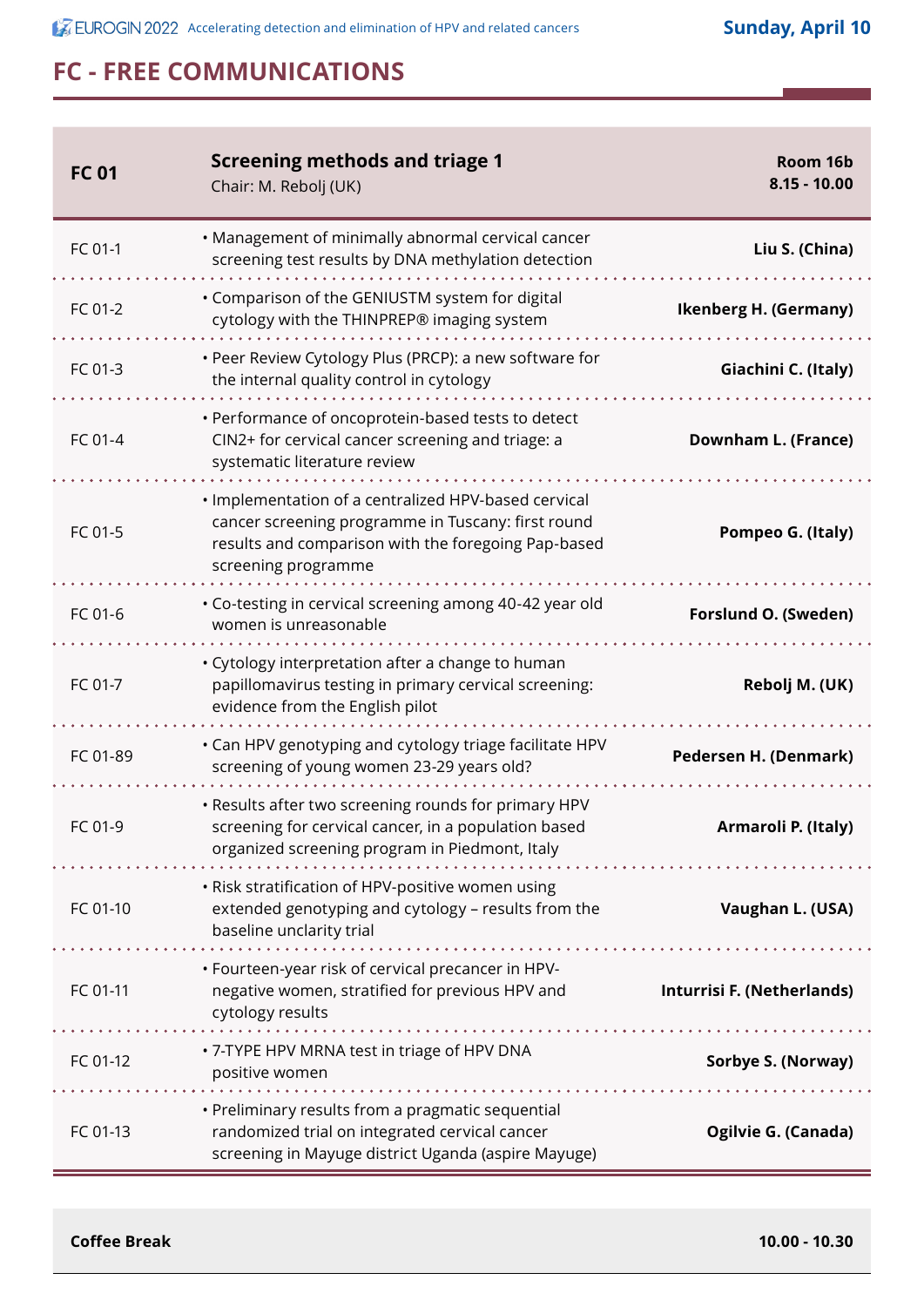ż,

| <b>FC 02</b> | <b>Screening methods and triage 2</b><br>Chair: F. Carozzi (Italy)                                                                                                                                   | Room 16b<br>10.30 - 12.00      |
|--------------|------------------------------------------------------------------------------------------------------------------------------------------------------------------------------------------------------|--------------------------------|
| FC 02-1      | • Participation in cervical cancer screening among<br>overweight and obese women: a systematic review<br>and meta-analysis                                                                           | Ring L. L. (Denmark)           |
|              |                                                                                                                                                                                                      |                                |
| FC 02-2      | • Has participation in Dutch cervical cancer screening<br>decreased in the last years?                                                                                                               | Castañeda K. (Netherlands)     |
|              |                                                                                                                                                                                                      |                                |
| FC 02-3      | • Reasons for non-attendance of colposcopy following<br>an abnormal cervical cancer screening result<br>in German                                                                                    | Klug S. (Germany)              |
|              |                                                                                                                                                                                                      |                                |
| FC 02-4      | • Quality assurance in cervical cancer screening:<br>external quality assurance program (EQA) for HPV<br>screening with cytology triage and PAP test screening                                       | Carozzi F. (Italy)             |
| FC 02-5      | • Economic and humanistic burden of HPV-related<br>disease in Indonesia: a qualitative analysis                                                                                                      | Felsher M. (USA)               |
| FC 02-6      | • Searching for optimal algorithms for primary<br>HPV screening                                                                                                                                      | <b>Vahteristo M. (Finland)</b> |
| FC 02-7      | . HPV screening in Bolivia: results by a pilot study                                                                                                                                                 | Carozzi F. (Italy)             |
| FC 02-8      | • Final data from LIBUSE trial - algorithm for cervical<br>cancer screening in the Czech Republic with usage of<br>HPV DNA testing with HPV 16/18 genotyping and P16/<br>KI-67 DUAL-stained cytology | Slàma J. (Czech Republic)      |
|              |                                                                                                                                                                                                      |                                |
| FC 02-9      | • Women's right to life is not aging, older women have to<br>be screened for cervical cancer                                                                                                         | <b>Tisler A. (Estonia)</b>     |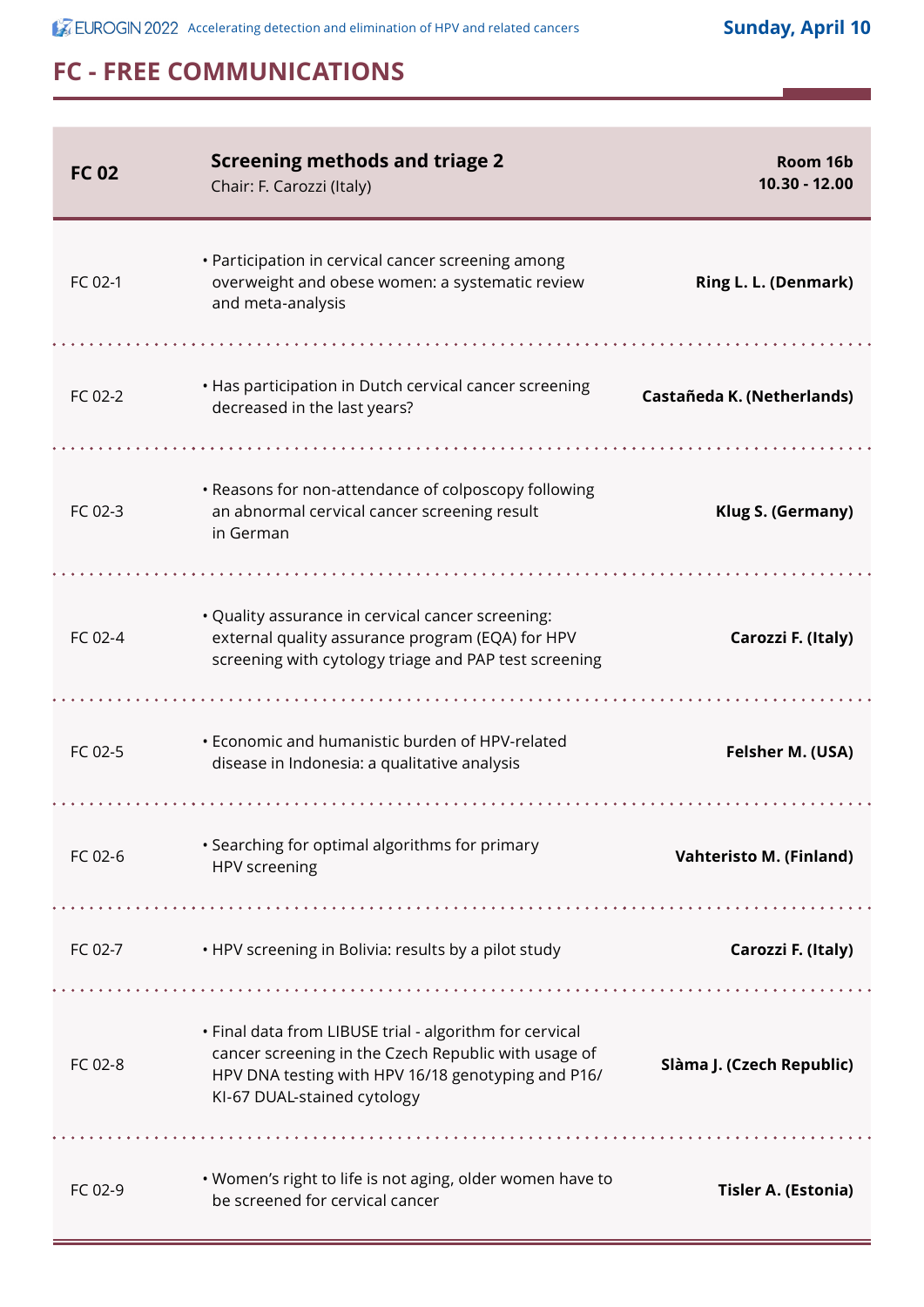**ACCOMET ACCELERT ACCELERATION** Accelerating detection and elimination of HPV and related cancers **Sunday, April 10** 

| <b>FC03</b> | <b>Vaccines 1</b><br>Chair: J. Paleskfy (USA)                                                                                                                                                                | Room 14<br>10.30 - 11.45     |
|-------------|--------------------------------------------------------------------------------------------------------------------------------------------------------------------------------------------------------------|------------------------------|
| FC 03-1     | • Effect of human papillomavirus (HPV) vaccination on<br>occurrence of subsequent anogenital warts (AGWs) in<br>patients with current or history of AGWs worldwide: a<br>systematic review and meta-analysis | De Lepper M. (Germany)       |
|             |                                                                                                                                                                                                              |                              |
| FC 03-2     | • Quadrivalent HPV vaccination and long-term risk of<br>adverse pregnancy outcomes                                                                                                                           | Sparen P. (Sweden)           |
|             |                                                                                                                                                                                                              |                              |
| FC 03-3     | • Effectiveness of vaccination re-invitation at 25 years of<br>age to increase HPV vaccine uptake                                                                                                            | Acuti Martellucci C. (Italy) |
| FC 03-4     | • Surveillance of adverse events following HPV9 vaccine<br>in a region which implemented UMV: data from Puglia<br>(Italy)                                                                                    | Di Lorenzo A. (Italy)        |
|             |                                                                                                                                                                                                              |                              |
| FC 03-5     | • Long-term immunogenicity and effectiveness of the<br>9-valent HPV (9vHPV) vaccine in preadolescents and<br>adolescents after 10 years of follow-up                                                         | Luxembourg A. (USA)          |
|             |                                                                                                                                                                                                              |                              |
| FC 03-6     | • Next era of HPV models: a cloud-based user-friendly<br>dynatic transimission model                                                                                                                         | Wu E. (USA)                  |
|             |                                                                                                                                                                                                              |                              |
| FC 03-7     | . Immunogenicity of 2-dose regimens of 9 valent human<br>papillomavirus (9VHPV) vaccine with extended dosing<br>intervals: interim results of protocol V503-069                                              | <b>Bonawitz R. (USA)</b>     |
|             |                                                                                                                                                                                                              |                              |
| FC 03-8     | . Immunogenicity and safety study of the 9vHPV vaccine<br>in 9-45-year-old Chinese females                                                                                                                   | Wu L. (Taiwan)               |
|             |                                                                                                                                                                                                              |                              |
| FC 03-9     | . Immunogenicity of 1, 2, and 3 doses of 9-valent human<br>papillomavirus (9vHPV) vaccine in girls 9-14 years<br>of age                                                                                      | Luxembourg A. (USA)          |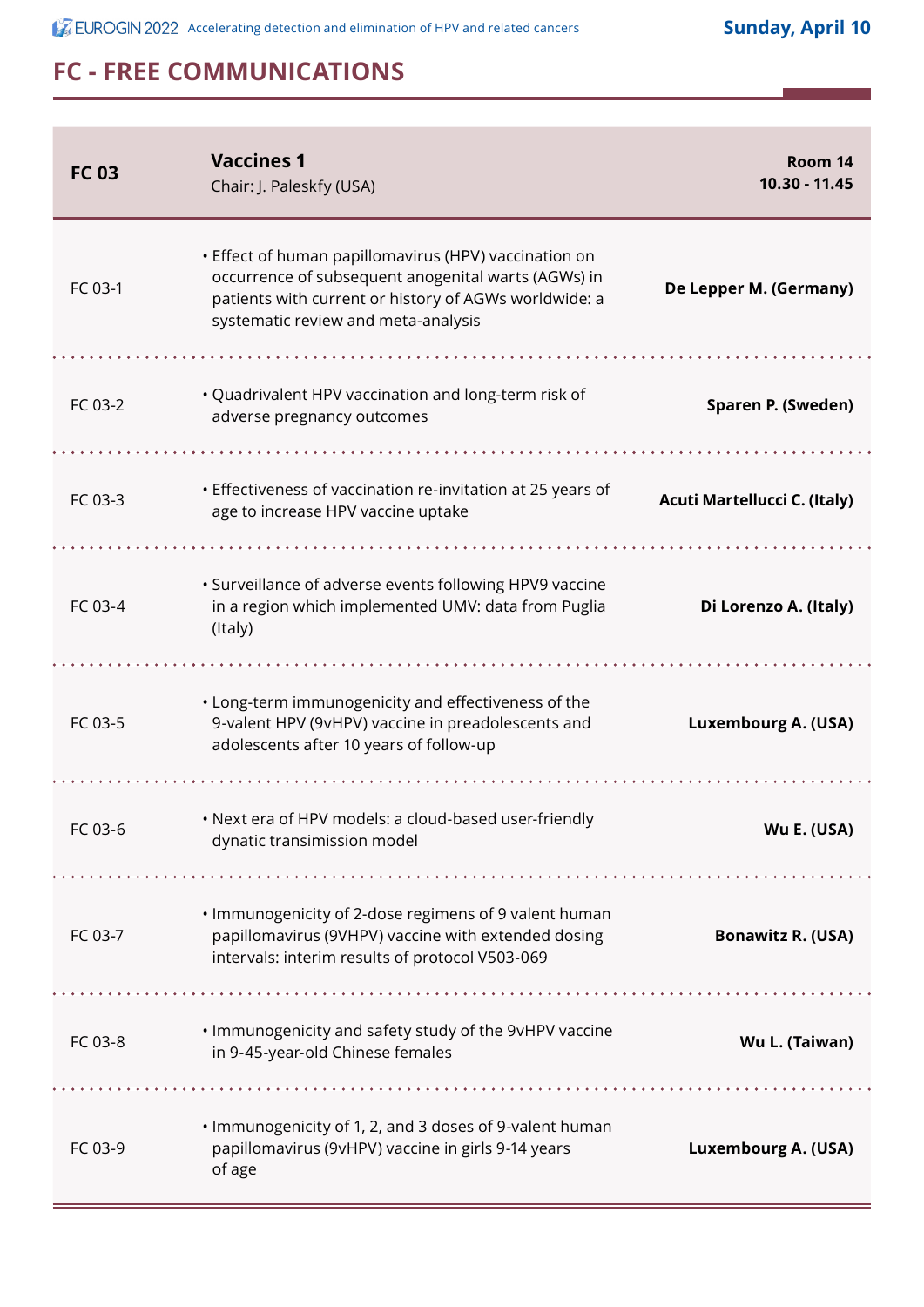| <b>FC04</b> | <b>Viral and molecular biology</b><br>Chair: M. Von Knebel Döberitz (Germany)                                                                                                        | Room 15<br>10.30 - 11.45    |
|-------------|--------------------------------------------------------------------------------------------------------------------------------------------------------------------------------------|-----------------------------|
| FC 04-1     | · Single-cell profiling analysis reveals that<br>targeting CXCR4+ CD8 T cells promotes anti-PD-1<br>immunotherapy of cervical cancer                                                 | Wei Y. (China)              |
| FC 04-2     | • BRD4S interacts with viral E2 protein to limit human<br>papillomavirus late transcription                                                                                          | Renner J. (Germany)         |
| FC 04-3     | • Characteristics of ancestry patterns of multiracial<br>women population with cervical lesions induced by<br>HPV: preliminary results from H2020 Elevate Study                      | Guimarães Y. (Brazil)       |
| FC 04-4     | • 25-hydroxycholesterol inhibits human papllomavirus<br>infection in cervical epithelial cells via disturbance of<br>cytoskeleton remodeling through lipid metabolism<br>suppression | Li B. (China)               |
|             |                                                                                                                                                                                      |                             |
| FC 04-5     | • rs2232365 polymorphism of FOXP3 gene as a risk<br>factor of cervical cancer development                                                                                            | Iordanishvili S. (USA)      |
|             |                                                                                                                                                                                      |                             |
| FC 04-6     | • New evidence of methylation biomarkers in cervical<br>adenocarcinoma especially HPV independent type                                                                               | Dong Z. (China)             |
| FC 04-7     | · Integrated analysis of cervical squamous cell<br>carcinoma cohorts from three continents reveals<br>conserved subtypes of prognostic significance                                  | Reddin I. (UK)              |
|             |                                                                                                                                                                                      |                             |
| FC 04-8     | • Predictive factors of response to treatment in invasive<br>squamous cell cancer of the cervix                                                                                      | Moreno-Acosta P. (Colombia) |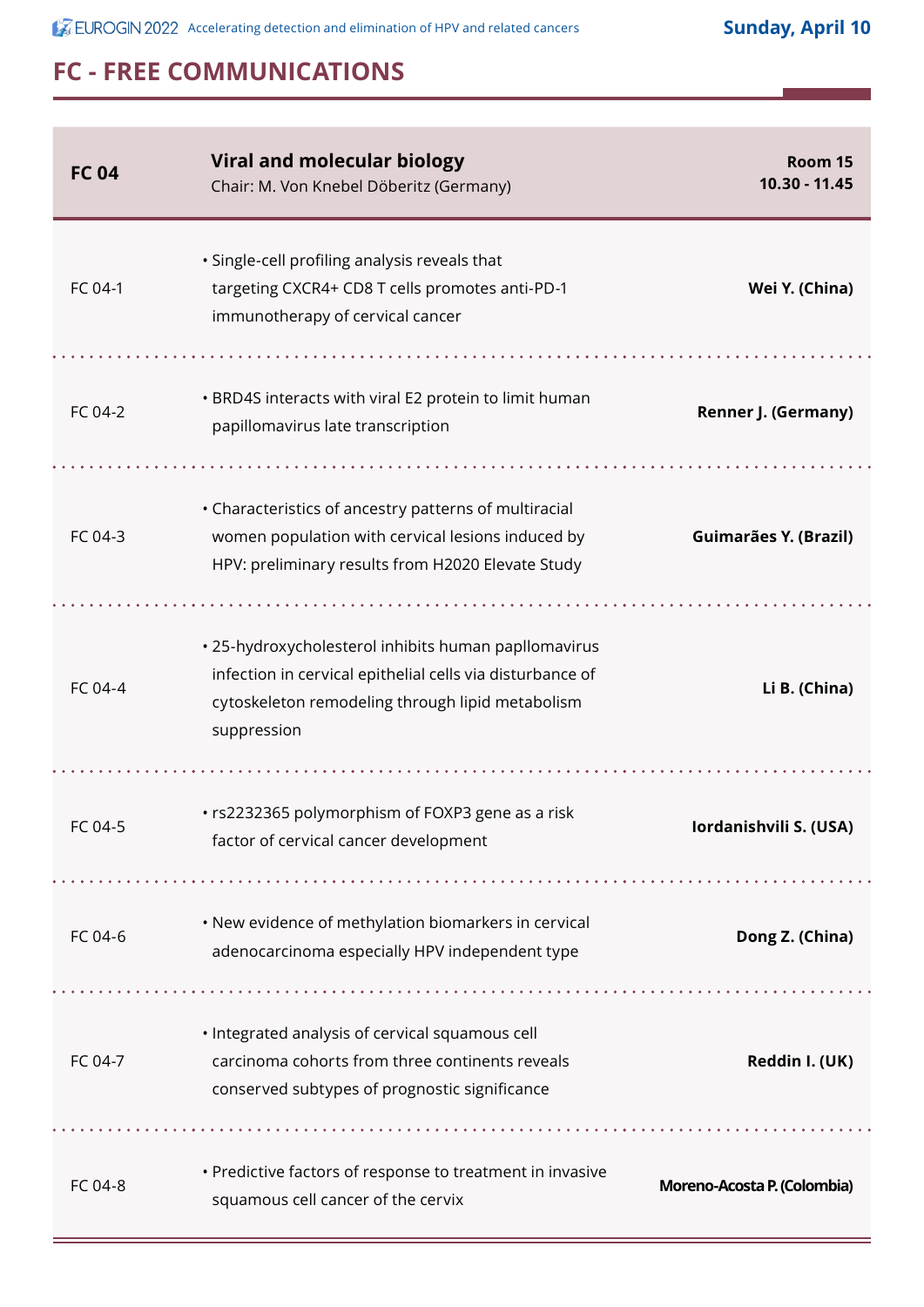**ACCOMERGIN 2022** Accelerating detection and elimination of HPV and related cancers **Sunday, April 10** 

# **FC - FREE COMMUNICATIONS**

| <b>FC 05</b> | <b>Methylation</b><br>Chair: B. Nedjai (UK)                                                                                                                                                     | Room 16b<br>13.30 - 15.00      |
|--------------|-------------------------------------------------------------------------------------------------------------------------------------------------------------------------------------------------|--------------------------------|
| FC 05-1      | • CIN3+-specific methylation marker analysis to improve<br>the triage of hrHPV-positive self-samples in the<br>population-based cervical cancer screening                                       | De Waard J. (Netherlands)      |
| FC 05-2      | • Clarification testing/triage of women tested HPV<br>DNA-positive in cervical cancer screening using a<br>DNA methylation marker-based test as well as an HPV<br>mRNA test                     | Hums A. (Germany)              |
| FC 05-3      | • Clinical significance of methylated ZNF582 as a triage<br>marker for HR-HPV infected women                                                                                                    | Zhang M. (China)               |
| FC 05-4      | • Streamlined workflow for methylation analysis on<br>cervical samples                                                                                                                          | <b>Floore A. (Netherlands)</b> |
| FC 05-5      | . DNA methylation markers for the detection of VIN,<br>VAIN and vulva or vagina carcinoma                                                                                                       | Hansel A. (Germany)            |
| FC 05-6      | • The proof-of-principle of marker discovery for different<br>gynaecological cancers by a novel method for genome-<br>wide DNA methylation profiling (MED-SEQ)                                  | <b>Boers J. (Netherlands)</b>  |
| FC 05-7      | · GynTect DNA methylation marker - longitudinal<br>observational study in patients with CIN2/3. Results<br>from the GynTect-PRO trial                                                           | <b>Schmitz M. (Germany)</b>    |
| FC 05-8      | • Novel methylated genes as a clinical predictor<br>to reduce the missed diagnosis of cervical lesions<br>(cancer) in women over 50 years old: a preliminary<br>analysis of a multicenter study | Chao X. (China)                |

**Coffee Break 15.00 - 15.30**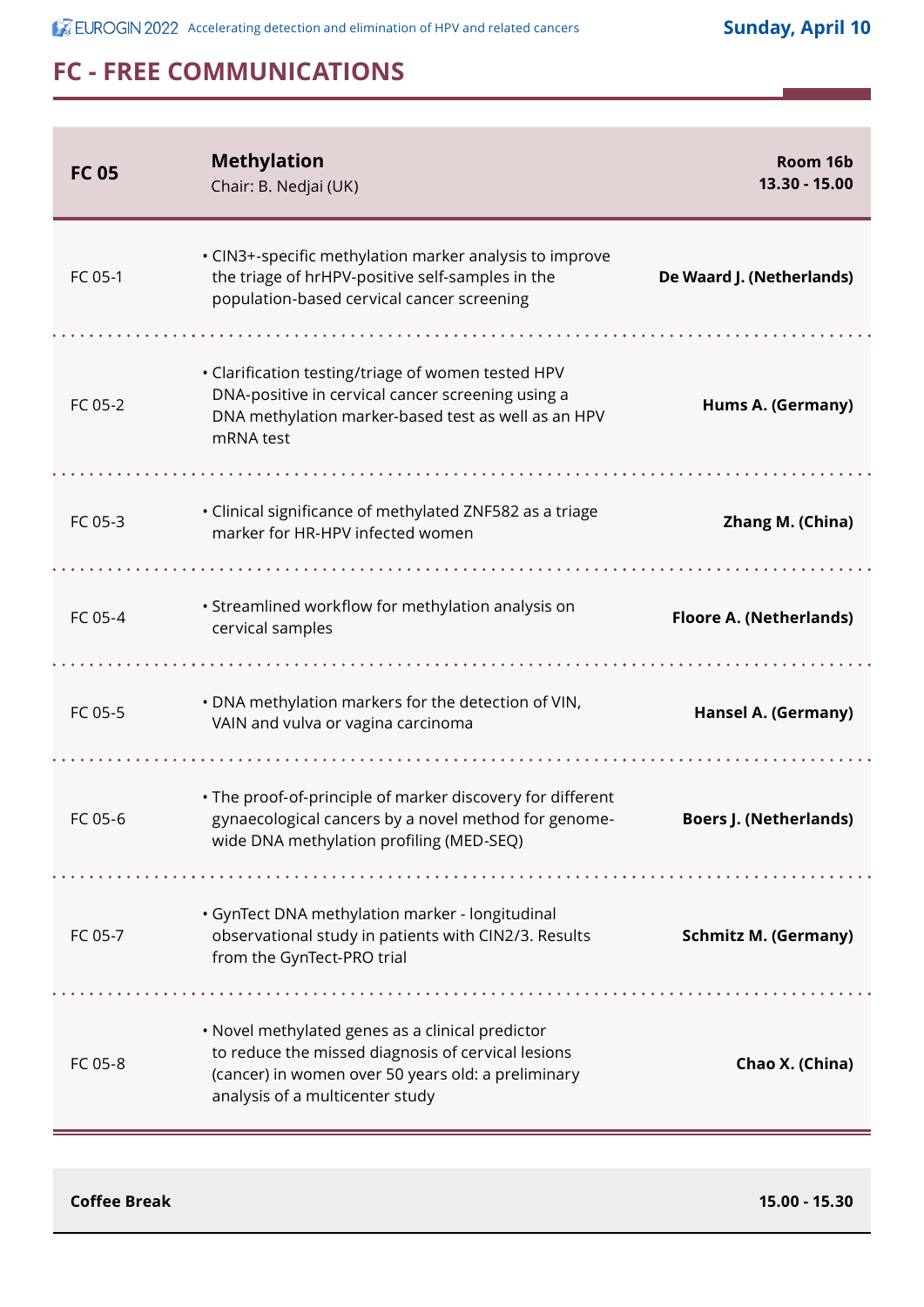**ACCOMET ACCELERT ACCELERATION** Accelerating detection and elimination of HPV and related cancers **Sunday, April 10** 

| <b>FC 06</b> | <b>Epidemiology, natural history</b><br>and public health 1<br>Chair: K. Louvanto (Finland)                                                       | Room 16b<br>15.30 - 17.00    |
|--------------|---------------------------------------------------------------------------------------------------------------------------------------------------|------------------------------|
| FC 06-1      | • HPV prevalence according to socioeconomic<br>characteristics in a Danish screening population                                                   | Thomsen L. T. (Denmark)      |
| FC 06-2      | • Smear history of women with cervical cancer: an audit<br>of routinely collected smears in the TEQAZ study                                       | Tanaka L. (Germany)          |
| FC 06-3      | · Self-reported participation in cervical cancer screening<br>among a volunteer cohort of vaccinated women in<br>British Columbia, Canada         | Gillis J. (Canada)           |
| FC 06-4      | • Correcting cervical cancer incidence and mortality in<br>the Nordic countries by reallocation of unspecified<br>uterine cancer cases and deaths | Partanen V. M. (Finland)     |
| FC 06-5      | • Perinatal HPV transmission between parents and their<br>offspring                                                                               | <b>Suominen N. (Finland)</b> |
| FC 06-6      | • Burden of cervical conization in commercially insured<br>Young and mid-adult women in the USA                                                   | Saxena K. (USA)              |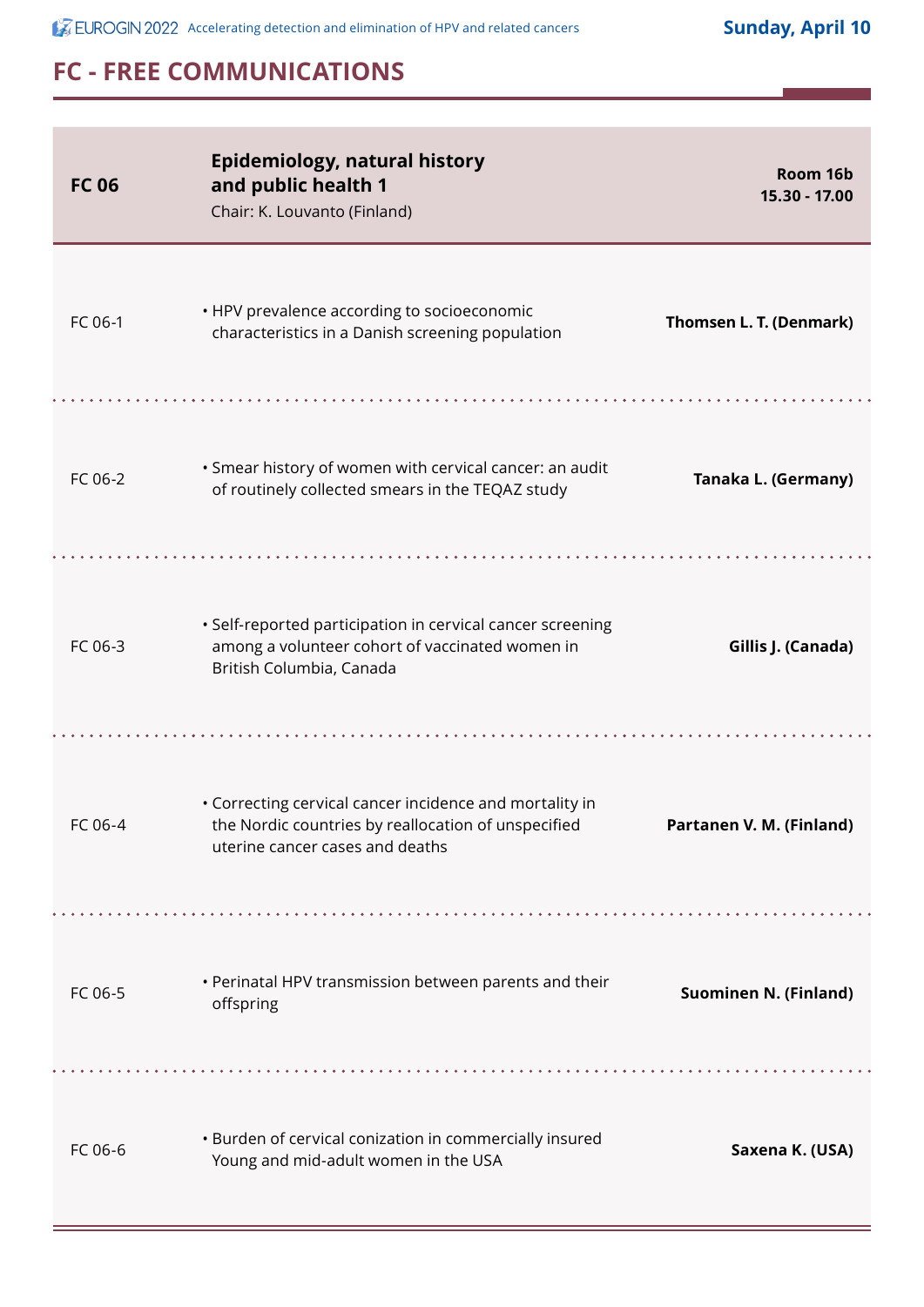| <b>FC 07</b> | Epidemiology, natural history<br>and public health 2<br>Chair: M. Hampl (Germany)                                                                             | Room 16b<br>17.00 - 18.30                   |
|--------------|---------------------------------------------------------------------------------------------------------------------------------------------------------------|---------------------------------------------|
| FC 07-1      | · Is organized cervical cancer screening more effective<br>than opportunistic testing? A population-based case-<br>control study                              | Pankakoski M. (Finland)                     |
| FC 07-2      | • Human papillomavirus at mid-gestation and adverse<br>pregnancy outcomes: a prospective cohort study from<br>Norway and Sweden                               | Vaernesbranden M. R. (Norway)               |
| FC 07-3      | • HPV type specific E6, E7 antibodies in HIV-positive<br>MSM with anal squamous cell carcinoma up to 20 years<br>preceding diagnosis: a case-control study    | <b>Schim Van Der Loeff M. (Netherlands)</b> |
| FC 07-4      | • Prevalence of anal HPV infection among unvaccinated<br>men who have SEX with men in Brazil: preliminary data                                                | <b>Wendland E. M. (Brazil)</b>              |
| FC 07-5      | • Type-specific concordance of HPV infection between<br>the genital and anal sites for young women and MSM                                                    | <b>Kusters J. (Netherlands)</b>             |
| $FC.07-6$    | • Extended human papillomavirus genotyping to predict<br>progression to high-grade cervical precancer: a<br>prospective cohort study in the south-eastern USA | Smith J. (USA)                              |
| FC 07-7      | • Vaginal intraepithelial neoplasia: is it really a rare<br>condition? - a retrospective study among a cohort of a<br>Portuguese oncology center              | Polónia-Valente R. (Portugal)               |
| FC 07-8      | • Influence of HPV and P16 expression on survival after<br>vulvar squamous cell carcinoma: a population-based<br>Danish study of ~1,300 cancers               | Rasmussen C. L. (Denmark)                   |
| FC 07-9      | • The « CIV Classification », a new proposal for the<br>architectural grading of vulvar lichen sclerosus                                                      | <b>Boero V. (Italy)</b>                     |
| FC 07-10     | • Maternal human papillomavirus infection during<br>pregnancy and preterm delivery, a mother-child cohort<br>study in Norway and Sweden                       | Wiik J. (Sweden)                            |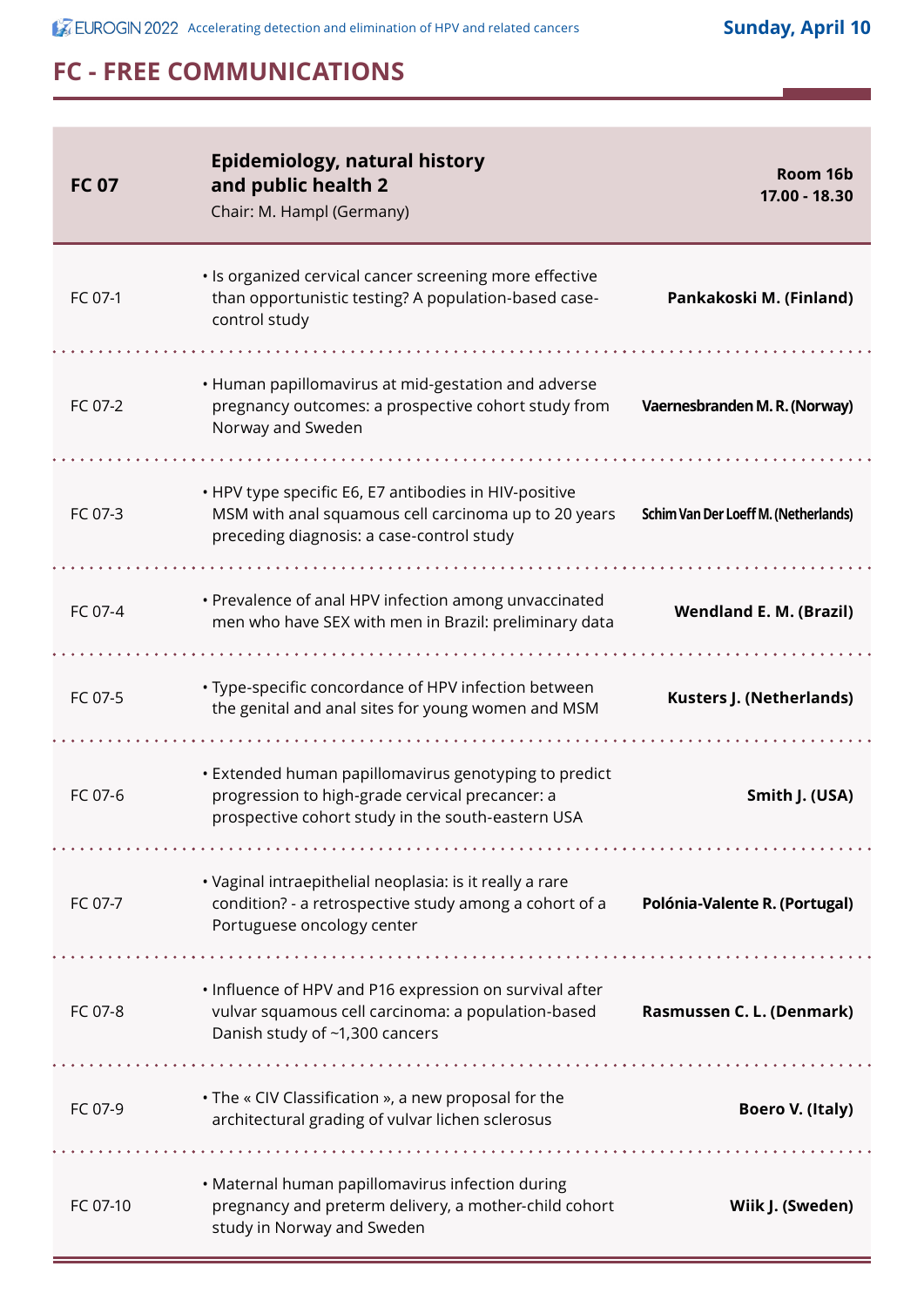# **WS - SPECIALIZED WORKSHOP WS 01 - THE FEASIBILITY OF PERSONALIZED SCREENING IN ORGANIZED PROGRAMS**

#### **Coordinators: S. Van Dijk (Netherlands) - P. Giorgi Rossi (Italy) - M. Elfström (Sweden)**

Over the last 5 years more and more countries worldwide have introduced primary HPV screening into their cervical cancer screenings programs or intend to do in the short term. We are moving more and more towards the implementation of science for advancing screening instead of longer RCTs. Ideas are being tested in practice and then monitored using existing infrastructures. This lifts the importance of organized programs that can adapt to new strategies and track individuals through the process. With the introduction of primary HPV screening, it also appears that the concept of "one size fit all" no longer applies, and women should be approached and treated according to the risk they run. This risk stratification will result in a more personalized screening, both in terms of reaching the unreached population and in managing the reached population. Then the question remains what the implications of risk-based screening will be on organized screening programs.

| $$WSO1-A$$      | <b>Reaching the unreached population</b>                                                                                                                                                                                                                                                                                                                                                                                                                                                                                                                                                                                                              | Room 15<br>13.30 - 15.00   |
|-----------------|-------------------------------------------------------------------------------------------------------------------------------------------------------------------------------------------------------------------------------------------------------------------------------------------------------------------------------------------------------------------------------------------------------------------------------------------------------------------------------------------------------------------------------------------------------------------------------------------------------------------------------------------------------|----------------------------|
|                 | People who don't attend screening programs at a regular basis are at the highest risk of developing cervical cancer. Several barriers to<br>attend Cervical Cancer Screening have been identified, like social cultural and social economical barriers, lack of understanding (the<br>importance of CCS), embarrassment and shame, discomfort and pain. By stratifying the unreached population in sub-populations<br>relating to these barriers, it might be possible by means of more personalized communication strategies or sampling methods to<br>increase accessibility to (and the participation rate of) cervical cancer screening programs. |                            |
| <b>WS 01-A1</b> | · Introduction                                                                                                                                                                                                                                                                                                                                                                                                                                                                                                                                                                                                                                        | Giorgi Rossi P. (Italy)    |
| WS 01-A2        | • Personalized communication strategies<br>Differentiation in (core) message, differentiation in channels (paper,<br>digital, app), differentiation in alerting (advance notices (f.i. at 30-year),<br>repeat reminders)                                                                                                                                                                                                                                                                                                                                                                                                                              | <b>Bardou M. (France)</b>  |
| WS 01-A3        | • Personalized sampling methods<br>Which sampling method (smear or self-sampling (swab or urine)) suits<br>which target group best?                                                                                                                                                                                                                                                                                                                                                                                                                                                                                                                   | Vorsters A. (Belgium)      |
| <b>WS 01-A4</b> | • Cervical screening among extraordinary groups, like<br>transgender men<br>How to reach Transgender men, non-binary people and other<br>'extraordinary' groups, outside the screening list based on identity<br>numbers?                                                                                                                                                                                                                                                                                                                                                                                                                             | <b>Weyers S. (Belgium)</b> |
|                 | • Discussion                                                                                                                                                                                                                                                                                                                                                                                                                                                                                                                                                                                                                                          |                            |
|                 |                                                                                                                                                                                                                                                                                                                                                                                                                                                                                                                                                                                                                                                       | € Session On-Demand (SOD)  |

 **Video presentation**

**Coffee Break 15.00 - 15.30**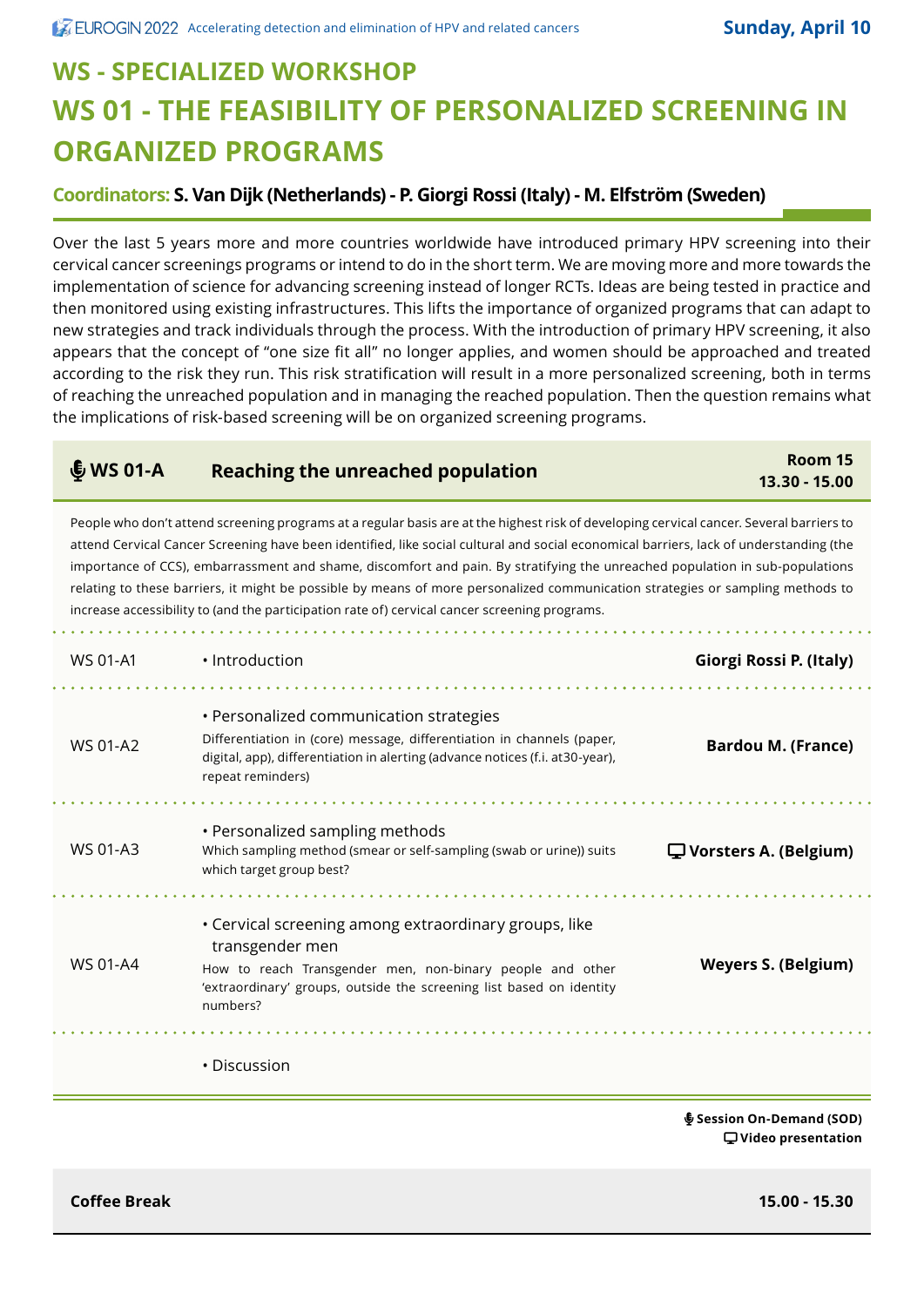$\mathcal{L}^{\text{max}}_{\text{max}}$ 

# **WS - SPECIALIZED WORKSHOP WS 01 - THE FEASIBILITY OF PERSONALIZED SCREENING IN ORGANIZED PROGRAMS**

| $$WSO1-B$ | <b>Managing the screened population</b>                                                                                                                                                                                                                                                                                                                                                                                                                                                                                                                                                                                                         | Room 15<br>15.30 - 17.00    |
|-----------|-------------------------------------------------------------------------------------------------------------------------------------------------------------------------------------------------------------------------------------------------------------------------------------------------------------------------------------------------------------------------------------------------------------------------------------------------------------------------------------------------------------------------------------------------------------------------------------------------------------------------------------------------|-----------------------------|
|           | Risk-based screening should allow better precancer detection in high-risk women, and fewer procedures in low-risk women. Currently<br>we have adopted protocols based upon trails conducted on woman at their first HPV-test in, most cases, an unvaccinated population.<br>The influx of HPV-vaccinated women in screening programs and the effect of the HPV screening results from successive rounds may<br>have an impact on the incidence of disease in the screen population. From a screening efficacy perspective, this may lead to increasing<br>personalized invitation strategies and personalized management of HPV-positive women. |                             |
| WS 01-B1  | • Personalized invitation strategies<br>Can we reduce screen intervals for woman at lower risk, based on<br>vaccination status or earlier screening outcome?                                                                                                                                                                                                                                                                                                                                                                                                                                                                                    | Berkhof J. H. (Netherlands) |
| WS 01-B2  | • Personalized management: HPV+/triage+<br>Can we use genotyping for better triage?                                                                                                                                                                                                                                                                                                                                                                                                                                                                                                                                                             | Elfström M. (Sweden)        |
| WS 01-B3  | · Personalized management: HPV+/triage-<br>How to best manage HPV+/cyt- women exiting the screening program<br>as we switch to HPV-based screening?                                                                                                                                                                                                                                                                                                                                                                                                                                                                                             | <b>Wentzensen N. (USA)</b>  |
| WS 01-B4  | • Personalized screening in an organized program:<br>the Dutch experience<br>We could use The Dutch screening program as an (practical) example<br>of personalized screening in an organized program (but we can also<br>choose another country or make a combination). With the introduction<br>of primary HPV-screening in 2017 the Dutch program also introduced<br>a self-sampling device and a 10-year interval for HPV negative women<br>at the age of 40 and 50. Further risk-based optimizations will be<br>implemented in the short term (2022-2023), covering the topics<br>mentioned above.                                          | Van Dijk S. (Netherlands)   |
|           | • Discussion                                                                                                                                                                                                                                                                                                                                                                                                                                                                                                                                                                                                                                    |                             |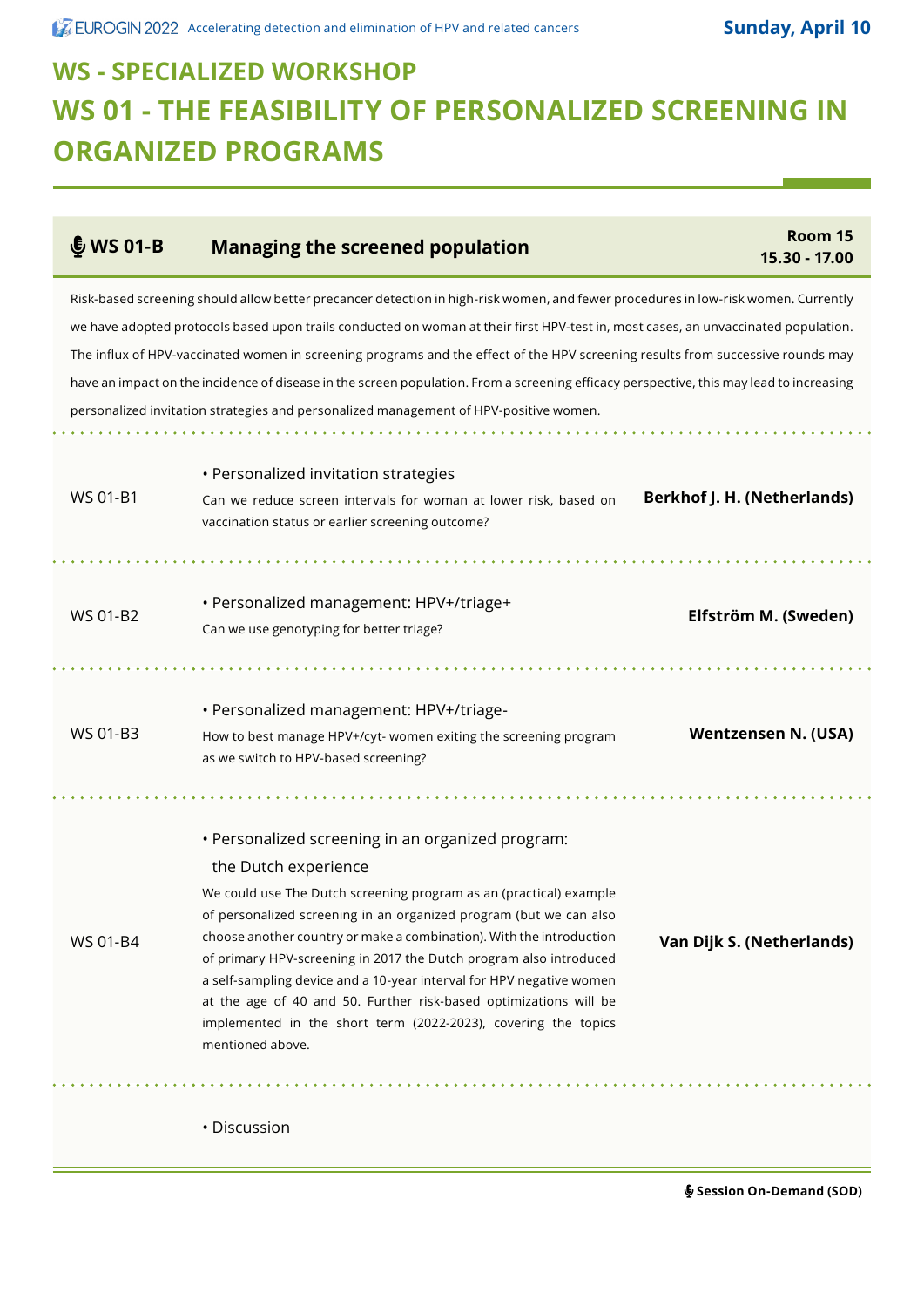# **WS - SPECIALIZED WORKSHOP WS 02 - HPV AND ANAL DISEASES WORKSHOP**

**Coordinator: J. Palefsky (USA)**

| \$WS02  | <b>Prevention of anal cancer post-ANCHOR</b><br>workshop<br>Chair: J. Palefsky (USA)                                                                                                                                                                                                                                                                                                                                                                                                                                                                                                                                                                                                                                                                                                                                     | Room 16a<br>15.30 - 18.30           |
|---------|--------------------------------------------------------------------------------------------------------------------------------------------------------------------------------------------------------------------------------------------------------------------------------------------------------------------------------------------------------------------------------------------------------------------------------------------------------------------------------------------------------------------------------------------------------------------------------------------------------------------------------------------------------------------------------------------------------------------------------------------------------------------------------------------------------------------------|-------------------------------------|
|         | Anal cancer is similar biologically to cervical cancer and it has been a longstanding question as to whether methods to prevent cervical<br>cancer including screening for and treating high-grade squamous intraepithelial lesions (HSIL) might also be used to prevent anal<br>cancer. Until recently there have been few data to but the ANCHOR study has now shown that treatment of anal HSIL lesions reduces<br>the risk of progression to anal cancer. This symposium will include a description of the ANCHOR study, and explore a number of<br>questions that now arise, including: who should be targeted for screening; inclusion of anal screening in standard of care guidelines<br>for at-risk individuals; methods to triage those who might benefit most from treatment; and novel methods of treatment. |                                     |
| WS 02-1 | • Update on epidemiology of anal cancer                                                                                                                                                                                                                                                                                                                                                                                                                                                                                                                                                                                                                                                                                                                                                                                  | <b>Clifford G. (France)</b>         |
| WS 02-2 | • Results of the ANCHOR Study-implications for<br>screening and treatment                                                                                                                                                                                                                                                                                                                                                                                                                                                                                                                                                                                                                                                                                                                                                | Palefsky J. (USA)                   |
| WS 02-3 | • Can the results of ANCHOR be applied to populations<br>at risk for anal cancer other than those living with HIV?                                                                                                                                                                                                                                                                                                                                                                                                                                                                                                                                                                                                                                                                                                       | Stier B. (USA)                      |
| WS 02-4 | • Should screening for and treating anal HSIL be<br>included in standard of care guidelines?<br>What additional information is needed?                                                                                                                                                                                                                                                                                                                                                                                                                                                                                                                                                                                                                                                                                   | Deshmukh A. (USA)                   |
| WS 02-5 | • Methylation analysis of anal cancer and pre-cancerous<br>lesions-implications for cancer risk stratification of anal HSIL                                                                                                                                                                                                                                                                                                                                                                                                                                                                                                                                                                                                                                                                                              | <b>Steenbergen R. (Netherlands)</b> |
| WS 02-6 | . Novel treatments for anal HSIL                                                                                                                                                                                                                                                                                                                                                                                                                                                                                                                                                                                                                                                                                                                                                                                         | $\Box$ Einstein M. (USA)            |
| WS 02-7 | • Roundtable - What is the next set of questions for the<br>field to focus on?                                                                                                                                                                                                                                                                                                                                                                                                                                                                                                                                                                                                                                                                                                                                           | Palefsky J. (USA)                   |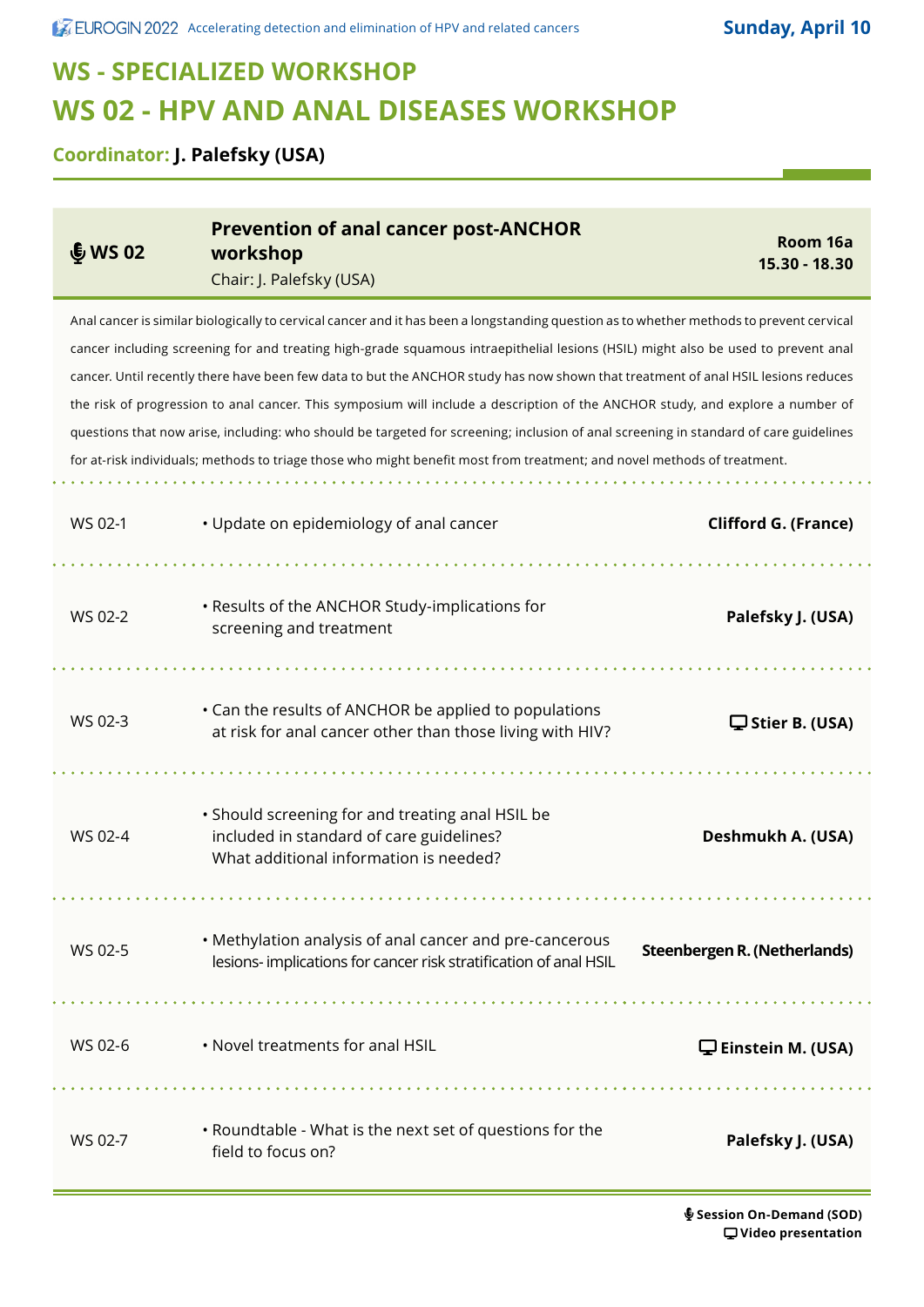#### **COLPOSCOPY COURSE**

#### *Separate registration required - Limited capacity*

#### **Coordinators: J. Bornstein (Israel) - A. Singer (UK)**

Welcome to the EUROGIN Colposcopy course. Taking care of cervical precancer has evolved significantly in recent years. However, the basis remains – Colposcopy. Performing colposcopy necessitates knowledge and experience. In this course you will learn the fundamentals of the use of the colposcope and essentials of diagnosing and treating precancerous cervical lesions.

The EUROGIN course has traditionally been led by professor Albert Singer, and we have the great pleasure of having him with us again this year, co-sharing the leadership of this course with Professor Jacob Bornstein, who headed the IFCPC Nomenclature committee that produced the contemporary colposcopy terminology.

Colposcopy is the visual examination of the epithelial cervix using either uni - or binocular vision. Specific abnormalities associated with both squamous and glandular precancer can be identified especially after the application of a 5% acetic acid solution. After this application, the abnormalities become visible as a result to changes in the epithelium and blood vessels in the stroma.

These changes occur within an area of the cervix called the transformation zone, an area bounded by the junction of vaginal epithelium and the glandular epithelium arising from the endocervix (canal). Within this area a change occurs in which glandular epithelium changes to squamous by a process of transformation, called metaplasia. The upper border of this metaplastic change is called the new squamo-columnar junction. The inability to see this junction means that abnormality may exist higher up in the endo cervix. A sample of any abnormality within the transformation zone can be taken by a simple punch biopsy.

Colposcopy is an essential part of the diagnosis and treatment of cervical precancer. It is indicated in the presence of abnormal cytology or in the finding of certain types of HPV and also when there are clinical symptoms and signs of the early invasive cancer.

#### **Educational objectives:**

- Upon completion of this educational activity, participants should be able to:
- Describe the anatomy, cytology, histology, and colposcopic findings of the normal and abnormal cervix.
- Define the pathophysiology of lower genital tract neoplasia, including the role of HPV in preinvasive and invasive diseases of the cervix.
- Define the IFCPC colposcopy terminology.
- Recognize the diagnostic characteristics of cervical abnormalities (minor-grade and major-grade cervical lesions as well as glandular lesions and cervical cancer) on cytologic, colposcopic, and histologic exam;
- Interpret and correlate cytologic, colposcopic, and histologic results.
- Describe treatment options to include cryosurgery and large loop excision of the transformation zone (LLETZ) of the cervix.
- Provide appropriate patient education and support.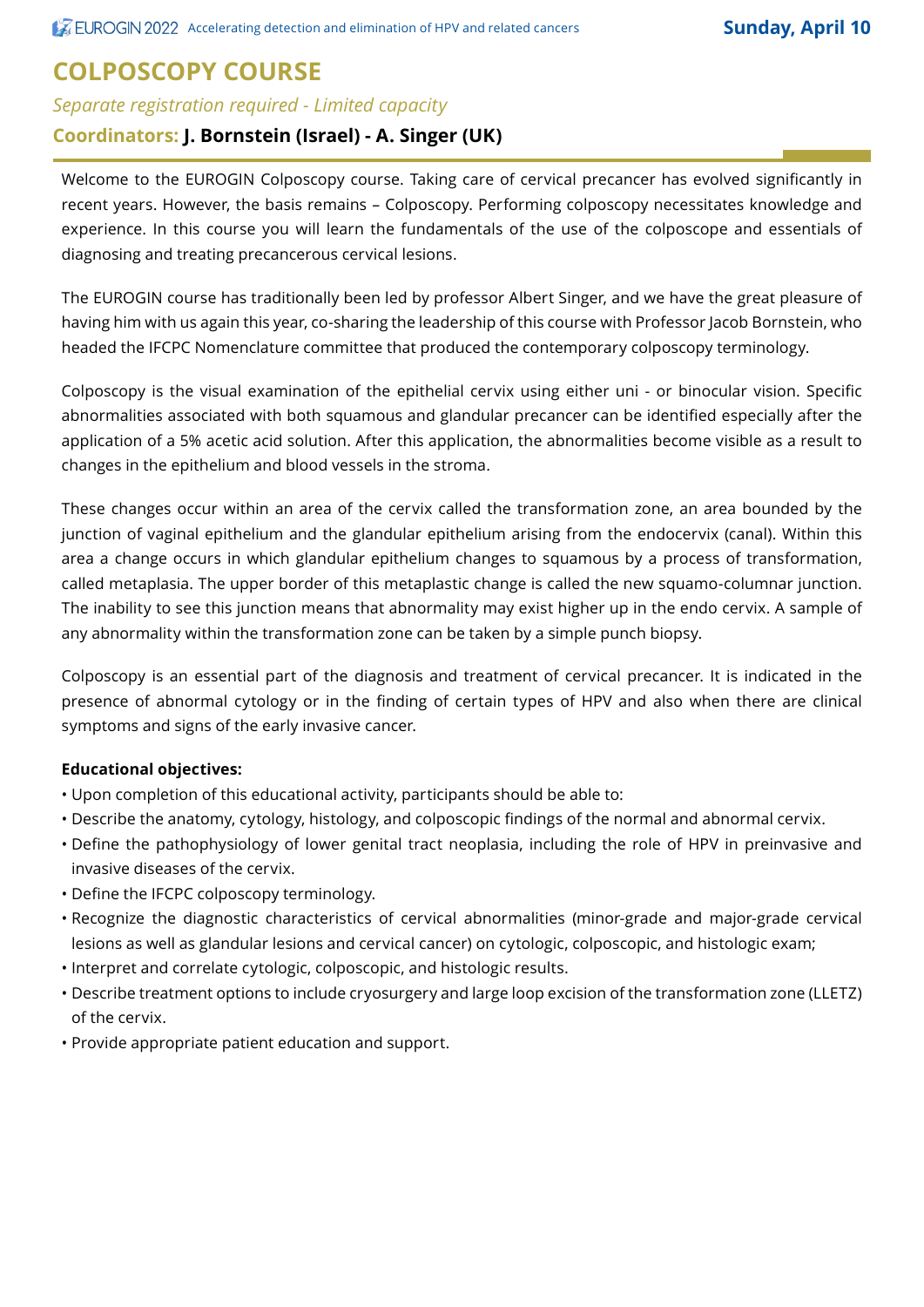**ACCOMET ACCELERT ACCELERATION** Accelerating detection and elimination of HPV and related cancers **Sunday, April 10** 

## **COLPOSCOPY COURSE**

#### *Welcome / Registration* **Registration Room 16a**

| <b>Part A</b> | Chair: A. Singer (UK) - J. Bornstein (Israel)                                                                | Room 16a<br>$8.30 - 10.00$   |
|---------------|--------------------------------------------------------------------------------------------------------------|------------------------------|
|               | • Opening                                                                                                    | Singer A. (UK)               |
| $CC A-1$      | • The normal cervix and the colposcopy examination                                                           | Singer A. (UK)               |
| $CC A-2$      | • Pathology, cytology and dual staining for<br>colposcopists                                                 | <b>Bergeron C. (France)</b>  |
| $CC A-3$      | • Colposcopy of "abnormal" cervix, colposcopic<br>terminology, risk-based management consensus<br>guidelines | <b>Bornstein J. (Israel)</b> |

#### **Coffee Break 10.00 - 10.30**

| <b>Part B</b> | Chair: A. Singer (UK) - J. Bornstein (Israel)                                                           | Room 16a<br>10.30 - 12.00    |
|---------------|---------------------------------------------------------------------------------------------------------|------------------------------|
| $CCB-1$       | • Better management of abnormal screening findings<br>- the value of biomarkers in screening algorithms | <b>Bonde J. (Denmark)</b>    |
| $CCB-2$       | • Treatment of cervical precancer, complications                                                        | <b>Bornstein J. (Israel)</b> |
| $CCB-3$       | • Interactive session (what is your diagnosis)                                                          | A. Singer (UK)               |
| $CCB-4$       | • Summary                                                                                               | <b>Bornstein J. (Israel)</b> |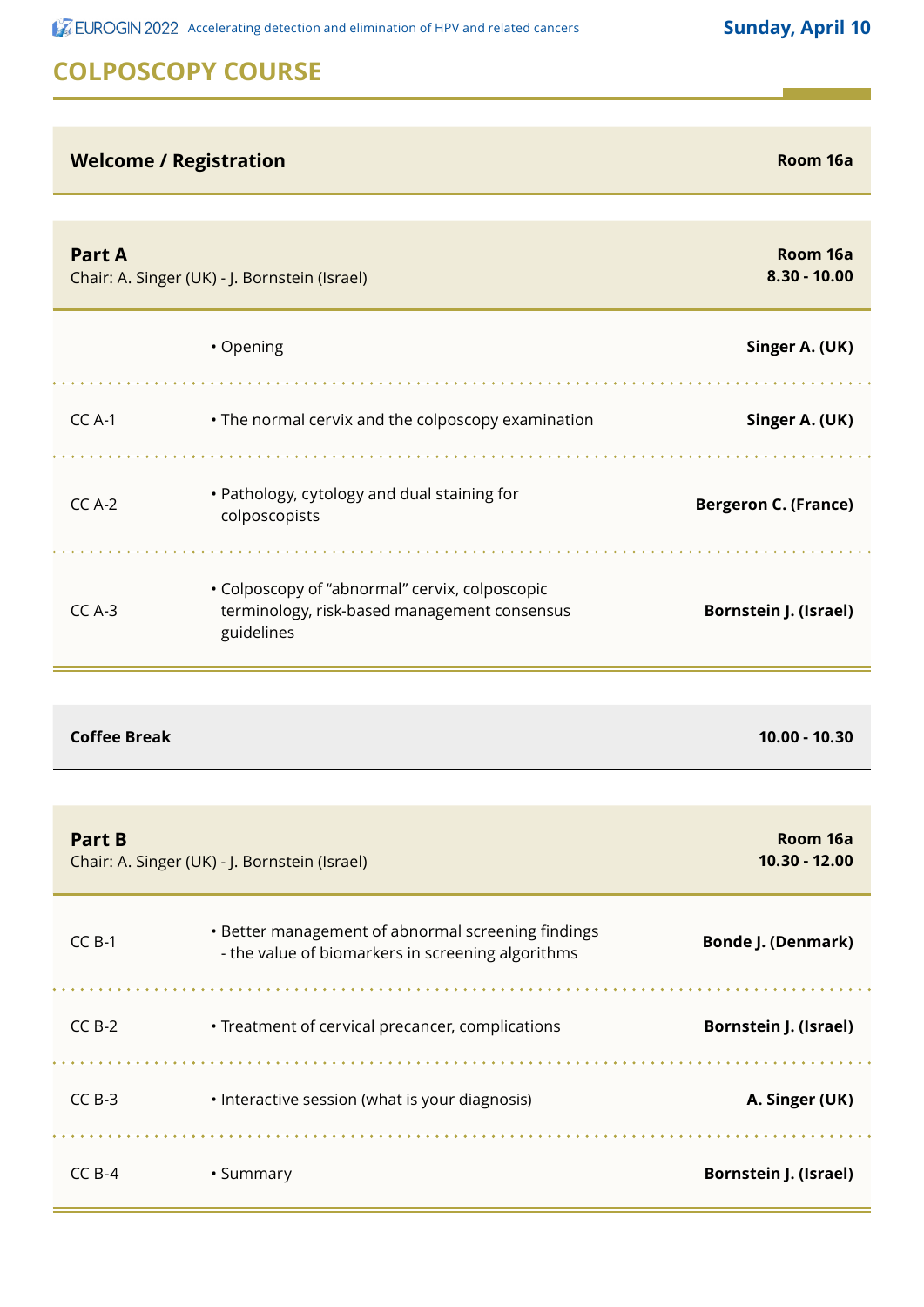| \$MSSO1                                 | <b>HPV diseases and SARS-Cov-2</b>                                                                                                                                                                                                                                                                                                                                                                                                                                                                                                                                                                                                                                                                                                                                                                                         | <b>Auditorium Room 1</b><br>$8.15 - 11.00$ |
|-----------------------------------------|----------------------------------------------------------------------------------------------------------------------------------------------------------------------------------------------------------------------------------------------------------------------------------------------------------------------------------------------------------------------------------------------------------------------------------------------------------------------------------------------------------------------------------------------------------------------------------------------------------------------------------------------------------------------------------------------------------------------------------------------------------------------------------------------------------------------------|--------------------------------------------|
| $$MSS$ 01-A                             | <b>COVID-19 and HPV vaccination</b><br>Chair: S. Franceschi (Italy) - S. Hanley (Japan)                                                                                                                                                                                                                                                                                                                                                                                                                                                                                                                                                                                                                                                                                                                                    | $8.15 - 9.30$                              |
| restart programmes.<br><b>MSS 01-A1</b> | The COVID-19 pandemic has led to significant immunization service disruptions. These include service delivery disruptions,<br>particularly for school-based immunization programmes, and the suspension of mass vaccination campaigns. At the same time,<br>the World Health Organisation has stated that immunization is a core health service that should be prioritised for the prevention of<br>communicable diseases and safeguarded for continuity during the COVID-19 during the Pandemic, where feasible. This session will<br>include presentations that inform the audience about the situation of HPV vaccination programmes across different regions of the<br>world, assess to what extent coverage has been affected by the COVID-19 Pandemic and propose potential recovery strategies to<br>• Introduction | Franceschi S. (Italy)                      |
| <b>MSS 01-A2</b>                        | • Birth and spread of vaccines against HPV and SARS-<br>COV-2: a comparison                                                                                                                                                                                                                                                                                                                                                                                                                                                                                                                                                                                                                                                                                                                                                | <b>D</b> Bloem P. (Switzerland)            |
| <b>MSS 01-A3</b>                        | • HPV vaccination and COVID, Europe                                                                                                                                                                                                                                                                                                                                                                                                                                                                                                                                                                                                                                                                                                                                                                                        | Bonanni P. (Italy)                         |
| <b>MSS 01-A4</b>                        | . HPV vaccination in the USA: effects of the COVID-19<br>pandemic                                                                                                                                                                                                                                                                                                                                                                                                                                                                                                                                                                                                                                                                                                                                                          | $\Box$ Markowitz L. (USA)                  |
| <b>MSS 01-A5</b>                        | • HPV vaccination and COVID, Oceania                                                                                                                                                                                                                                                                                                                                                                                                                                                                                                                                                                                                                                                                                                                                                                                       | $\Box$ Brotherton J. (Australia)           |
| <b>MSS 01-A6</b>                        | • HPV vaccination and COVID, Asia                                                                                                                                                                                                                                                                                                                                                                                                                                                                                                                                                                                                                                                                                                                                                                                          | Hanley S. (Japan)                          |
|                                         | • Discussion                                                                                                                                                                                                                                                                                                                                                                                                                                                                                                                                                                                                                                                                                                                                                                                                               |                                            |

 **Session On-Demand (SOD) Video presentation**

| $$$ MSS 01-B | <b>COVID-19 and cervical cancer screening</b>                                                                                                                                                                                  | $9.30 - 11.00$ |
|--------------|--------------------------------------------------------------------------------------------------------------------------------------------------------------------------------------------------------------------------------|----------------|
|              | Chair: F. Carozzi (Italy) - E. Franco (Canada)                                                                                                                                                                                 |                |
|              | The COVID-19 pandemic adversely impacted all cancer control activities. During several months in 2020, primary care activities aimed                                                                                           |                |
|              | at and an interesting and and under the second best and and the address measurement of the second and the and the second and the second second the second second the second second second second second second second second s |                |

at cancer prevention and control were severely curtailed or altogether suspended. All processes related to cervical cancer screening and lesion management were affected. In this session, speakers will provide country-specific and international perspectives on their experience in mitigating the impact of the pandemic on cervical cancer control. They will focus on the lessons learned and strategies to build resilience into screening programs.

| <b>MSS 01-B1</b> | • Introduction                                                                                                                            | Franco E. (Canada)                              |
|------------------|-------------------------------------------------------------------------------------------------------------------------------------------|-------------------------------------------------|
| MSS 01-B2        | . Cervical screening during the COVID-19 pandemic:<br>optimising recovery strategies                                                      | Carozzi F. (Italy)                              |
| MSS 01-B3        | . What happened to cervical screening programmes<br>around the world during the pandemic: Reflections<br>from an international assessment | $\Box$ Saraiya M. (USA)                         |
| MSS 01-B4        | • Challenges and opportunities to improve program<br>resilience and reduce screening disparities                                          | <b>Wentzensen N. (USA)</b>                      |
| <b>MSS 01-B5</b> | • Challenges imposed by constraints on the supply chain<br>for cervical cancer screening                                                  | Poljak M. (Slovenia)                            |
| MSS 01-B6        | • Quality assurance in cervical screening during the pandemic                                                                             | Dillner J. (Sweden)                             |
| MSS 01-B7        | • A modelled analysis of the impact of disruptions and<br>recovery for cervical screening programs                                        | $\mathbf{\mathbf{\Box}}$ Canfell K. (Australia) |
| MSS 01-B8        | • Impact of the pandemic on the future burden of cervical cancer                                                                          | $\Box$ Malagón T. (Canada)                      |
|                  | $\cdot$ Discussion                                                                                                                        |                                                 |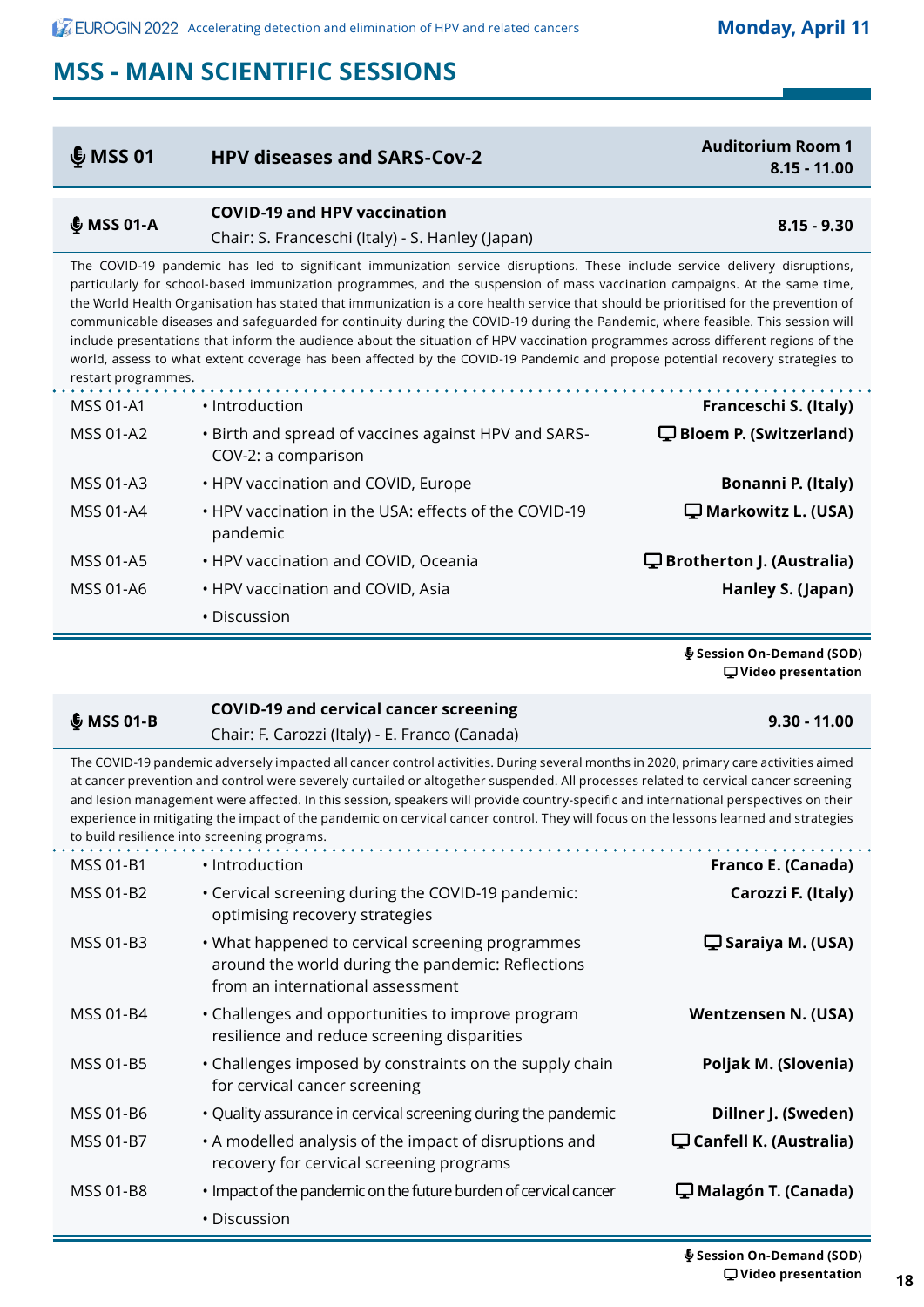Ė

| <b>SS 05</b> | The utility of urine for improved cervical<br>cancer prevention<br>Chair: R. Steenbergen (Netherlands) - S. Van Keer (Belgium) | Room 14<br>$8.00 - 9.30$ |
|--------------|--------------------------------------------------------------------------------------------------------------------------------|--------------------------|
|--------------|--------------------------------------------------------------------------------------------------------------------------------|--------------------------|

Urine samples offer several advantages over conventional cervical scrapes and self-collected cervico-vaginal samples for cervical cancer prevention. One of the most important advantage being the ease of collection and the wide acceptance by women. The number of studies supporting the use of urine for HPV testing is rising rapidly. Studies on the testing for other biomarkers in urine are just evolving. This session will discuss current developments on the analysis of HPV and methylation markers for the detection of cervical lesions in urine, and the potential of vaccination monitoring using urine as liquid biopsy to detect HPV induced antibodies

| SS 05-1 | · Introduction                                                                                                                                   | Steenbergen R. (Netherlands)<br>Van Keer S. (Belgium) |
|---------|--------------------------------------------------------------------------------------------------------------------------------------------------|-------------------------------------------------------|
| SS 05-2 | . HPV testing of self-collected first-void urine samples:<br>comparison of performance using devices collecting<br>different urine volumes       | Martinelli M. (Italy)                                 |
| SS 05-3 | • Urinary HPV DNA testing as a tool for cervical cancer<br>screening in French women                                                             | $\mathbf \Box$ Lefeuvre C. (France)                   |
| SS 05-4 | • Clinical evaluation of DNA methylation and HPV DNA<br>testing in urine for cervical intraepithelial neoplasia<br>and cervical cancer detection | <b>Van Trommel N. (Netherlands)</b>                   |
| SS 05-5 | . Results on the CASUS study: HPV and DNA methylation<br>testing in ColliPee collected urine samples                                             | Van Keer S. (Belgium)                                 |
| SS 05-6 | . Results on the performance of S5 classifier on urine<br>samples collected in the PREDICTORS 5.1 study                                          | Nedjai B. (UK)                                        |
| SS 05-7 | • Urine for the monitoring of vaccinated women<br>• Discussion                                                                                   | <b>Teblick L. (Belgium)</b>                           |

 **Video presentation**

| <b>SS 06</b> | <b>Challenges in validation of new assays</b><br>for cervical cancer screening and<br>management of screen+ women<br>Chair: M. Arbyn (Belgium) - K. Cuschieri (UK) | Room 14<br>$9.30 - 11.00$                  |
|--------------|--------------------------------------------------------------------------------------------------------------------------------------------------------------------|--------------------------------------------|
| SS 06-1      | • Introduction                                                                                                                                                     | Arbyn M. (Belgium)                         |
| SS 06-2      | • Updated list of 2022 HPV tests validated for screening<br>on cervical samples                                                                                    | Arbyn M. (Belgium)                         |
| SS 06-3      | • New findings from the VALHUDES study                                                                                                                             | Latsuzbaia A. (Luxembourg)                 |
| SS 06-4      | • Extended VALHUDES study (how to extend existing<br>validation towards an alternative applications)                                                               | <b>Bonde J. (Denmark)</b>                  |
| SS 06-5      | • Validation of tests for triage of HPV+ women                                                                                                                     | Cocuzza C. (Italy)                         |
| SS 06-6      | • Validation of new rapid robust affordable HPV test<br>based on CRISPR technology                                                                                 | $\mathbf{\mathbf{\Box}}$ Gheit T. (France) |
| SS 06-7      | • Validation of HPV tests on self-samples in the USA                                                                                                               | $\Box$ Sahasrabuddhe V. (USA)              |
|              | • Discussion                                                                                                                                                       |                                            |
|              |                                                                                                                                                                    |                                            |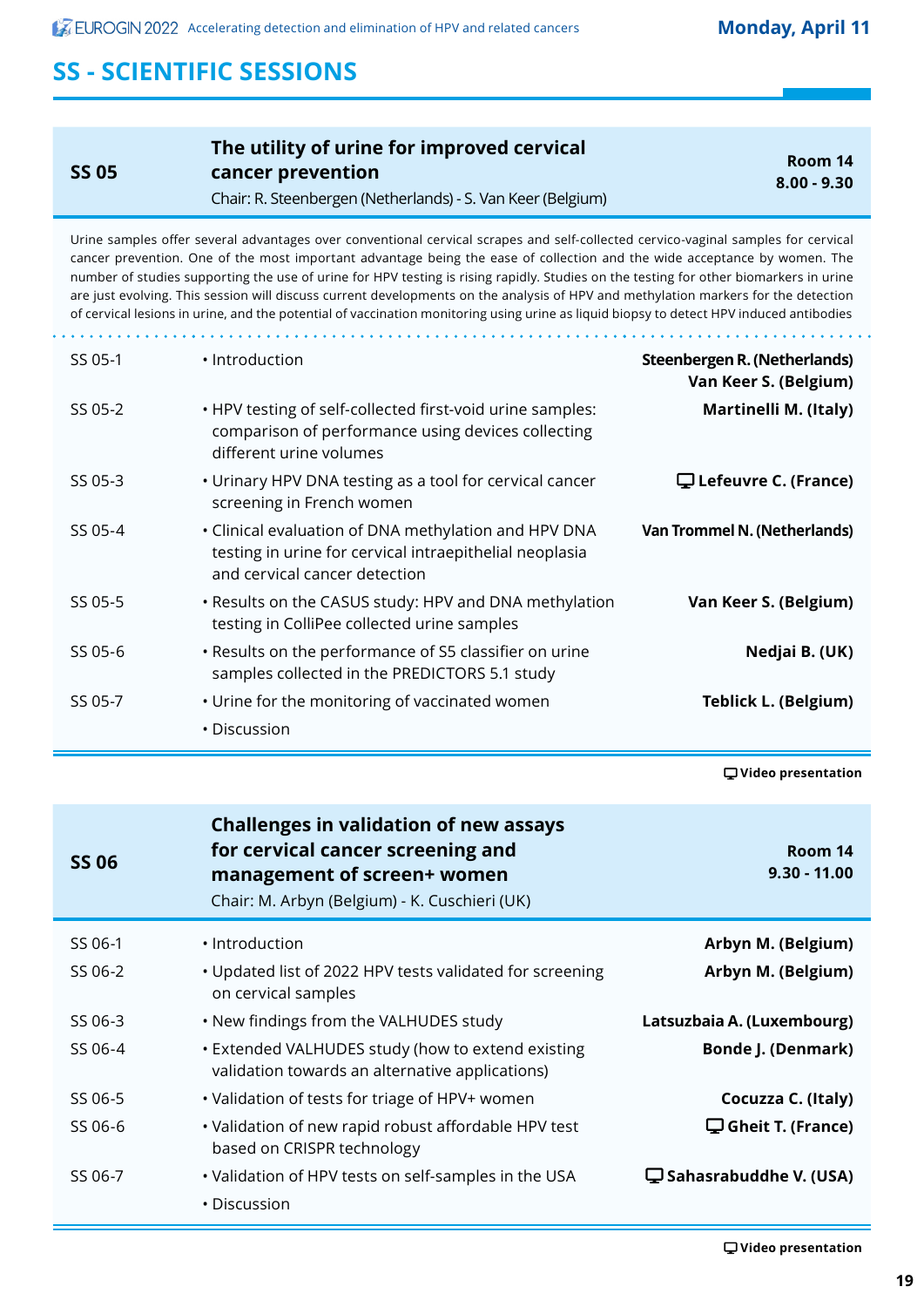## **CS - CLINICAL SESSIONS**

**CS 01**

#### **New strategies for monitoring disease in the test of cure population** Chair: K. Cuschieri (UK) - T. Palmer (UK)

**Hall X 8.00 - 9.30**

Women treated for high grade lesions represent an at-risk population compared to the routinely screened population. HPV testing as an adjunct to cytology can support women as a test of cure (TOC) following treatment. However, women on a TOC pathway can nevertheless find themselves followed up for several years post treatment. Balancing the benefits of robust monitoring with the harms of over-scrutiny and procedures is particularly challenging. In this session we will review the international evidence base for HPV based TOC, hearing from real-life program experience and reflecting on prevailing knowledge "gaps". We will consider modalities that may improve risk stratification and thereby optimize management in the future.

| $CS$ 01-1 | • Introduction                                                                                | Cuschieri K. (UK)<br>Palmer T. J. (UK) |
|-----------|-----------------------------------------------------------------------------------------------|----------------------------------------|
| $CS$ 01-2 | • Global performance of HPV testing as a test of cure<br>and priorities for future research   | $\Box$ Clarke M. (USA)                 |
| $CS$ 01-3 | . Delivery of a national test of cure service at 10 years -<br>key outcomes and next step     | Palmer T. J. (UK)                      |
| $CS$ 01-4 | • Type specific persistence in the test of cure population<br>and implications for management | lacobone A. D. (Italy)                 |
| $CS$ 01-5 | . Optimal management of older women treated for CIN;<br>balancing the risks and benefits      | Wang J. (Sweden)                       |
| $CS$ 01-6 | • Utility and value of HPV vaccine in the colposopy<br>population                             | Kyrgiou M. (UK)                        |
|           | • Discussion                                                                                  |                                        |

 **Video presentation**

| C. | S 02 |
|----|------|
|    |      |

#### **CS 02 Cervical adenocarcinoma in situ: a review** Chair: C. Bouchard (Canada) - G. Ogilvie (Canada)

**Hall X 9.30 - 11.00**

Adenocarcinoma in situ (AIS) of the uterine cervix is an intraepithelial lesion containing malignant appearing glandular epithelium that carries a significant risk of invasive adenocarcinoma if not treated. Most cases of AIS are associated with high-risk types human papillomaviruses but some are not. Declined incidence rates in young women (21 - 24 years of age) have been demonstrated in US since introduction of HPV vaccine. Clinicians are still confronted to deal with the difficulty of identifying these infrequent lesions in colposcopy to offer the optimal management to their patients. This clinical session will review the updated science from epidemiology, histology, pathology, colposcopic features to treatment according to new clinical guidelines.

| $CS$ 02-1 | • Introduction                                                                                                        | <b>Bouchard C. (Canada)</b><br>Ogilvie G. (Canada) |
|-----------|-----------------------------------------------------------------------------------------------------------------------|----------------------------------------------------|
| $CS$ 02-2 | • Epidemiology of AIS                                                                                                 | P. Sparen (Sweden)                                 |
| $CS$ 02-3 | • Cytology and histology of AIS                                                                                       | <b>Bergeron C. (France)</b>                        |
| $CS$ 02-4 | • New pathogenetic classification for invasive<br>adenocarcinoma of the endocervix; implications<br>for the clinician | $\Box$ Darragh T. (USA)                            |
| $CS$ 02-5 | • Colposcopy evaluation of AIS                                                                                        | <b>Bornstein J. (Israel)</b>                       |
| $CS$ 02-6 | • Management of Al                                                                                                    | <b>Bentley J. R. (Canada)</b>                      |
|           | • Discussion                                                                                                          |                                                    |
|           |                                                                                                                       |                                                    |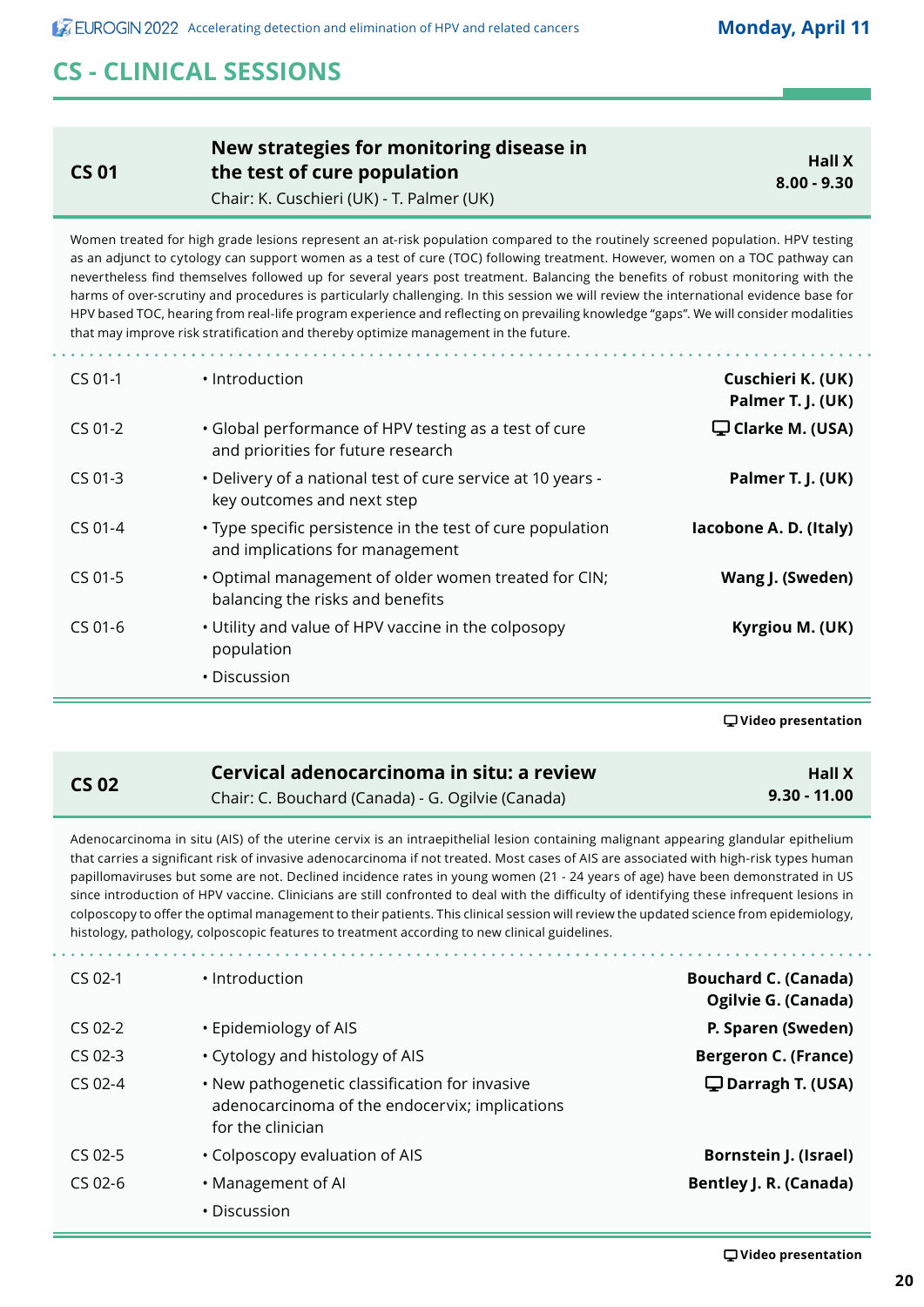**ACCEUROGIN 2022** Accelerating detection and elimination of HPV and related cancers

**Monday, April 11**

| <b>FC08</b> | <b>Vaccines 2</b><br>Chair: M. Kyrgiou (UK)                                                                                                                       | Room 15<br>$8.00 - 9.30$     |
|-------------|-------------------------------------------------------------------------------------------------------------------------------------------------------------------|------------------------------|
| FC 08-1     | • Eliminating cervical cancer in Italy: results from<br>mathematical modeling of HPV vaccination impact and<br>DNA screening                                      | Senese F. (Italy)            |
| FC 08-2     | • The public health impact and cost effectiveness of<br>gender neutral 9VHPV vaccination in the Netherlands                                                       | <b>Dolk C. (Netherlands)</b> |
| FC 08-3     | • Girls-only HPV vaccination - impact on the HPV type<br>distribution in young men                                                                                | Munk C. (Denmark)            |
|             |                                                                                                                                                                   |                              |
| FC 08-4     | • The impact of HPV vaccination on HPV prevalence, pre-<br>cancers, cancers: a systematic review on observational<br>and model outcomes                           | De Bondt D. (Netherlands)    |
|             |                                                                                                                                                                   |                              |
| FC 08-5     | · Vaccine effectiveness against persistent genital HPV<br>infections up to ten years after three doses of the<br>bivalent HPV vaccine                             | Middeldorp M. (Netherlands)  |
|             |                                                                                                                                                                   |                              |
| FC 08-6     | • Post-immunization prevalence of HPV infection in<br>gay, bisexual and other men who have sex with men<br>attending specialist sexual health services in England | Checchi M. (UK)              |
|             |                                                                                                                                                                   |                              |
| FC 08-7     | • Evidence-based impact projections of single-dose<br>human papillomavirus (HPV) vaccination in India                                                             | Man I. (France)              |
|             |                                                                                                                                                                   |                              |
| FC 08-8     | • Estimation of HPV vaccine model parameters and<br>uncertainty from interim analysis of KEN-SHE trial                                                            | Daniels V. (USA)             |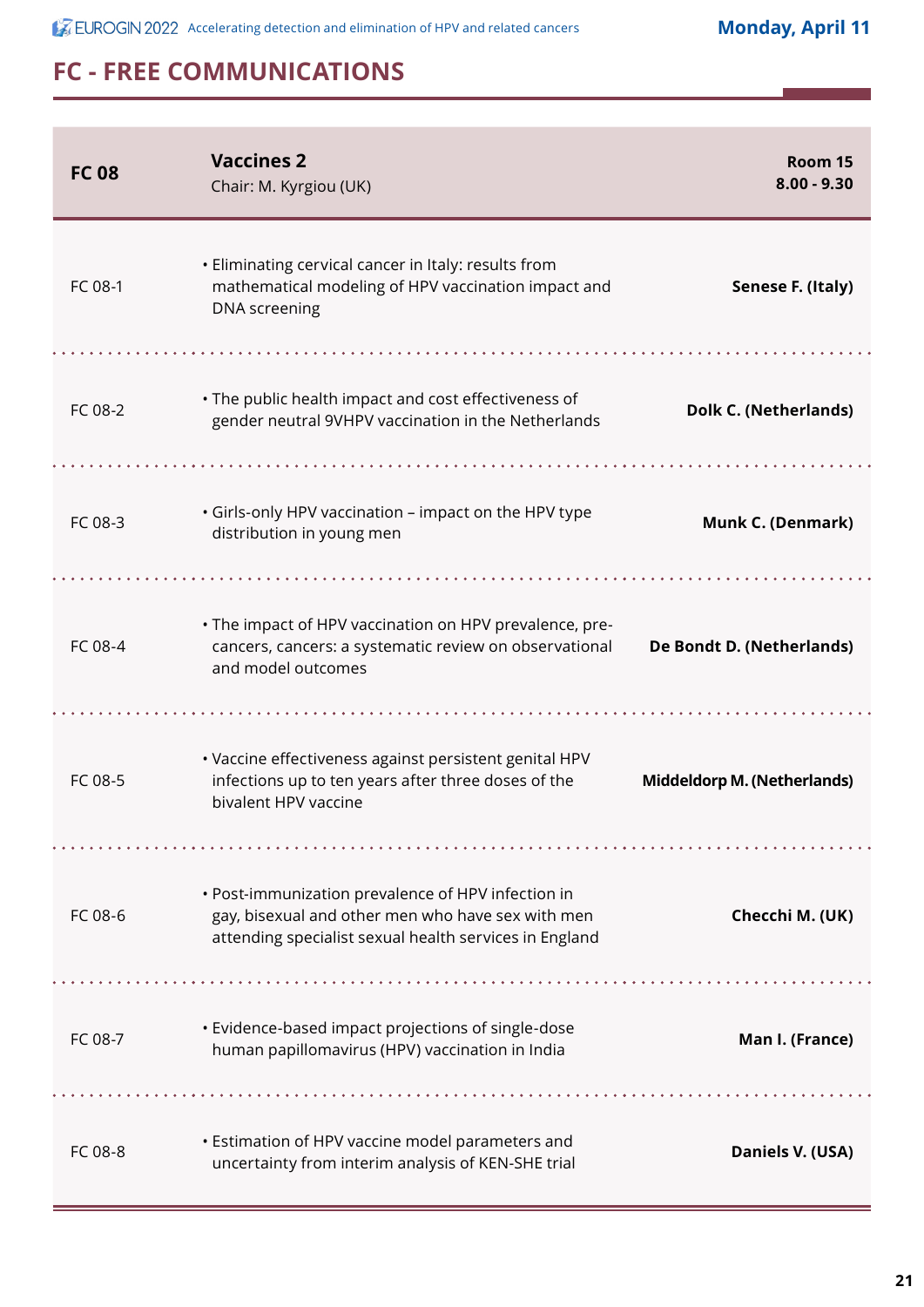**ACCEUROGIN 2022** Accelerating detection and elimination of HPV and related cancers

**Monday, April 11**

| <b>FC 09</b> | <b>Vaccines 3</b><br>Chair: O. Forslund (Sweden)                                                                                                                                    | Room 15<br>$9.30 - 11.00$     |
|--------------|-------------------------------------------------------------------------------------------------------------------------------------------------------------------------------------|-------------------------------|
| FC 09-1      | • Forecast reduction in RRP in the US attributable to<br>quadrivalent and nonavalent HPV vaccination:<br>a dynamic Transmission modeling study                                      | Palmer C. (USA)               |
| FC 09-2      | • Understanding HPV oral burden and 9-VALENT HPV<br>vaccine efficacy: design of the progress, broaden and<br>V503-049 studies                                                       | <b>Morais E. (France)</b>     |
| FC 09-3      | • Collaborating to support global elimination of cervical<br>cancer - the "cancer won't wait" program in Canada                                                                     | <b>Brown V. (Canada)</b>      |
| FC 09-4      | • HPV vaccination uptake in boys after introduction of<br>gender-neutral HPV vaccination in Germany including<br>impact of COVID-19 pandemic - a retrospective<br>database analysis | Wähner C. (Germany)           |
| FC 09-5      | · Evidence of cross protection from the bivalent HPV<br>vaccine in young females in England                                                                                         | Milbourn H. (UK)              |
| FC 09-6      | • Raising HPV vaccine awareness and advocacy through<br>steam workshops                                                                                                             | <b>Macdonald I. (Ireland)</b> |
| FC 09-7      | . National HPV vaccination program in the republic of<br>Uzbekistan                                                                                                                 | Zakhirova N. (Uzbekistan)     |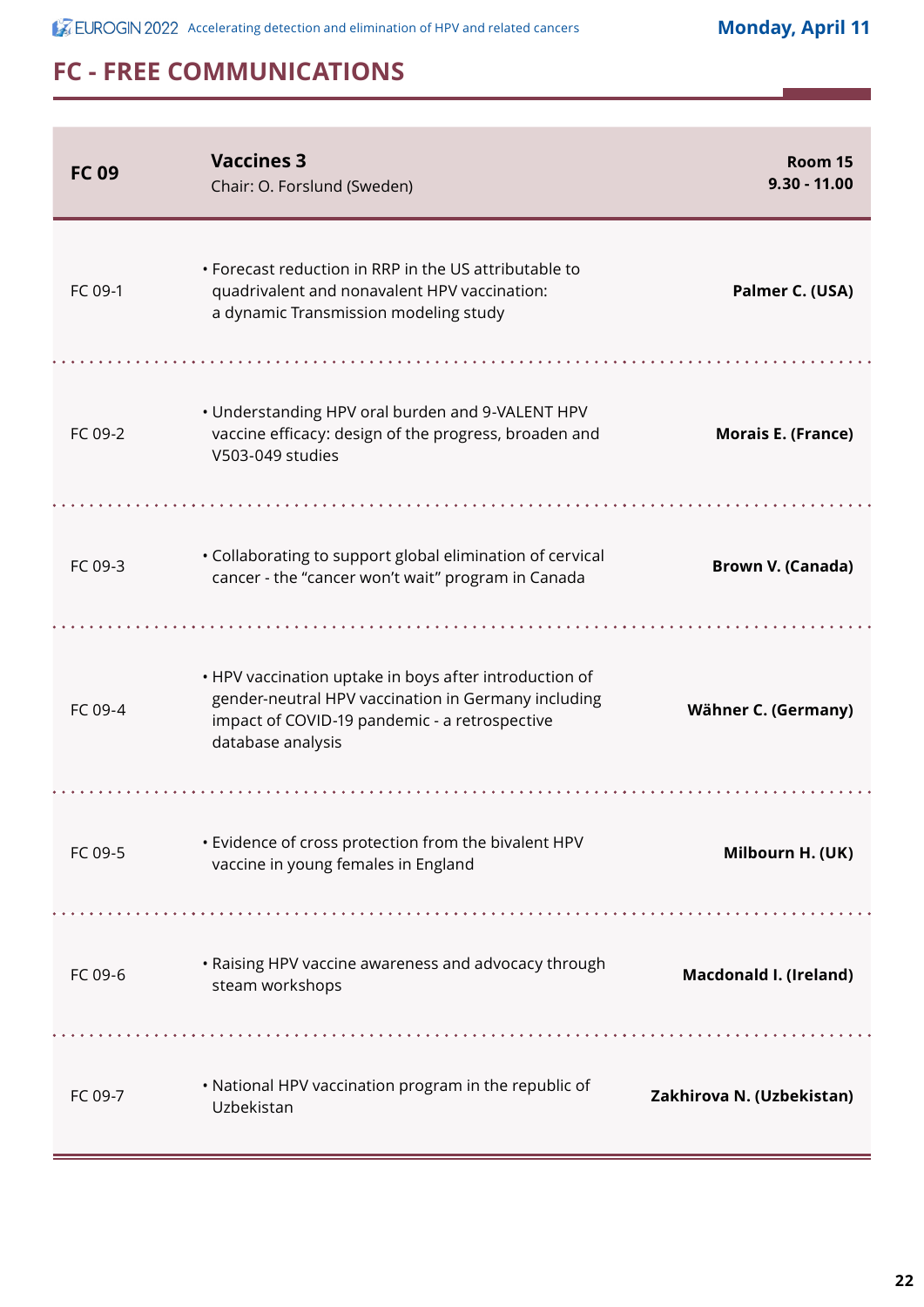**Monday, April 11**

| <b>FC 10</b> | <b>Diagnostic procedures and management</b><br>Chair: E. Paraskevaidis (Greece)                                                                                                                          | Room 16a<br>$8.00 - 9.30$           |
|--------------|----------------------------------------------------------------------------------------------------------------------------------------------------------------------------------------------------------|-------------------------------------|
| FC 10-1      | • Conservative management of women with CIN2 lesions<br>enrolled in a prospective multicentric study: age<br>prevalence and applicability                                                                | Gori S. (Italy)                     |
| FC 10-2      | • Clearance of High-Risk HPV after Large Loop Excision<br>of Transformation Zone of Early Stage Cervical Cancer<br>and Adenocarcinoma in Situ has a high correlation with<br>absence of residual disease | Siegler E. (Israel)                 |
| FC 10-3      | . The sync up of colposcopic findings with cervix<br>precancerouses changes in cervix with young<br>female patients                                                                                      | Igor J. (Serbia)                    |
| FC 10-4      | • Clinical evaluation of the AVE (AI) application<br>VisualCheck 1.5 versus 2.0: comparison with human<br>colposcopic assessment                                                                         | Glab G. (Poland)                    |
| FC 10-5      | • Establishment and optimization of a software-based<br>3D reconstruction workflow for organotypic<br>culture models                                                                                     | Kalteis M. S. (Germany)             |
| FC 10-6      | • Efficacy of a multi-ingredient CORIOLUS versicolor-<br>based vaginal gel in high-risk HPV women over 40:<br>sub-analysis of the paloma clinical trial & PAPILOBS<br>real-life study                    | Gaslain Y. (Spain)                  |
| FC 10-7      | • Burden of conization and associated healthcare costs<br>in women with cervical intraepithelial neoplasia (CIN)<br>- an analysis of German statutory health insurance<br>claims data from 2013-2018     | Luzak A. (Germany)                  |
| FC 10-8      | • The WERTHEIM-MEIGS hysterectomy in surgical<br>treatment of cervical cancer: six years' experience                                                                                                     | <b>Dias Leite S. (Portugal)</b>     |
| FC 10-9      | • The impact of lymph node micrometastases on<br>disease free survival in cervical cancer patients<br>- a retrospective subgroup study of the SCCAN<br>(Surveillance in Cervical CANcer) project         | <b>Dostalek L. (Czech Republic)</b> |
| FC 10-10     | . Inmunomodulation in viral processes of the cervix                                                                                                                                                      | Pingarrón C. (Spain)                |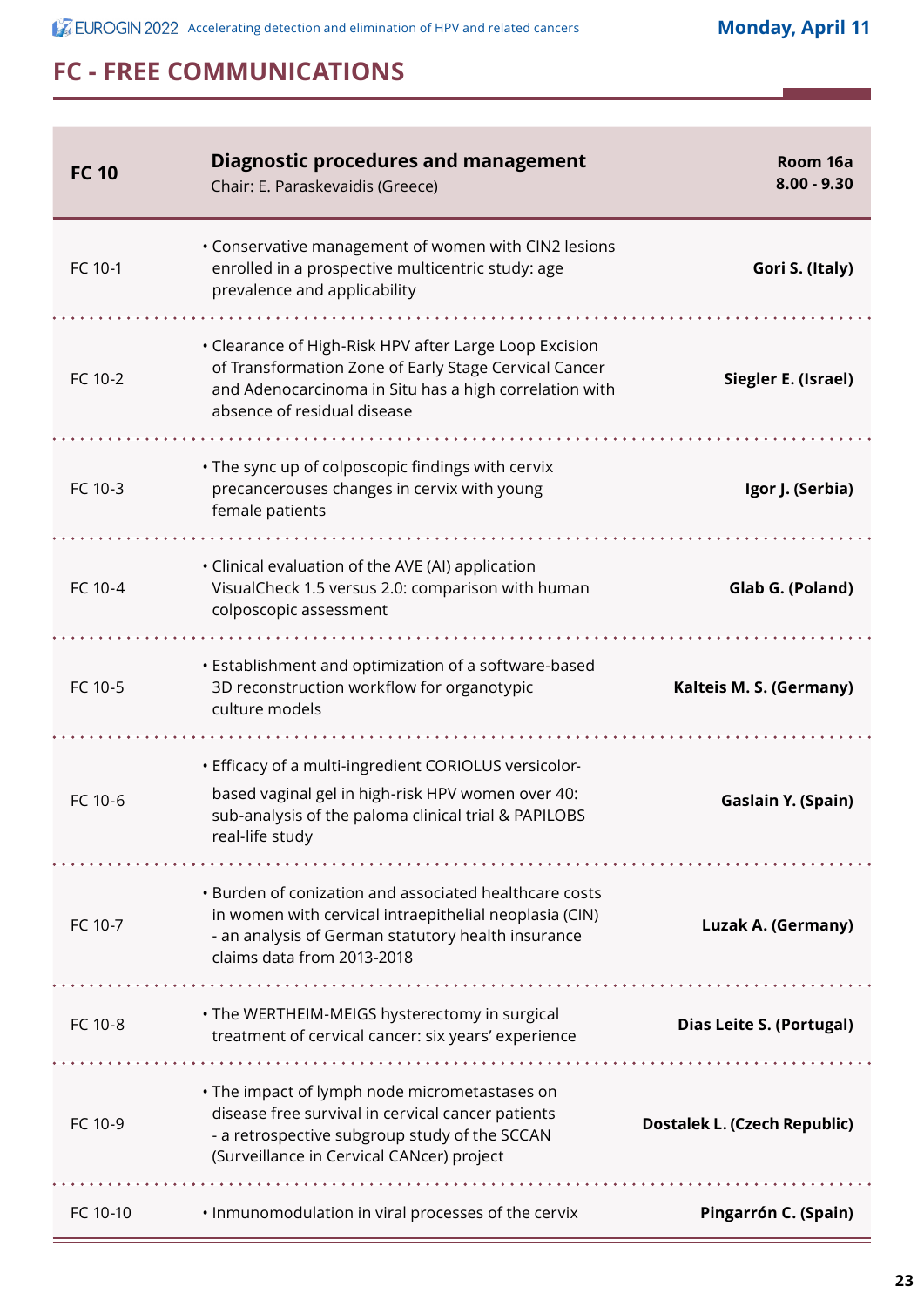**ACCEUROGIN 2022** Accelerating detection and elimination of HPV and related cancers

**Monday, April 11**

| <b>FC 11</b> | <b>HPV testing</b><br>Chair: C. Eklund (Sweden)                                                                                                                                                                       | Room 16a<br>$9.30 - 11.00$     |
|--------------|-----------------------------------------------------------------------------------------------------------------------------------------------------------------------------------------------------------------------|--------------------------------|
| FC 11-1      | • A new PCR-based detection methodology for human<br>papillomavirus genotyping on cervical brushes and<br>self-collected vaginal samples                                                                              | Marini B. (Italy)              |
| FC 11-2      | • Comparison of traditional and rapid nucleic acid<br>extraction using a non-alcohol-based medium for<br>vaginal self-samples                                                                                         | Sechi I. (Italy)               |
| FC 11-3      | • New tool in cervical carcinoma prevention: a non-<br>alcohol based medium for the elution of dry self-<br>collected vaginal samples                                                                                 | Muresu N. (Italy)              |
| FC 11-4      | • Vaginal self-sampling as a tool for the prevention<br>of cervical cancer                                                                                                                                            | Del Rio A. (Italy)             |
| FC 11-5      | • Clinical validation of full genotyping HPV Selfy assay<br>according to the international guidelines for HPV test<br>requirements for cervical cancer screening on clinician<br>collected and self-collected samples | Marini B. (Italy)              |
| FC 11-6      | . Validation of MSWAB™ medium for the elution of<br>FLOQSWABS® for human papillomavirus (HPV)<br>detection on six commercial PCR-based HPV assays                                                                     | <b>Castriciano S. (Canada)</b> |
| FC 11-7      | • Clinical validation of HPV OncoPredict® SCR and QT<br>assays using the VALGENT-2 framework                                                                                                                          | Dhillon S. K. (Belgium)        |
| FC 11-8      | • International quality assurance of HPV DNA genotyping<br>services: THE 2021 GLOBAL HPV DNA proficiency study                                                                                                        | <b>Eklund C. (Sweden)</b>      |
| FC 11-9      | • Frequency, distribution, and correlation OF HPV in<br>diverse anogenital and oral samples                                                                                                                           | Bräutigam K. (Germany)         |
| FC 11-10     | . The quality of anal sampling for HPV genotyping:<br>experience of an epidemiological study                                                                                                                          | <b>Wendland E. M. (Brazil)</b> |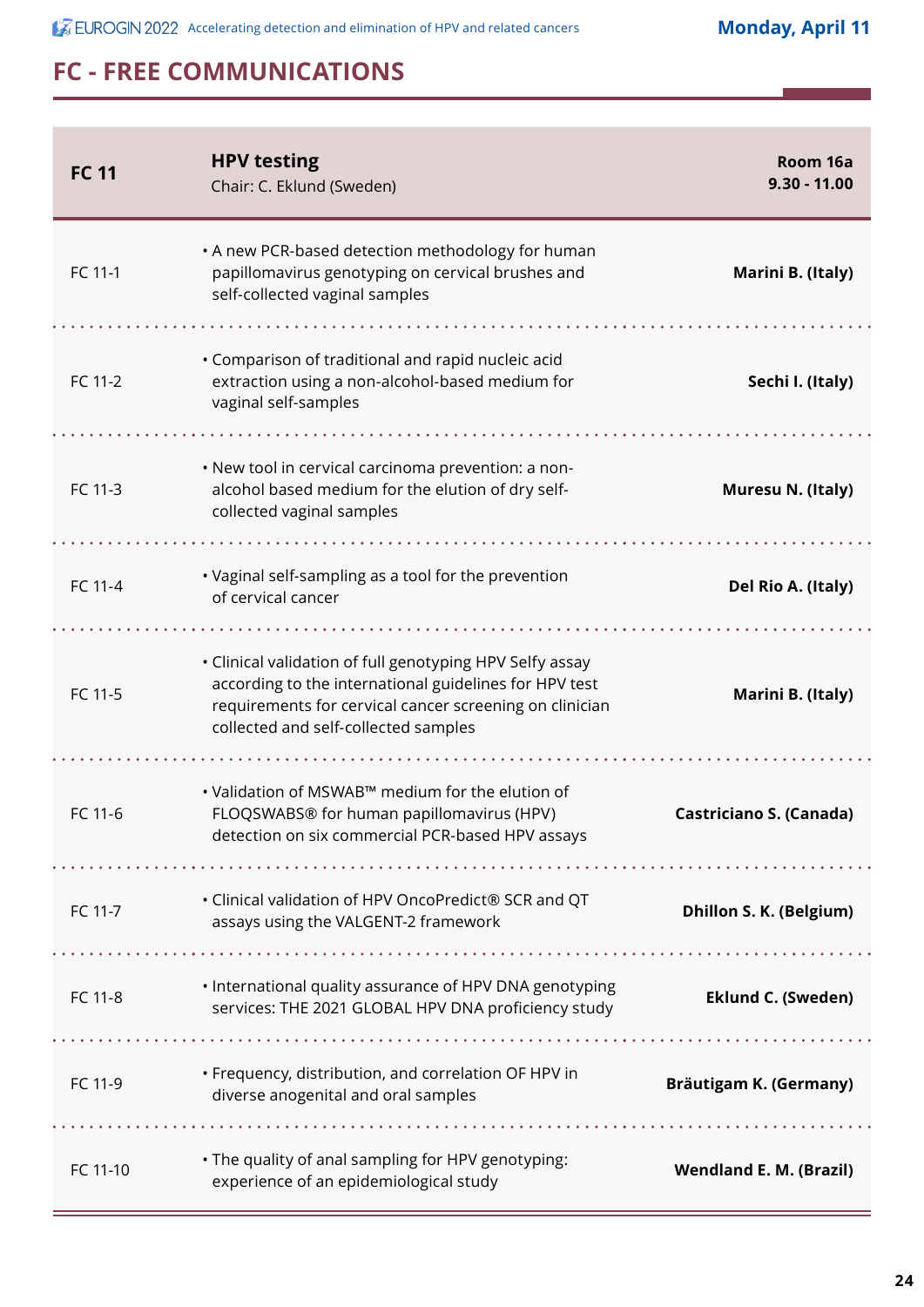| \$MSSO2  | <b>HPV vaccines - Special session</b><br>Chair: A. Giuliano (USA)                                                                                                                                 | <b>Auditorium Room 1</b><br>14.00 - 15.30 |
|----------|---------------------------------------------------------------------------------------------------------------------------------------------------------------------------------------------------|-------------------------------------------|
| MSS 02-1 | • Vaccination of older adolescents and adults with the<br>9-VALENT (9vHPV) and quadrivalent (qHPV) human<br>papillomavirus vaccines: emerging data from clinical<br>trials and real-world studies | Giuliano A. (USA)                         |
| MSS 02-2 | • Efficacy and immunogenicity of the quadrivalent<br>(qHPV) AND 9-VALENT (9vHPV) HPV vaccines in adults:<br>evidence from clinical trials                                                         | Saah A. (USA)                             |
| MSS 02-3 | • Sexual behavior and patterns of partnerships in<br>married and non-married adults in the USA:<br>A survey study                                                                                 | Sexena K. (USA)                           |
| MSS 02-4 | • Type-specific clearance rates of prevalent and incident<br>HPV infection in young women                                                                                                         | <b>Reuschenbach M. (Germany)</b>          |
| MSS 02-5 | • Effect of the 9-VALENT human papillomavirus<br>(9vHPV) vaccine in a subgroup of female clinical trial<br>participants who underwent cervical surgery                                            | Joura E. (Austria)                        |
| MSS 02-6 | • Incidence of persistent HPV infection and progression<br>of infection to associated anogenital disease among<br>men in a global HPV vaccine trial                                               | Palefsky J. (USA)                         |
| MSS 02-7 | . Modelling health impact and cost-effectiveness of HPV<br>vaccination in HIV+ and HIV- men who have sex with<br>men in Germany                                                                   | Palmer C. (USA)                           |
| MSS 02-8 | • Risk factors for HPV infection and disease in adults:<br>a literature summary                                                                                                                   | Del Pino M. (Spain)                       |
| MSS 02-9 | · Real world evidence of 4VHPV/9VHPV vaccine<br>effectiveness and impact in high-risk populations                                                                                                 | <b>Reuschenbach M. (Germany)</b>          |
|          | • Discussion                                                                                                                                                                                      |                                           |
|          |                                                                                                                                                                                                   | § Session On-Demand (SOD)                 |

**Coffee Break 15.30 - 16.00**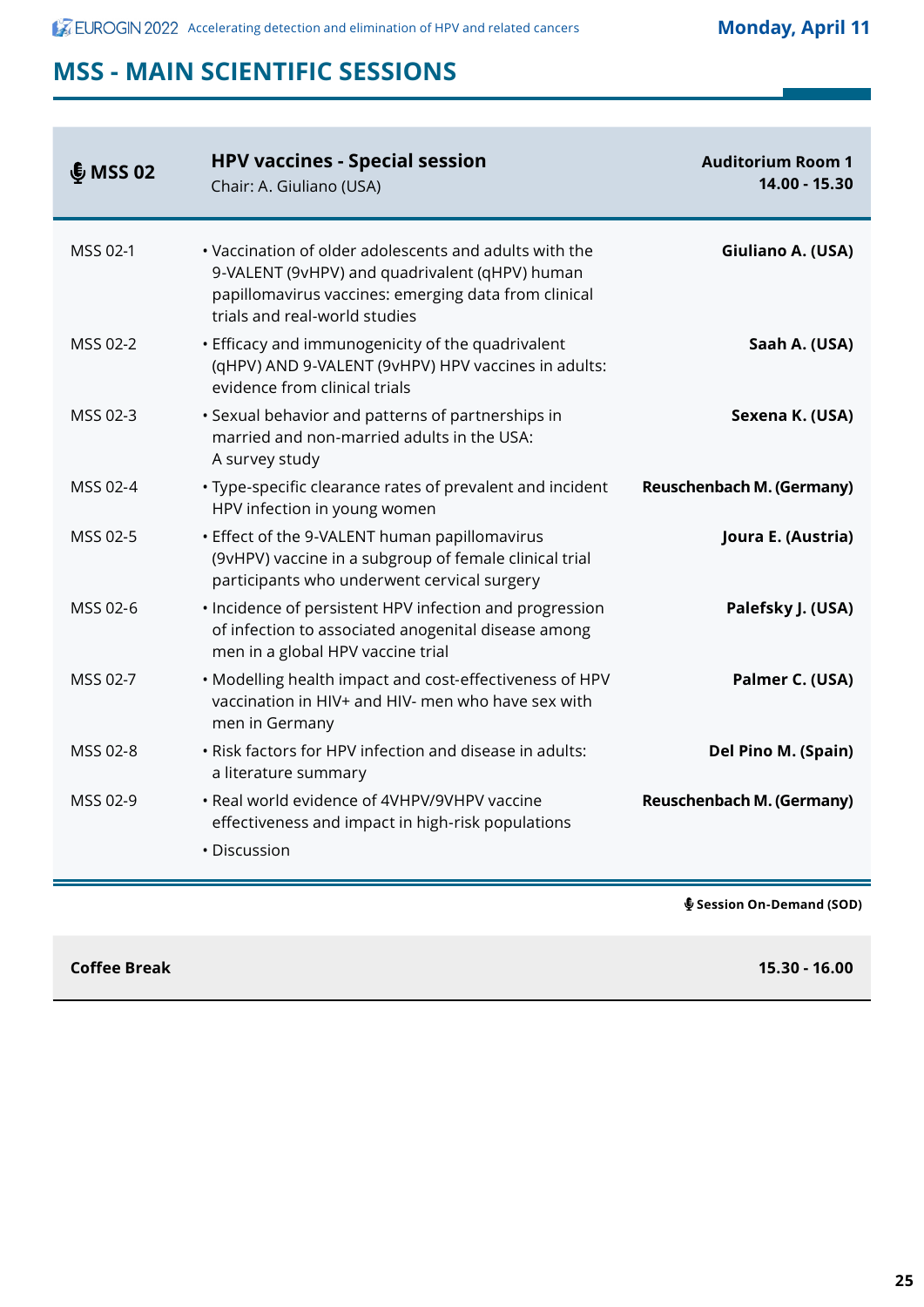**ACCEUROGIN 2022** Accelerating detection and elimination of HPV and related cancers

**Monday, April 11**

## **MSS - MAIN SCIENTIFIC SESSIONS**

| \$MSSO3  | New evidence on the effectiveness of<br><b>HPV vaccination against invasive cervical</b><br>cancer: a global view<br>Coordinators: $\Box A$ . Kreimer (USA) - $\Box J$ . Z. Shing (USA)<br>Chair: S. Sudenga (USA) - P. Sasieni (UK) | <b>Auditorium Room 1</b><br>$16.00 - 18.00$ |
|----------|--------------------------------------------------------------------------------------------------------------------------------------------------------------------------------------------------------------------------------------|---------------------------------------------|
|          | This session highlights the recent and novel global findings of HPV vaccine effectiveness against cervical cancer, a long-awaited                                                                                                    |                                             |
|          | research endpoint. The session will begin with an overview of why studying vaccine prevention against cancer is important and                                                                                                        |                                             |
|          | then go into a series of country-specific examples and plans for future HPV vaccine effectiveness studies against cervical cancer.                                                                                                   |                                             |
|          | Importantly, the session will conclude with a presentation on methodologic considerations in these study designs.                                                                                                                    |                                             |
|          |                                                                                                                                                                                                                                      |                                             |
|          |                                                                                                                                                                                                                                      |                                             |
| MSS 03-1 | • Introduction: Cervical cancer endpoints in HPV vaccine<br>effectiveness studies                                                                                                                                                    | $\Box$ Shing J. Z. (USA)                    |
| MSS 03-2 | • Country-specific case studies of HPV vaccine<br>effectiveness against cervical cancer: Sweden                                                                                                                                      | Lei J. (Sweden)                             |
| MSS 03-3 | • Country-specific case studies of HPV vaccine<br>effectiveness against cervical cancer: Denmark                                                                                                                                     | Kjaer S. (Denmark)                          |
| MSS 03-4 | • Country-specific case studies of HPV vaccine<br>effectiveness against cervical cancer: Scotland                                                                                                                                    | Palmer T. J. (UK)                           |
| MSS 03-5 | • Country-specific case studies of HPV vaccine<br>effectiveness against cervical cancer: England                                                                                                                                     | Sasieni P. (UK)                             |
| MSS 03-6 | · Real-world HPV vaccine effectiveness studies:<br>guideposts for interpretation                                                                                                                                                     | $\Box$ Campos N. G. (USA)                   |
|          | • Discussion                                                                                                                                                                                                                         |                                             |

 **Session On-Demand (SOD) Video presentation**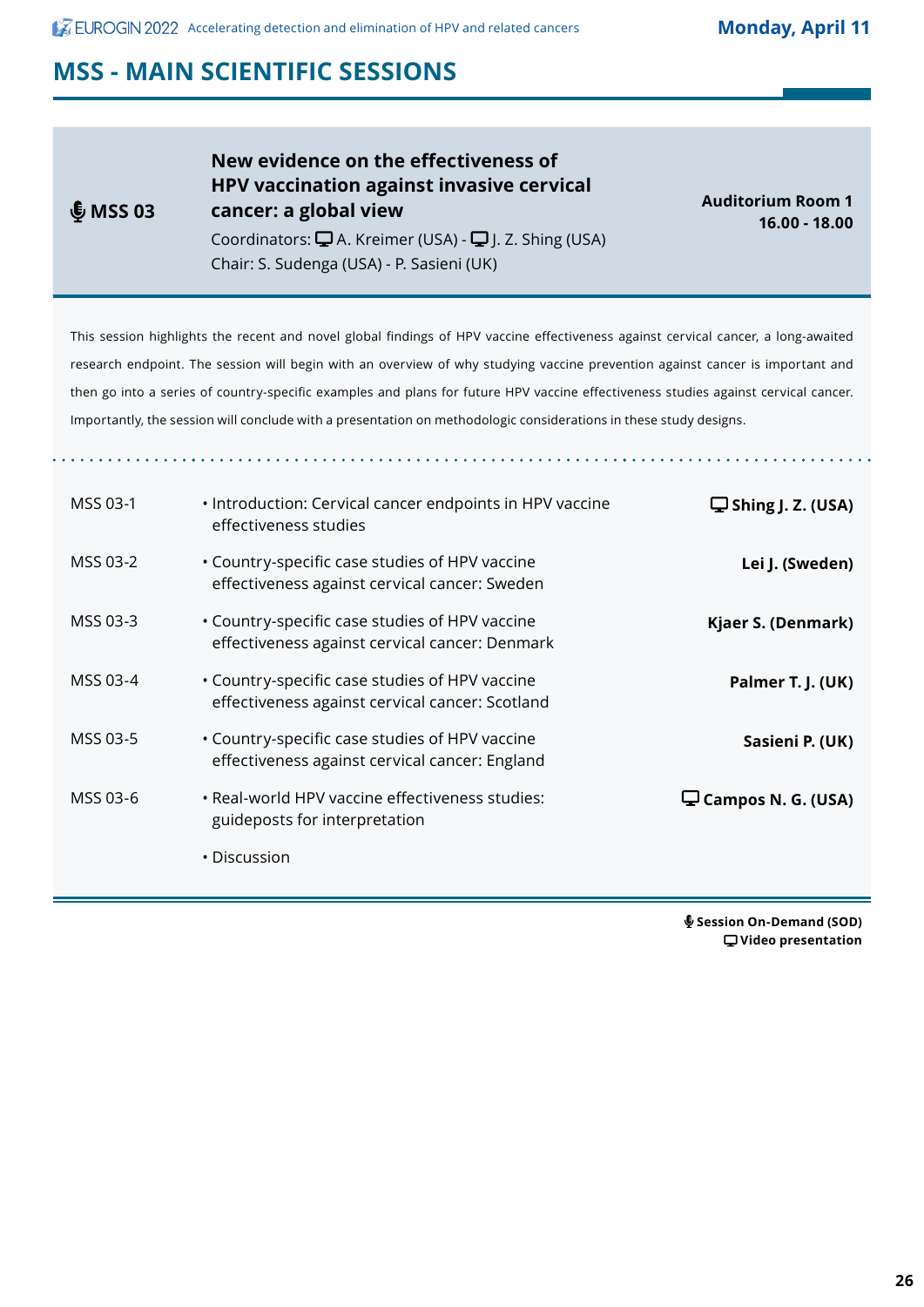| <b>SS 07</b>                                             | Targeting high risk populations for control<br>of HPV related cancer                                                                                                                                                                                            | <b>Hall X</b><br>$14.00 - 16.00$                                                                                                                                                |
|----------------------------------------------------------|-----------------------------------------------------------------------------------------------------------------------------------------------------------------------------------------------------------------------------------------------------------------|---------------------------------------------------------------------------------------------------------------------------------------------------------------------------------|
| <b>SS 07-A</b>                                           | <b>Screening</b><br>Chair: H. Berkhof (Netherlands) - N. Wentzensen (USA)                                                                                                                                                                                       | 14.00 - 15.00                                                                                                                                                                   |
| SS 07-A1<br>SS 07-A2<br>SS 07-A3<br>SS 07-A4<br>SS 07-A5 | • Introduction<br>• Risk-based screening: European perspective<br>· Risk-based screening: US perspective<br>· Risk-based screening: Australian perspective<br>• Screening in HIV populations<br>· Discussion                                                    | <b>Wentzensen N. (USA)</b><br><b>Berkhof J. H. (Netherlands)</b><br><b>Wentzensen N. (USA)</b><br>$\Box$ Smith M. (Australia)<br>$\mathbf{\mathbf{\Box}}$ De Sanjosé S. (Spain) |
|                                                          |                                                                                                                                                                                                                                                                 | <b></b> Uvideo presentation                                                                                                                                                     |
| <b>SS 07-B</b>                                           | <b>Vaccination</b><br>Chair: P. Bonanni (Italy)                                                                                                                                                                                                                 | 15.00 - 16.00                                                                                                                                                                   |
| SS 07-B1<br>SS 07-B2<br>SS 07-B3<br>SS 07-B4<br>SS 07-B5 | · Introduction<br>• HPV vaccination after vulvar HSIL: impact on recurrence<br>• Assessing value of vaccine in women with cone<br>. Prevention of anal HSIL in young HIV positive men who<br>have sex with men<br>• How to become "at risk" due to an abandoned | Bonanni P. (Italy)<br>Joura E. (Austria)<br>Jentschke M. (Germany)<br>Palefsky J. (USA)<br>Hanley S. (Japan)                                                                    |
|                                                          | vaccination policy: the Japanese experience<br>• Discussion                                                                                                                                                                                                     |                                                                                                                                                                                 |
|                                                          |                                                                                                                                                                                                                                                                 |                                                                                                                                                                                 |
| <b>SS 08</b>                                             | <b>Screening in special situations:</b><br>from evidence to practical guidance<br>Chair: A. B. Moscicki (USA) - E. Siegler (Israel)                                                                                                                             | <b>Hall X</b><br>16.00 - 17.30                                                                                                                                                  |
| SS 08-1                                                  | · Introduction                                                                                                                                                                                                                                                  | Moscicki A. B. (USA)<br>Siegler E. (Israel)                                                                                                                                     |

| Siegler E. (Israel)  |                                                     |         |
|----------------------|-----------------------------------------------------|---------|
| Moscicki A. B. (USA) | · Screening in immunocomprimised patients           | SS 08-2 |
| Smith J. (USA)       | • Low-income                                        | SS 08-3 |
| Kyrgiou M. (UK)      | • Post-treatment                                    | SS 08-4 |
| Palefsky J. (USA)    | • Anal screening in HIV and non-HIV women           | SS 08-5 |
| Siegler E. (Israel)  | • Follow up of abnormal screening in pregnant women | SS 08-6 |
|                      | • Discussion                                        |         |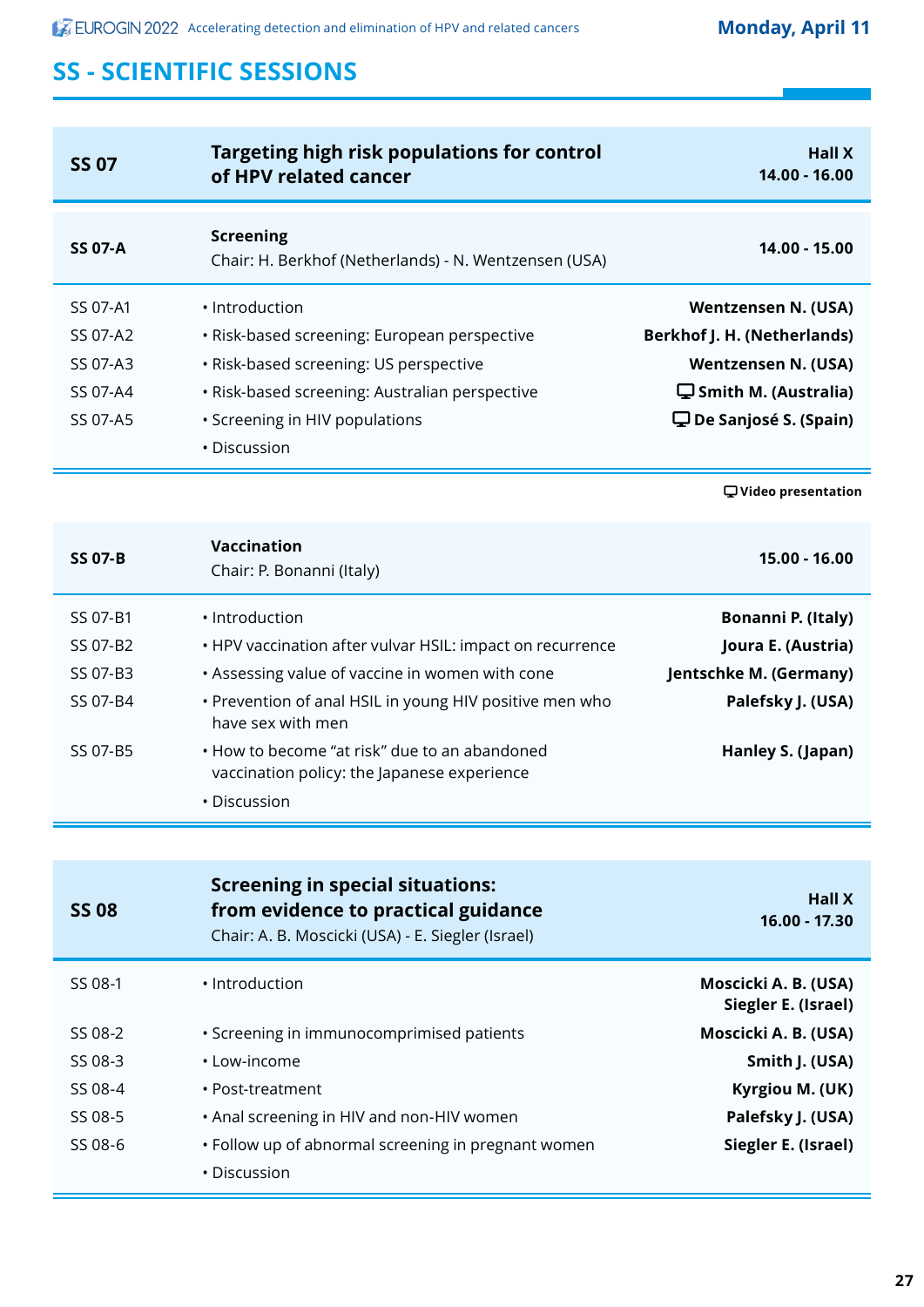| <b>FC 12</b> | <b>HPV disease and COVID-19</b><br>Chair: J. Smith (USA)                                                                                                                                                                     | Room 14<br>14.00 - 15.30       |
|--------------|------------------------------------------------------------------------------------------------------------------------------------------------------------------------------------------------------------------------------|--------------------------------|
| FC 12-1      | • The impact of COVID-19 ON the Dutch cervical cancer<br>screening programme                                                                                                                                                 | <b>Olthof E. (Netherlands)</b> |
| FC 12-2      | . Influence of COVID-19 pandemic on participation in<br>HPV self-testing trial                                                                                                                                               | Parker S. (USA)                |
| FC 12-3      | • Intention to receive COVID-19 vaccination relates to<br>HPV vaccination receipt among young adults ages 18-<br>26 years in the western region of the USA                                                                   | Kepka D. (USA)                 |
| FC 12-4      | • Realization of WHO global strategy on cervical cancer<br>elimination in Russia in the COVID-19 era                                                                                                                         | Olkov I. (Russia)              |
| FC 12-5      | • Preliminary proof and suggestion from the clinical data<br>of multicenter research on the application of real-time<br>optoelectronic device for cervical cancer screening:<br>in the repeated surges of COVID-19 epidemics | Chen F. (USA)                  |
| FC 12-6      | • Prevalence of genital HPV infections among female<br>transplant recipients                                                                                                                                                 | Hillen C. (Germany)            |
| FC 12-7      | • The impact of COVID-19 on the implementation of<br>progress (PRevalence of Oral HPV infection, a Global<br>aSSessment) study                                                                                               | <b>Morais E. (France)</b>      |

**Coffee Break 15.30 - 16.00**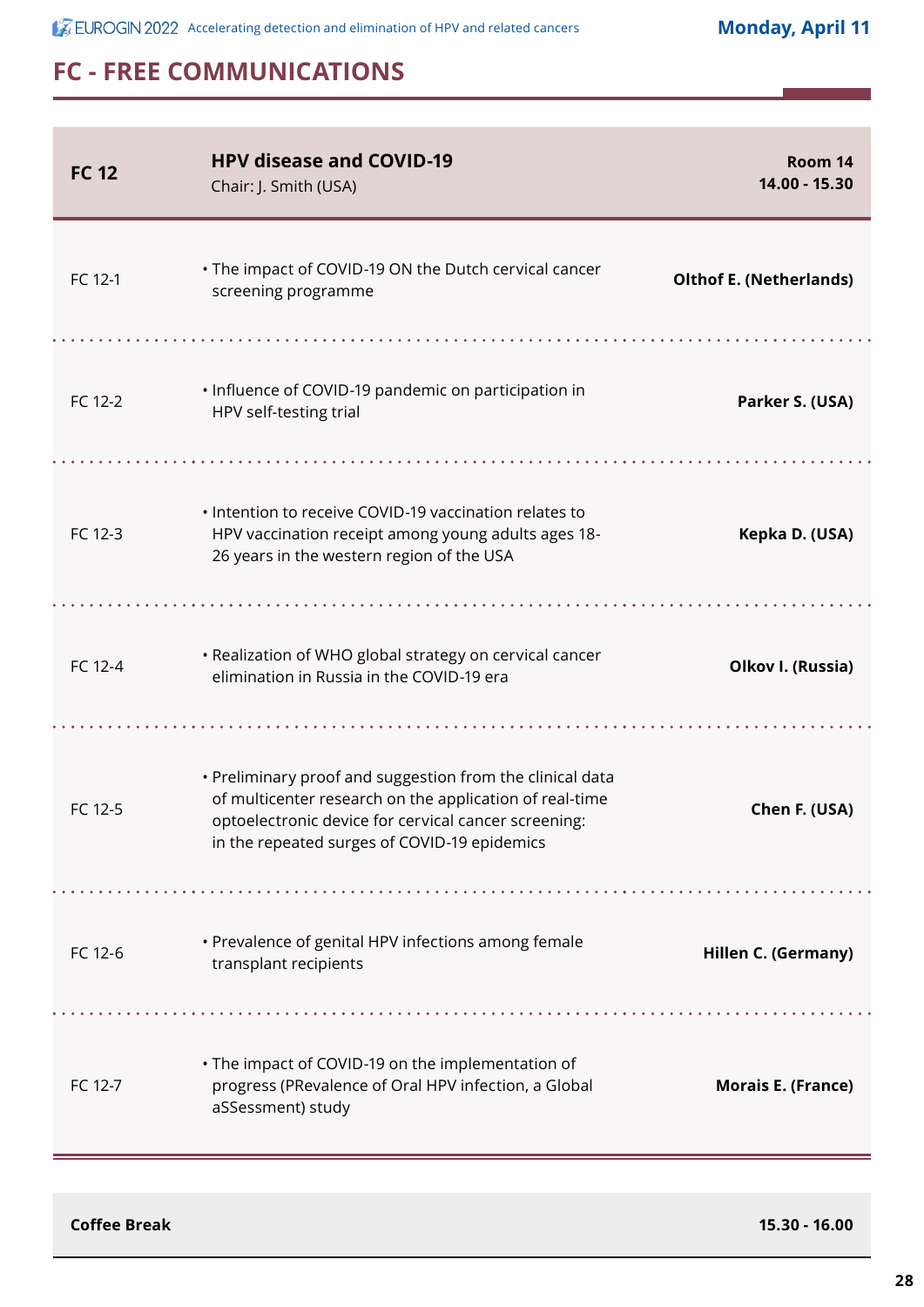| <b>FC 13</b> | <b>Microbiome</b><br>Chair: K. Sundström (Sweden)                                                                                             | Room 14<br>16.00 - 17.00  |
|--------------|-----------------------------------------------------------------------------------------------------------------------------------------------|---------------------------|
| FC 13-1      | • Metagenomes in HPV negative cervical cancers                                                                                                | Lagheden C. (Sweden)      |
| FC 13-2      | . The interplay between HPV, CVM DYSBIOSIS<br>and cervical cancer development<br>(MICROCERVIXHPV STUDY)                                       | Nobre J. G. (Portugal)    |
| FC 13-3      | • Longitudinal study of vaginal microbiome pre and<br>post treatment identifies biomarkers for cervical<br>intraepithelial NEOPLASIA 3 (CIN3) | Scibor-Bentkowska D. (UK) |
| FC 13-4      | • Effectiveness of a multi-ingredient CORIOLUS<br>versicolor-based vaginal gel in HPV+ and HIV+ patients:<br>a pilot observational study      | Sanmartín P. (Spain)      |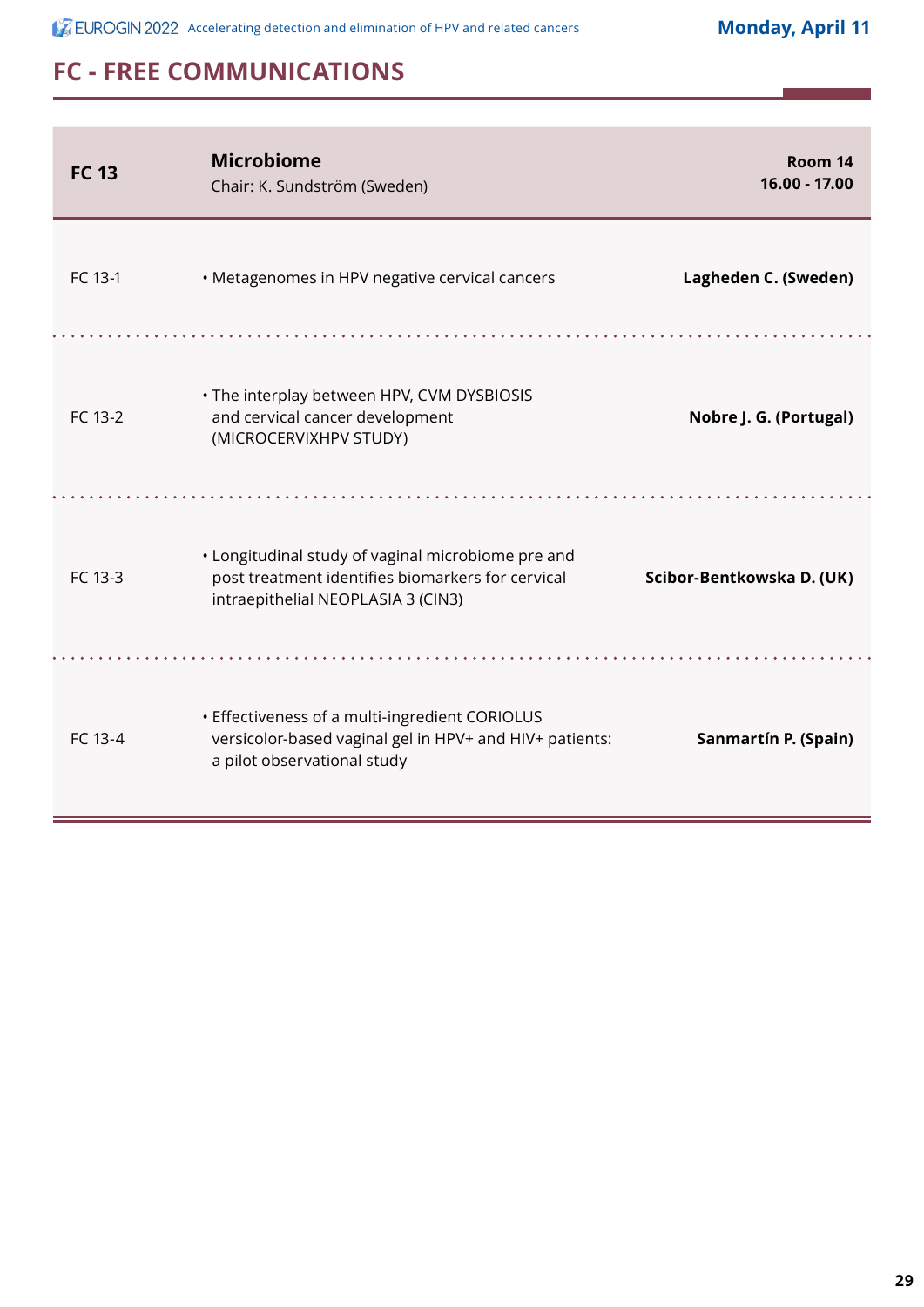| <b>FC 14</b> | <b>Self-sampling 1</b><br>Chair: B. Hesselink (Netherlands)                                                                                            | Room 15<br>14.00 - 15.30          |
|--------------|--------------------------------------------------------------------------------------------------------------------------------------------------------|-----------------------------------|
| FC 14-1      | · First-void urine: a reliable approach for cervical cancer<br>screening                                                                               | Hendrickx J. (Belgium)            |
| FC 14-2      | • Clinical evaluation of HPV-DNA testing in home-<br>collected first-void urine compared to paired cervical<br>samples: update on VALHUDES             | Van Keer S. (Belgium)             |
| FC 14-3      | • Explorative study on device architectures for defined<br>ranges of first-void urine collection                                                       | <b>Beyers K. (Belgium)</b>        |
| FC 14-4      | • Acceptability of HPV self-sampling test in a population<br>of Latvian women (preliminary data)                                                       | Berza N. (Latvia)                 |
| FC 14-5      | • Effects of environmental conditions on home-based<br>self-sampling kits for anal cancer screening                                                    | Nitkowski J. (USA)                |
| FC 14-6      | • Validation of the HPV ONCOPREDICT® assay on self-<br>collected vaginal and urine samples: preliminary Italian<br>data of the EUROPEAN-VALHUDES study | lacobone A. D. (Italy)            |
| FC 14-7      | • SELF- VERSUS clinician-collected samples for the<br>detection of HPV by 14-type DNA and 7-TYPE<br>mRNA tests                                         | Aranda Flores C. E. (Mexico)      |
| FC 14-8      | • The extended validation of human papillomavirus<br>assays and collection devices for HPV testing (extended<br>VALHUDES): the IEO experience          | <b>Bottari F. (Italy)</b>         |
| FC 14-9      | • Validation of the clinical performance and<br>reproducibility of the NEUMODX HPV assay<br>self-sample workflow                                       | <b>Hesselink B. (Netherlands)</b> |
| FC 14-10     | · Self-collection test performance for high-risk HPV RNA<br>detection among HIV-positive and HIV-negative women<br>engaged in female sex work in Kenya | Lee F. (USA)                      |

**Coffee Break 15.30 - 16.00**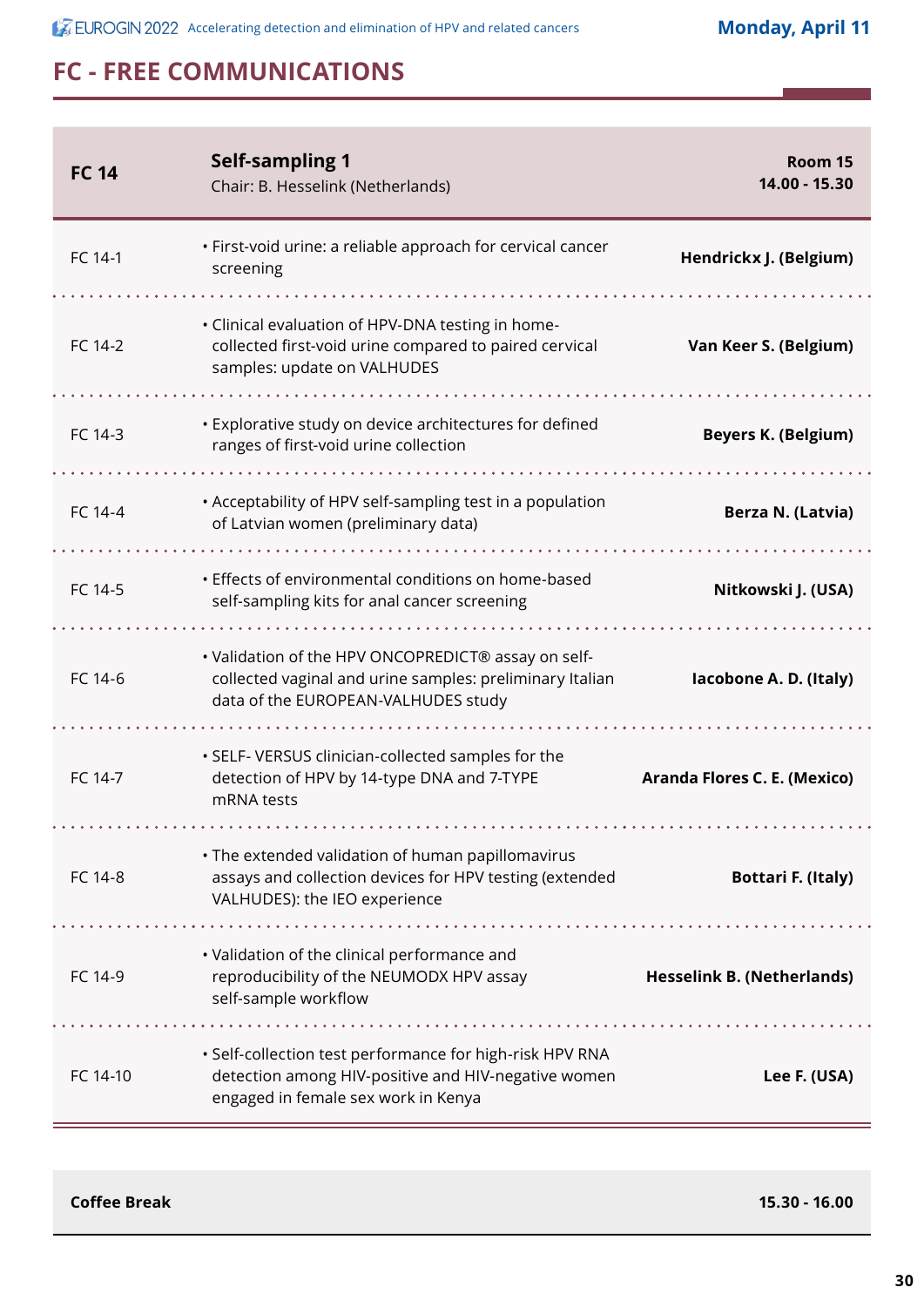**ACCEUROGIN 2022** Accelerating detection and elimination of HPV and related cancers

**Monday, April 11**

| <b>FC 15</b> | <b>Self-sampling 2</b><br>M. Jentschke (Germany)                                                                                                                                            | Room 15<br>16.00 - 17.30         |
|--------------|---------------------------------------------------------------------------------------------------------------------------------------------------------------------------------------------|----------------------------------|
| FC 15-1      | • A randomized, large-scale comparison of direct mail<br>versus opt-in HPV self-sampling invitation strategy:<br>participation rates, participants, follow-up, and cost<br>of last attender | Sonne S. B. (Denmark)            |
| FC 15-2      | · Realistic population-based cost-effectiveness<br>estimates for wider deployment of HRHPV<br>self-sampling: a modelling study                                                              | Kaljouw S. (Netherlands)         |
| FC 15-3      | • Factors associated with mailed return of self-collection<br>for human papillomavirus (HPV) testing                                                                                        | <b>Biederman E. (USA)</b>        |
| FC 15-4      | . HPV self-sampling in the capital region of Denmark -<br>new operational experiences                                                                                                       | Pedersen B. T. (Denmark)         |
| FC 15-5      | • HaSCo Study: First results of a pilot study for<br>systematic HPV self-sampling for non-responders to<br>the cervical cancer screening program                                            | Jentschke M. (Germany)           |
| FC 15-6      | • The emerging role and opinion about implementation<br>of HPV self-sampling in Germany:<br>a mixed methods study                                                                           | Payrich E.-M. (Germany)          |
| FC 15-7      | . Analytical stability of ROVERS EVALYN and COPAN<br>FLOQSWAB HPV self-sampling devices; implications<br>for use                                                                            | Korsgaard Andreasen E. (Denmark) |
| FC 15-8      | • Effect of HPV self-collection on cervical cancer<br>screening completion among low-income, under-<br>screened people with a cervix in the US: my body,<br>my test 3 study                 | Pretsch P. (USA)                 |
| FC 15-9      | • Prevalence of high-risk HPV by RNA assay in home<br>self-collected samples among underscreened people<br>in North Carolina                                                                | Lee F. (USA)                     |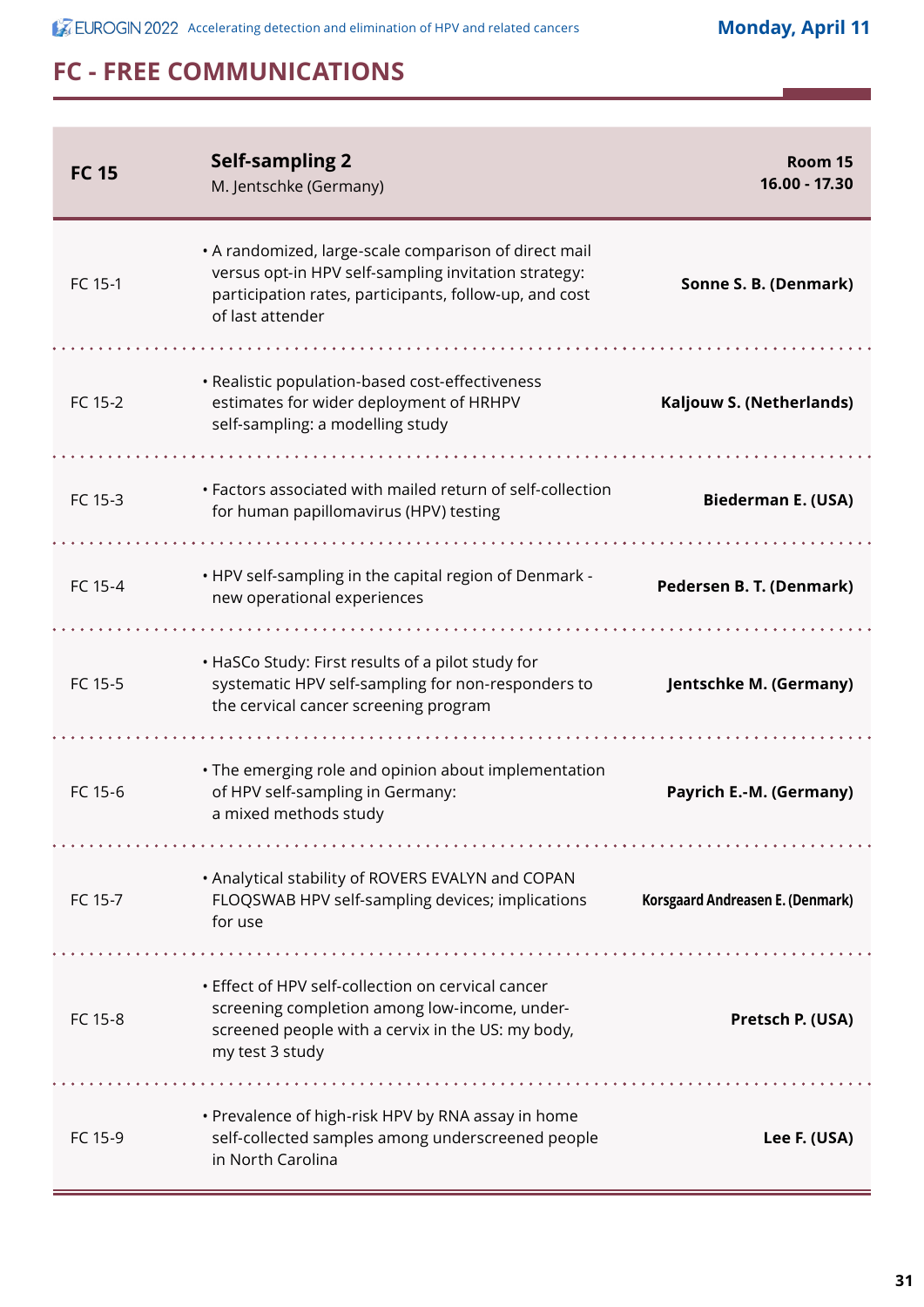| \$MSS04  | <b>Routine HPV screening: how to modulate</b><br>and manage HPV screening by age<br>Chair: P. Giorgi Rossi (Italy) - G. Ogilvie (Canada) | <b>Hall X</b><br>$8.00 - 9.30$                         |
|----------|------------------------------------------------------------------------------------------------------------------------------------------|--------------------------------------------------------|
| MSS 04-1 | • Introduction                                                                                                                           | Giorgi Rossi P. (Italy)<br>Ogilvie G. (Canada)         |
| MSS 04-2 | • Outcomes of HPV primary screening 10 years later in<br>25-29-year-old (FOCAL)                                                          | Van Niekerk D. (Canada)                                |
| MSS 04-3 | • Screening outcomes in vaccinated populations by age<br>(COMPASS or the overall VCS results)                                            | $\mathbf{\mathbf{\Box}}$ Saville M. (Australia)        |
| MSS 04-4 | • Impact of different assays by age                                                                                                      | Rebolj M. (UK)                                         |
| MSS 04-5 | . Acceptability of HPV primary screening by age -<br>impacts on screening policy                                                         | Giorgi Rossi P. (Italy)                                |
| MSS 04-6 | • Screening with HPV in HIV+ women by age                                                                                                | $\Box$ Money D. (Canada)                               |
| MSS 04-7 | • Triage and colposcopy impact by age                                                                                                    | <b>Bentley J. R. (Canada)</b>                          |
|          | • Discussion                                                                                                                             |                                                        |
|          |                                                                                                                                          | § Session On-Demand (SOD)<br>$\Box$ Video presentation |

**Coffee Break 9.30 - 10.00**

 $\mathbf{L}$  and  $\mathbf{L}$ 

ú.

| \$MSSO5 | HPV vaccination strategies, impact             | <b>Hall X</b>   |
|---------|------------------------------------------------|-----------------|
|         | and safety by age, current knowledge           | $10.00 - 11.30$ |
|         | Chair: J. Dillner (Sweden) - A. Giuliano (USA) |                 |

Many countries all over the world have implemented HPV vaccination programs and the impact of different vaccination strategies such as gender-neutral vaccination or different target ages are starting to show in vaccine effectiveness against infection, genital warts, cervical pre-cancer, and cancer. The design of HPV vaccine programs and the results of these efforts will be presented for a variety of countries including Rwanda, Bhutan, Finland, Scotland, and Spain.

 $\mathbb{R}^2$ 

**College** 

| MSS 05-1 | • Introduction                                                                                      | Giuliano A. (USA)           |
|----------|-----------------------------------------------------------------------------------------------------|-----------------------------|
| MSS 05-2 | • The implementation and success of the vaccination<br>program in Rwanda                            | <b>Clifford G. (France)</b> |
| MSS 05-3 | • The implementation and success of the vaccination<br>program in Bhutan                            | $\Box$ Tshomo U. (Bhutan)   |
| MSS 05-4 | • The implementation of gender-neutral vaccination in<br>Finland and the outcomes from this program | <b>Pimenoff V. (Sweden)</b> |
| MSS 05-5 | • The success of the vaccination program in Scotland                                                | Cuschieri K. (UK)           |
| MSS 05-6 | • Mid-adult female vaccination and outcomes                                                         | $\Box$ Bruni L. (Spain)     |
|          | • Discussion                                                                                        |                             |

 **Session On-Demand (SOD) Video presentation**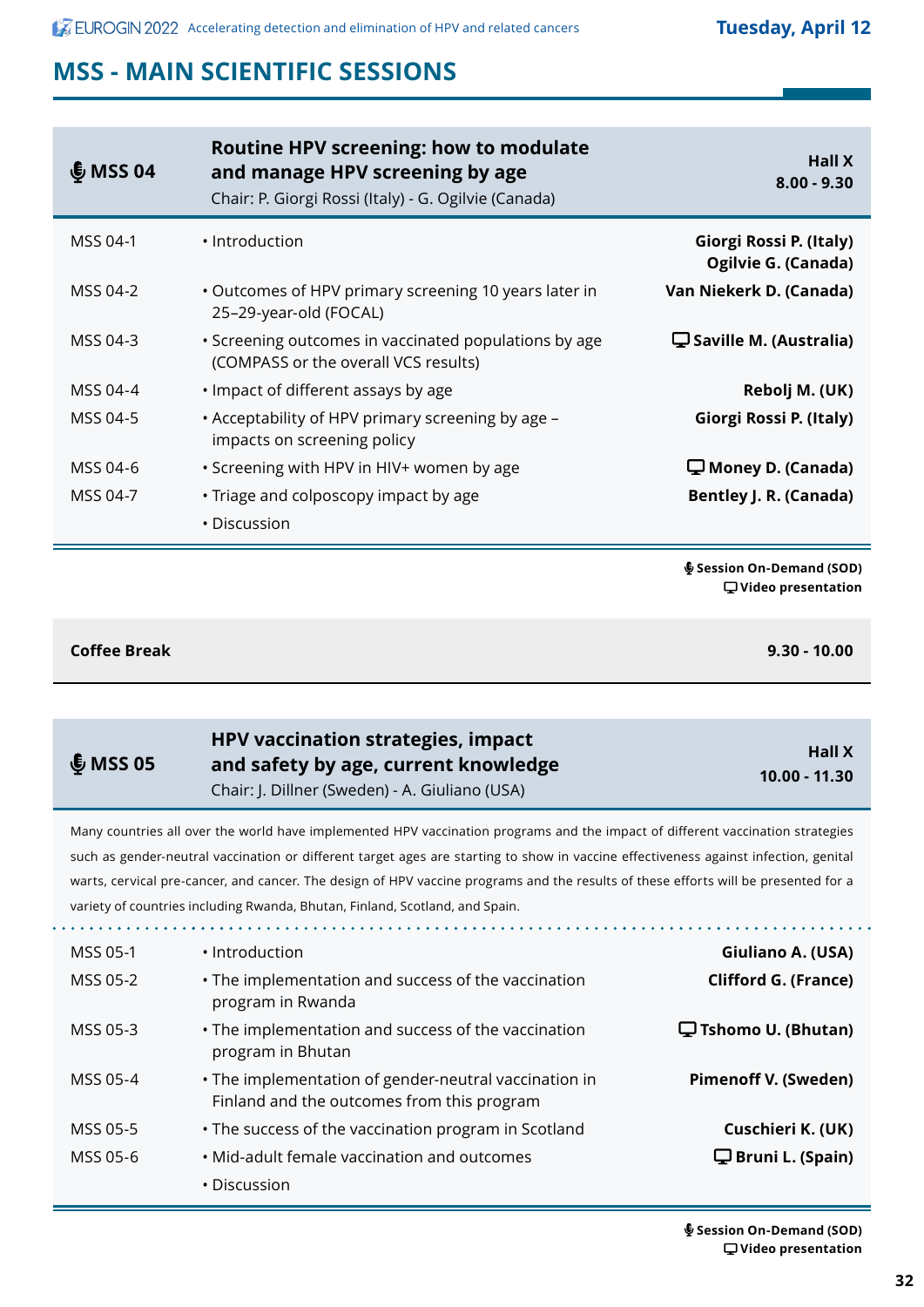#### $$$  MSS 06 **Assessing risk of cervical cancer in the post vaccination era** Chair: J. Dillner (Sweden) - M. Lehtinen (Finland) **Hall X 13.15 - 14.45**

The scientific session: "Assessing risk of cervical cancer in the post-vaccination era" seeks to understand the demands of cervical intraepithelial neoplasia/squamous intraepithelial lesion triage now that the prevalence of vaccine-targeted oncogenic human papillomaviruses is decreasing. The plenary lecture of Ville Pimenoff on the changing ecological diversity of HPV types is followed by presentations by Belinda Nedjai, Karolina Louvanto and Lisanne Verhoef which describe the use of cellular and viral gene methylation in the triage of both unvaccinated women with HSIL and vaccinated women with a breakthrough HSIL lesion. Mariam El-Zein will elaborate, most importantly the predictive positive value challenges new triage modalities will be face when background HPV prevalence is decreasing. Finally, Martin Widschwendter will be putting future cervical cancer risk prediction in the context.

| Lehtinen M. (Finland)              | · Introduction                                                                    | MSS 06-1 |
|------------------------------------|-----------------------------------------------------------------------------------|----------|
| <b>Pimenoff V. (Sweden)</b>        | • Challenges to cervical screening from changing<br>HPV ecology                   | MSS 06-2 |
| Nedjai B. (UK)                     | • The role of methylation in the progression<br>of cervical neoplasia             | MSS 06-3 |
| Louvanto K. (Finland)              | • Combined S5 methylation panel in the CIN triage<br>of vaccinees                 | MSS 06-4 |
| Verhoef D. L. (Netherlands)        | • VUMC: cellular methylation markers in the CIN triage<br>of HPV-vaccinated women | MSS 06-5 |
| $\mathbf \Box$ El Zein M. (Canada) | • Reassessing predictive value in the post-vaccination<br>CIN triage              | MSS 06-6 |
| Widschwendter M. (UK)              | . Implementing cervical cancer risk prediction in the<br>post-vaccination era     | MSS 06-7 |
|                                    | • Discussion                                                                      |          |
| § Session On-Demand (SOD)          |                                                                                   |          |

 **Video presentation**

**Coffee Break 14.45 - 15.15**

E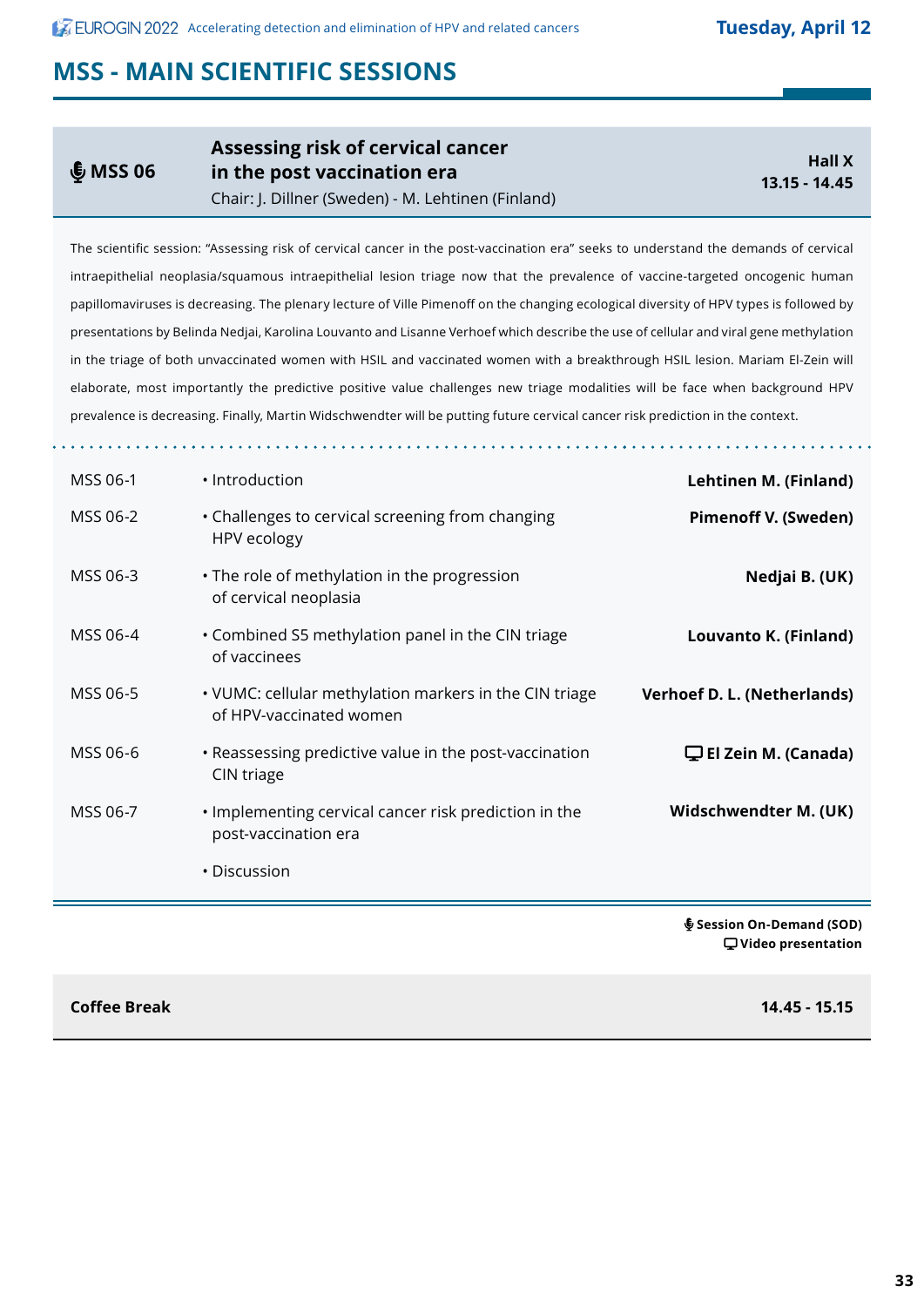| $$MSS$ 07        | <b>HPV screening: first experiences</b>                                                                                                    | <b>Hall X</b><br>$15.15 - 18.15$                                        |
|------------------|--------------------------------------------------------------------------------------------------------------------------------------------|-------------------------------------------------------------------------|
| $$$ MSS 07-A     | HPV screening in the real life, the first experiences<br>Chair: J. Bonde (Denmark) - S. Van Dijk (Netherlands)                             | $15.15 - 16.45$                                                         |
| MSS 07-A1        | · Introduction                                                                                                                             | <b>Bonde J. (Denmark)</b><br>Van Dijk S. (Netherlands)                  |
| <b>MSS 07-A2</b> | • Large scale data comparing current cytology to HPV<br>screening combining cytology and extended HPV<br>genotyping triage (Denmark)       | <b>Bonde J. (Denmark)</b>                                               |
| MSS 07-A3        | • Large scale data comparing current cytology to HPV<br>screening combining cytology and extended HPV<br>genotyping triage (Latin America) | <b>Almonte M. (France)</b>                                              |
| MSS 07-A4        | • Experiences with organized national HPV-primary<br>screening since 2017 in the Netherlands                                               | Van Dijk S. (Netherlands)                                               |
| <b>MSS 07-A5</b> | • Experiences from HPV-primary screening in Scotland                                                                                       | <b>Wilson A. (Scotland)</b>                                             |
| MSS 07-A6        | • Experiences from HPV-primary screening in Ireland                                                                                        | <b>Russell N. (Ireland)</b>                                             |
| MSS 07-A7        | • Experiences from HPV-primary screening in USA                                                                                            | <b>Wentzensen N. (USA)</b>                                              |
| <b>MSS 07-A8</b> | • Experiences from HPV-primary screening in Australia                                                                                      | $\mathbf \Box$ Brotherton J. (Australia)<br>$\Box$ Smith M. (Australia) |
| MSS 07-A9        | . Results from the second round of screening in real life<br>and implication for screening algorithm (Italy)                               | Carozzi F. (Italy)                                                      |
|                  | • Discussion                                                                                                                               |                                                                         |

 **Session On-Demand (SOD) Video presentation**

**16.45 - 18.15**

|                   | HPV self-sampling -                                   |
|-------------------|-------------------------------------------------------|
| <b>€ мss о7-в</b> | Real life implementation experiences                  |
|                   | Chair: J. Bonde (Denmark) - S. Van Dijk (Netherlands) |

HPV self-sampling is increasingly being introduced to provide an alternative to the clinician collected cervical screening sample. This session will present experiences from large-scale implementation of HPV self-sampling. The speakers will share the context in which HPV self-sampling has been introduced; the target population, communication strategy, reflections on choice of utensils and packaging materials, HPV test and algorithms, along with data on uptake of HPV self-sampling

| • Introduction                                                                                                | <b>Bonde J. (Denmark)</b>                       |
|---------------------------------------------------------------------------------------------------------------|-------------------------------------------------|
| . Implementation of self-collection: the Australian Experience                                                | $\mathbf{\mathbf{\Box}}$ Saville M. (Australia) |
| • Self-sampling within routine cervical cancer screening<br>in Region of Skåne, Sweden                        | Forslund O. (Sweden)                            |
| . The Dutch are embracing HPV self-sampling: real life<br>experiences since 2017 and plans for the future     | Van Dijk S. (Netherlands)                       |
| • Inviting 100.000 screening non-attenders for HPV self-<br>sampling: design, algorithms, uptake and outcomes | <b>Bonde J. (Denmark)</b>                       |
| • Discussion                                                                                                  |                                                 |
|                                                                                                               |                                                 |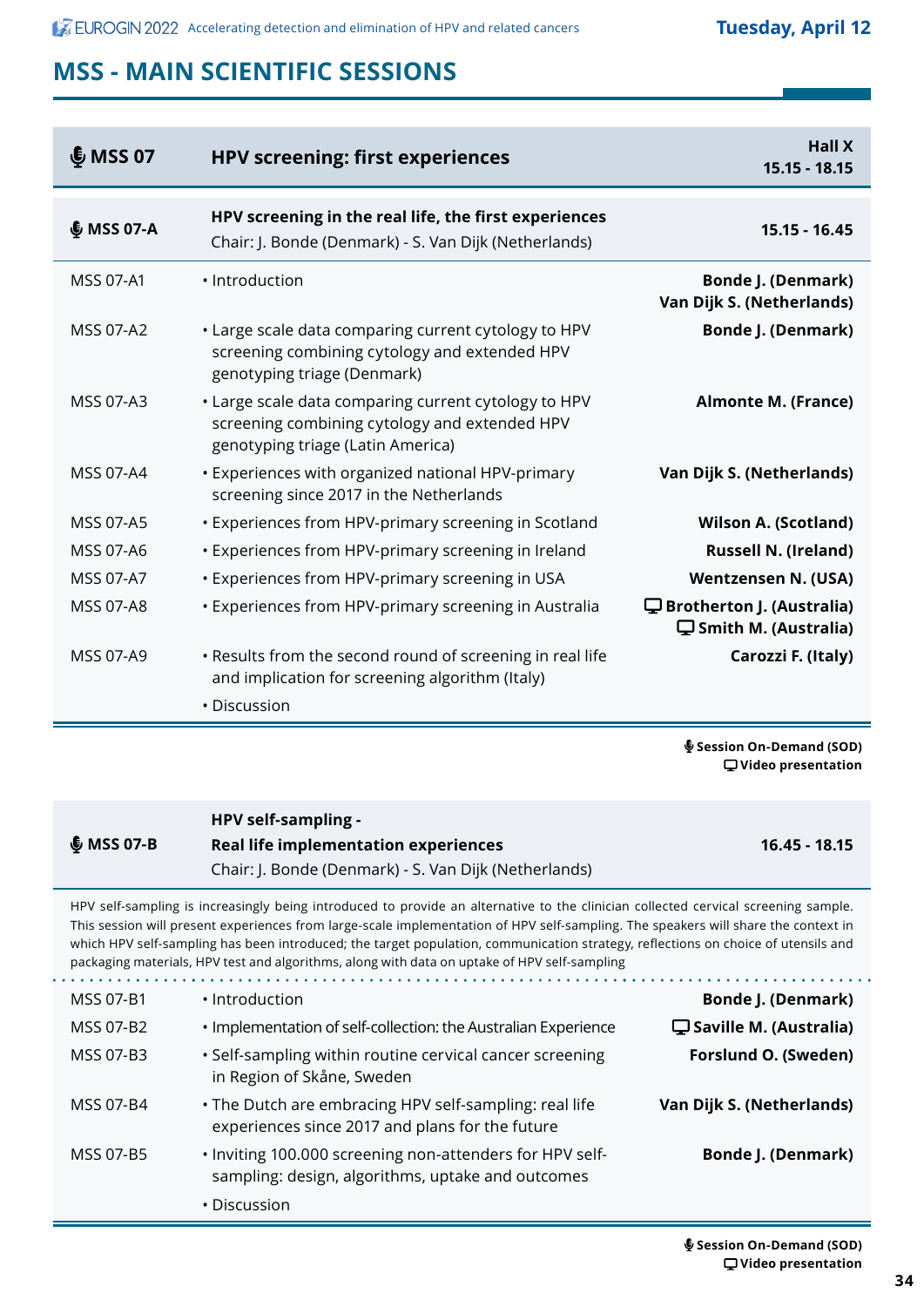| <b>SS 09</b> | Artificial intelligence and digital pathology<br>applications in cancer screening<br>Chair: N. Wentzensen (USA) | Room 14<br>$8.00 - 9.30$ |
|--------------|-----------------------------------------------------------------------------------------------------------------|--------------------------|
| SS 09-1      | • Introduction and AI applications in cervical screening                                                        | Wentzensen N. (USA)      |
|              |                                                                                                                 |                          |
| SS 09-2      | • Automated dual stain for anal cancer screening                                                                | $\Box$ Clarke M. (USA)   |
| SS 09-3      | . Improving histologic endpoints: Role of digital<br>pathology and artificial intelligence                      | Grabe N. (Germany)       |
| SS 09-4      | • Cervical precancer risk prediction using extended<br>genotyping and automated visual evaluation               | $\Box$ Egemen D. (USA)   |
|              | • Discussion                                                                                                    |                          |

| <b>SS 10</b> | <b>HPV latency and clinical implications</b> | Room 15a      |
|--------------|----------------------------------------------|---------------|
|              | Chair: A. B. Moscicki (USA)                  | $8.00 - 9.30$ |

Although the concept of Latency of HPV remains somewhat controversial, most agree that biologically it is certainly plausible and in vitro models support this concept. A greater question is whether this is true for ALL women or for only a portion of women who are vulnerable whether they may be genetically unable to clear the virus, or based on the cell type infected (e.g. junctional stem cell)? From epidemiology studies, it is difficult to differentiate latency vs new infections since a) sexual transmission studies repeatedly demonstrate the 'ease' of transmission between couples, b) studies of "monogamous "couples cannot account for infidelity, c) the vagina and anus can be reservoirs among those not reporting recent sexual activity and d) lack of detection does not necessarily translate to true latency, rather it may reflect "low levels" of replication, lower than the assay can detect and of course, sampling error. Many of these issues will be addressed in a lively session which will include not only discussions around the cervix, but also the new frontiers of the oral cavity and anus.

| SS 10-1 | • Introduction                                             | Moscicki A. B. (USA)        |
|---------|------------------------------------------------------------|-----------------------------|
| SS 10-2 | • HPV latency vs reactivation of the cervix                | Moscicki A. B. (USA)        |
| SS 10-3 | • Biology of HPV latency and epitomal maintenance proteins | Kaufmann A. (Germany)       |
| SS 10-4 | • HPV latency of oropharynx                                | D'Souza A. (USA)            |
| SS 10-5 | • HPV latency in the anal tract                            | <b>Burchell A. (Canada)</b> |
| SS 10-6 | • HPV reactivation in older women                          | Rositch A. (USA)            |
|         | • Discussion                                               |                             |

#### **Coffee Break 9.30 - 10.00**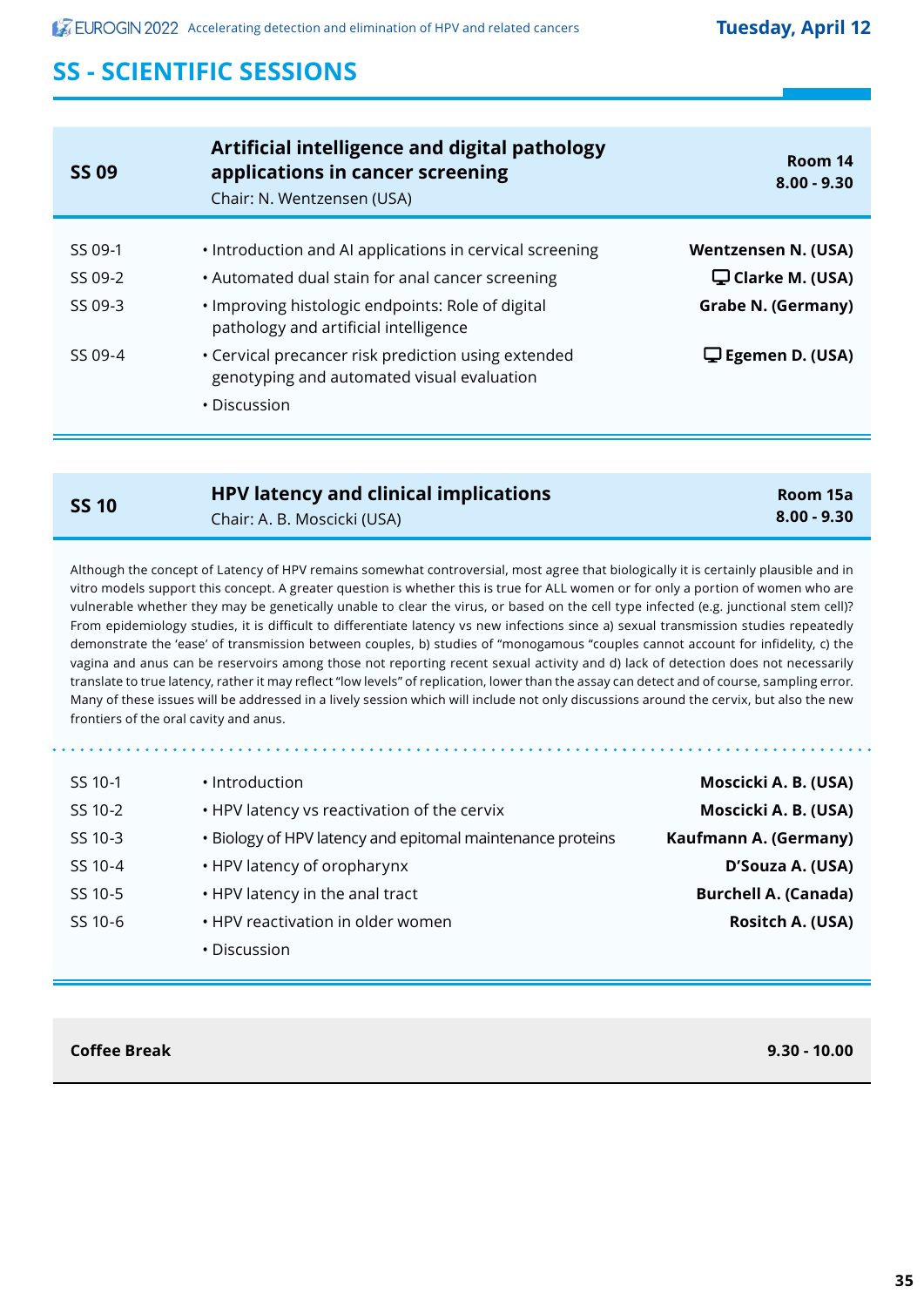**SS 11**

Ė

**Innovative SARS-CoV-2 diagnostic devices: opportunity for worldwide HPV screening** Chair: M. Poljak (Slovenia)

**Room 15a 10.00 - 11.30**

Significant recent COVID-19-related investments in manufacturing capacity, innovations in molecular and antigen-based COVID-19 portable testing devices, and reuse of neglected technologies can be readily transformed to advance HPV point-of-care and field testing. In addition, fully integrated, automated sample-to-result molecular analyzers and platforms initially installed for COVID-19 testing can be successfully applied to HPV-based cervical cancer screening on a large scale. Well-trained laboratory personnel who support the delivery of COVID -19 testing can also apply their skills to HPV testing. Massive COVID-19 self-sampling and self-testing showed that is worth exploring if we can duplicate these efforts also in the HPV world. The HPV community should be alert to the opportunities for innovation and capacity if the goals of cervical cancer elimination are to be achieved.

| SS 11-1 | • Introduction                                                                                                                                                               | Poljak M. (Slovenia)            |
|---------|------------------------------------------------------------------------------------------------------------------------------------------------------------------------------|---------------------------------|
| SS 11-2 | • Commercial HPV tests: what's on the market and<br>what's not (and what we desperately need)?                                                                               | Oštrbenk Valenčak A. (Slovenia) |
| SS 11-3 | • Post-COVID-19 release of workforce and fully<br>integrated, automated sample-to-result molecular<br>analyzers as a unique opportunity for high-throughput<br>HPV screening | Cuschieri K. (UK)               |
| SS 11-4 | • Can innovations in molecular COVID-19 portable<br>testing devices and reuse of neglected technologies<br>be transformed to advance HPV point-of-care<br>and field testing? | Poljak M. (Slovenia)            |
| SS 11-5 | • Large-scale COVID-19 antigen testing: are similar HPV<br>dreams allowed?                                                                                                   | <b>Almonte M. (France)</b>      |
| SS 11-6 | • Massive COVID-19 self-sampling and self-testing: can<br>we duplicate this in the HPV world?                                                                                | $\Box$ Vorsters A. (Belgium)    |
|         | • Discussion                                                                                                                                                                 |                                 |

 **Video presentation**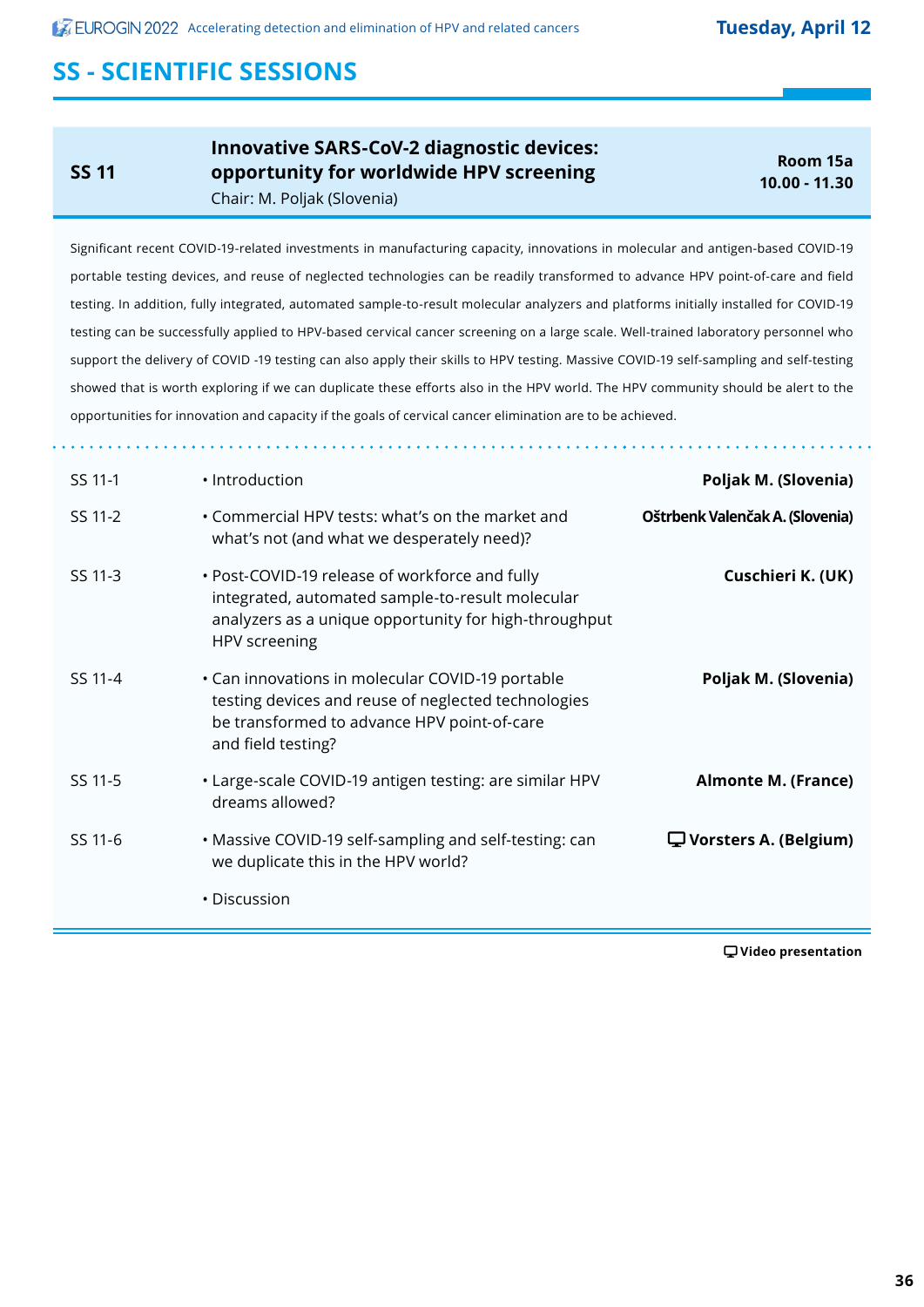| \$SS12  | The role of HPV circulating DNA<br>for the surveillance of cancer recurrence<br>in HPV-associated cancer<br>Chair: H. Mirghani (France) | Room 16a<br>$10.00 - 11.30$ |
|---------|-----------------------------------------------------------------------------------------------------------------------------------------|-----------------------------|
| SS 12-1 | . Current surveillance paradigm for HPV-positive OPC -<br>Can we do better?                                                             | Mirghani H. (France)        |
| SS 12-2 | . How droplet digital PCR improves HPV Ct<br>DNA detection?                                                                             | Peré H. (France)            |
| SS 12-3 | • HPV Ct DNA for the surveillance of recurrence in HPV-<br>driven OPC: University of North Carolina School of<br>medicine experience    | Chera B. S. (USA)           |
| SS 12-4 | • HPV Ct DNA for the surveillance of recurrence in HPV-<br>driven OPC: The Royal Marsden hospital experience                            | $\Box$ Bhide S. (UK)        |
| SS 12-5 | • HPV Ct DNA as a marker for early detection of relapse<br>in cervical and anal cancer                                                  | Jeannot E. (France)         |
|         | • Discussion                                                                                                                            |                             |

 **Session On-Demand (SOD) Video presentation**

#### **SS 13**

**Gaps in knowledge and promising research directions in HPV and cancer**

**Room 14 13.00 - 14.30**

Chair: E. Franco (Canada)

For more than 25 years EUROGIN has provided a forum for experienced clinical and public health scientists to discuss the knowledge gaps and needed research directions for the prevention and control of HPV infection and its associated diseases. EUROGIN asked a few key leaders to provide thoughtful summaries of what they think would be strategically important to advance this goal. The cervical cancer elimination target, launched in late 2020 by the World Health Organization, is the primary concern in the presenters' viewpoints, as they address the question of how the world can reach this laudable goal efficiently and equitably

| Franco E. (Canada)                    | • Introduction                                                                                    | SS 13-1 |
|---------------------------------------|---------------------------------------------------------------------------------------------------|---------|
| Giuliano A. (USA)                     | • Towards cervical cancer elimination - promising<br>research directions                          | SS 13-2 |
| Dillner J. (Sweden)                   | . Which laboratory-derived data do we need to optimize<br>cervical cancer elimination strategies? | SS 13-3 |
| $\mathbf{\Box}$ De Sanjosé S. (Spain) | • Promises and perils in the emerging landscape of<br>cervical screening                          | SS 13-4 |
| $\Box$ Brotherton J. (Australia)      | • Integrating vaccination and screening - needed<br>research directions                           | SS 13-5 |
| <b>Lehtinen M. (Finland)</b>          | • HPV eradication - what still needs to be known?                                                 | SS 13-6 |
| Ogilvie G. (Canada)                   | • Bridging the gap between the global north and global<br>south for HPV prevention                | SS 13-7 |
|                                       | • Discussion                                                                                      |         |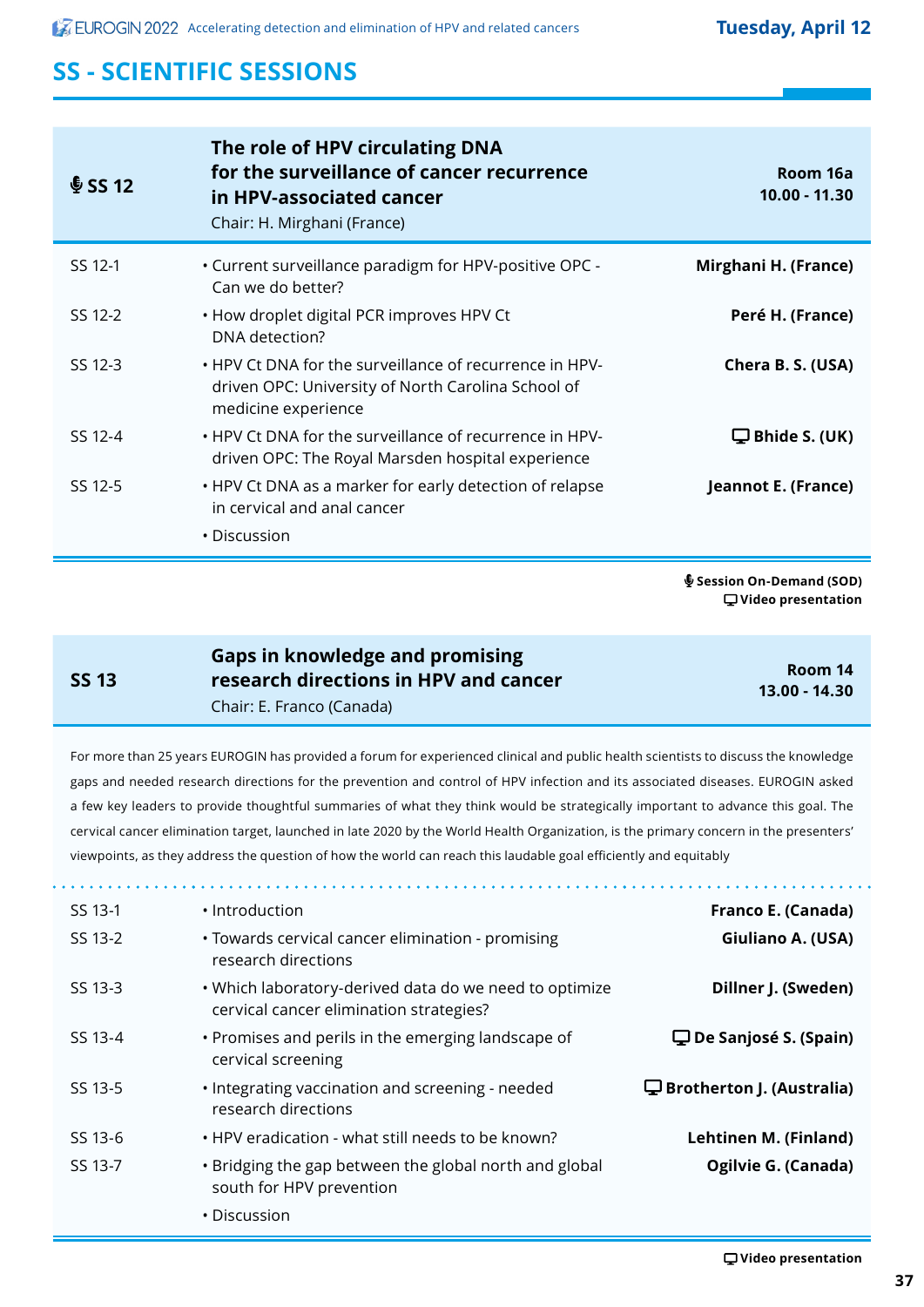## **CS - CLINICAL SESSIONS**

| <b>CS 03</b>                                                                                                                                                                                                                              | New developments in colposcopy practice<br>Chair: E. Paraskevaidis (Greece) | Room 14<br>10.00 - 11.30         |
|-------------------------------------------------------------------------------------------------------------------------------------------------------------------------------------------------------------------------------------------|-----------------------------------------------------------------------------|----------------------------------|
| Colposcopy is a 90-year-old technique but still pivotal in modern HPV based screening. It is challenged by declining prevalence of CIN<br>lesions. This session shall reflect the current status, its challenges and outlook for tomorrow |                                                                             |                                  |
| $CS$ 03-1                                                                                                                                                                                                                                 | • Introduction                                                              | Paraskevaidis E. (Greece)        |
| $CS$ 03-2                                                                                                                                                                                                                                 | • Colposcopy in the era of triage markers                                   | Berkhof J. H. (Netherlands)      |
| $CS$ 03-3                                                                                                                                                                                                                                 | • Colposcopy - a challenge for Al                                           | Von Knebel Döberitz M. (Germany) |
| $CS$ 03-4                                                                                                                                                                                                                                 | • ValCOLP a protocol for evaluation and comparison of<br>colposcopy devices | Arbyn M. (Belgium)               |
| $CS$ 03-5                                                                                                                                                                                                                                 | • Vaginal microbioma & cervical pathology                                   | Kyrgiou M. (UK)                  |
| $CS$ 03-6                                                                                                                                                                                                                                 | • New technologies to aid coloscopy                                         | Martin Hirsch P. (UK)            |
| $CS$ 03-7                                                                                                                                                                                                                                 | • Individualising management in cervical pathology                          | Paraskevaidis E. (Greece)        |
|                                                                                                                                                                                                                                           | • Discussion                                                                |                                  |

| <b>CS 04</b> |  |
|--------------|--|

#### **Clinical applications of emerging sequencing technologies** Chair: K. Cuschieri (UK) – K. Sundström (Sweden)

**Room 14 15.00 - 16.00**

Molecular platforms capable or resolving minute quantities of cellular and viral targets at great precision and depth have increased, in their capacity and scope, exponentially over the last decade Further they are no longer solely the province of academia and are being seen increasing in service laboratories. How such technologies can be used to (1) understand the natural history of disease and recurrence (2) search for credible biomarkers (3) offer options for risk stratification - to improve the patient pathway are aspects that we will cover in this session. As well as gaining an understanding of the potential of "next generation" technologies for clinical application, challenges for translation and operation(s) will be discussed.

| $CS$ 04-1 | • Introduction                                                                | Cuschieri K. (UK)<br>Sundström K. (Sweden) |
|-----------|-------------------------------------------------------------------------------|--------------------------------------------|
| CS 04-2   | • Deep-diving for HPV in cervical cancers using next<br>generation sequencing | <b>Arroyo Muhr S. (Sweden)</b>             |
| $CS$ 04-3 | . Liquid biopsy for post treatment monitoring of HPV<br>driven disease        | Bhide S. (UK)                              |
| $CS$ 04-4 | . Implications of HPV variants on disease outcomes                            | $\Box$ Mirabello L. (USA)                  |
| CS 04-5   | . NGS approaches for the detection of epigenetic<br>signatures of disease     | Nedjai B. (UK)                             |
| $CS$ 04-6 | • Genome wide micro RNA analysis to inform biomarker<br>design                | <b>Snoek B. (Netherlands)</b>              |
|           | • Discussion                                                                  |                                            |

 **Video presentation**

**Coffee Break 16.00 - 16.30**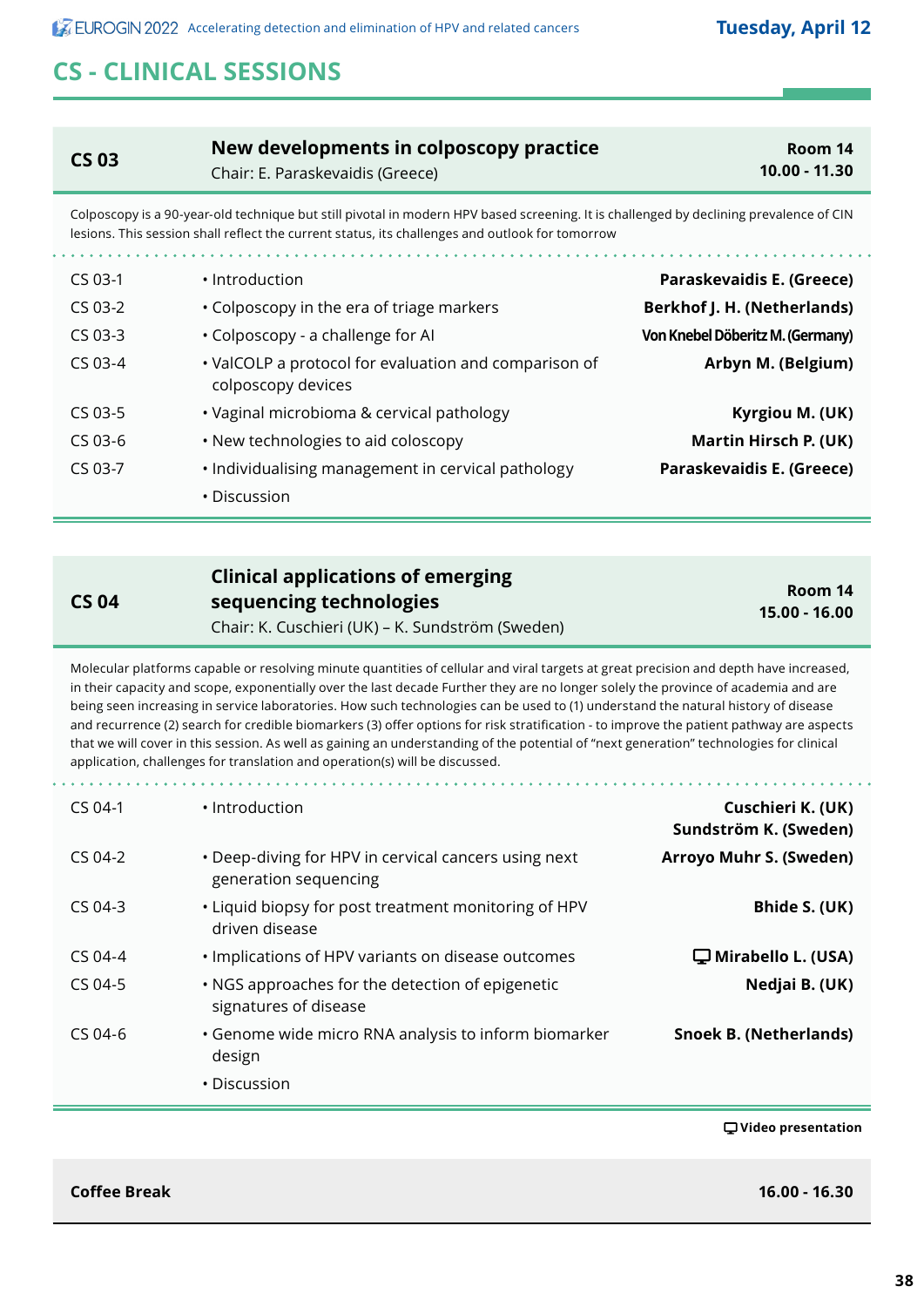## **CS - CLINICAL SESSIONS**

**CS 05 Applying methylation assays for clinical use** Chair: D. Heideman (Netherlands) - C. Meijer (Netherlands)

**Room 14 16.30 - 18.00**

Disruption of DNA methylation patterns is one of the hallmarks of cancer. Host cell DNA methylation has shown to contribute to the development and progression of HPV-induced cervical cancer. Furthermore, the HPV genome itself becomes a target of the cellular DNA methylation machinery. These findings are now increasingly being used as morphology-independent biomarkers in cervical cancer prevention and diagnostics. This session will highlight clinical applications of methylation assays, including treatment guidance and prevention of overtreatment of CIN, reassurance test, primary triage of HPV-positive women, and secondary triage for women with minor cytological abnormalities.

| Heideman D. (Netherlands)      | . Introduction methylation assays for clinical use                            | $CS$ 05-1 |
|--------------------------------|-------------------------------------------------------------------------------|-----------|
| Dick S. (Netherlands)          | • Use of methylation markers as guidance for CIN2/3<br>management             | $CS$ 05-2 |
| <b>Wisman B. (Netherlands)</b> | • Triage in HPV-based cervical screening by methylation<br>markers            | $CS$ 05-3 |
| <b>Meijer C. (Netherlands)</b> | • Management of HPV-positive women with ASC-US/LSIL<br>by methylation markers | $CS$ 05-4 |
| Hampl M. (Germany)             | • Prevention of over-treatment of pregnant women by<br>methylation markers    | $CS$ 05-5 |
| Nedjai B. (UK)                 | • Methylation triage in low - and middle-income countries                     | $CS$ 05-6 |
|                                | • Discussion                                                                  |           |
|                                |                                                                               |           |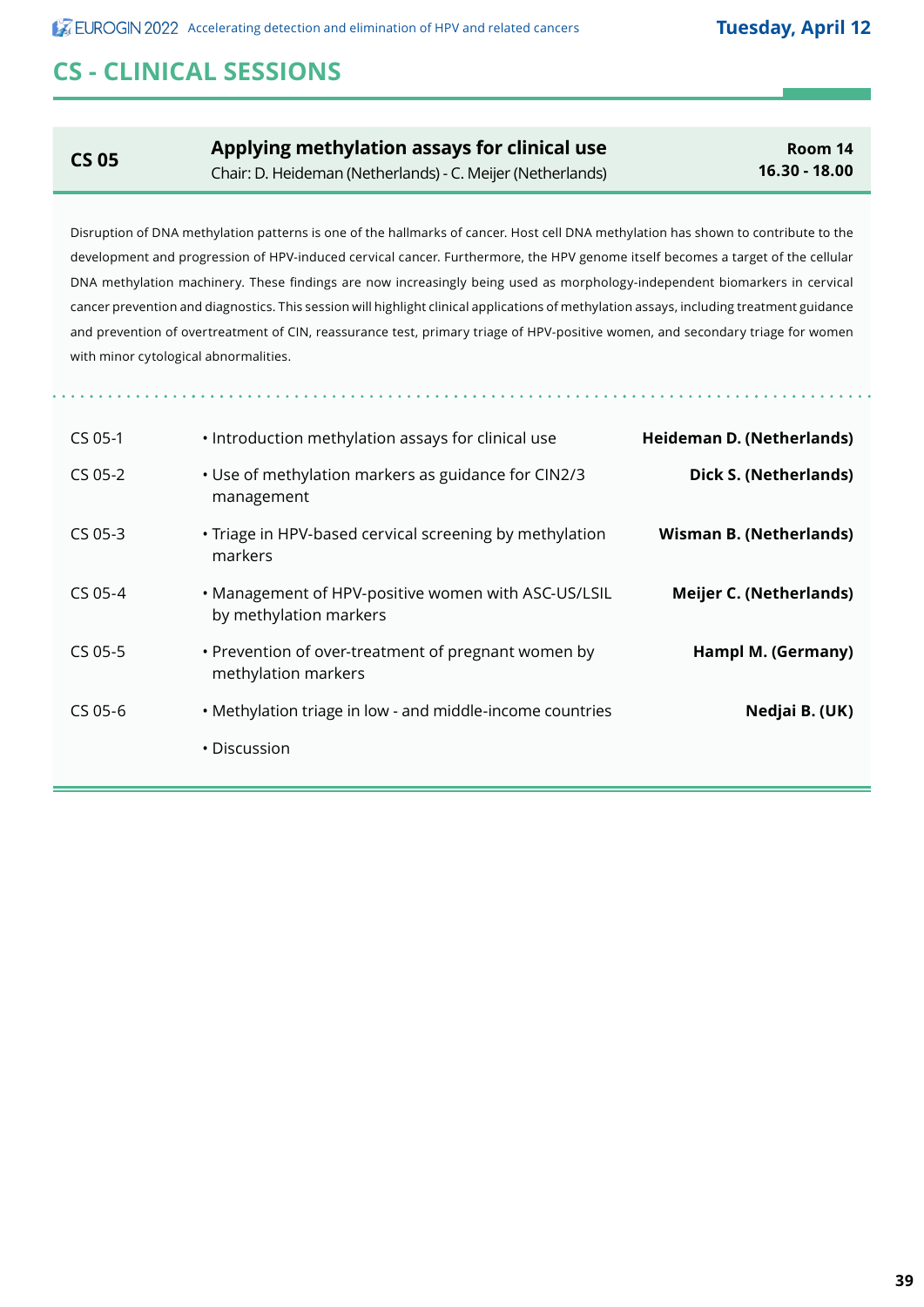# **WS - SPECIALIZED WORKSHOP WS 03 - VULVAR DISEASES WORKSHOP**

**Coordinators: G. Donders (Belgium) - J. Paavonen (Finland) -**

**J. Bornstein (Israel) - M. Preti (Italy) - P. Vieira-Baptista (Portugal)**

| <b>WS03</b>         | <b>Vulvar Diseases Workshop</b>                                                                                                                                                                     | Room 15a<br>$13.15 - 18.15$                                                                                                            |
|---------------------|-----------------------------------------------------------------------------------------------------------------------------------------------------------------------------------------------------|----------------------------------------------------------------------------------------------------------------------------------------|
| <b>WS 03-A</b>      | <b>Part A</b><br>Chair: G. Donders (Belgium)                                                                                                                                                        | $13.15 - 14.45$                                                                                                                        |
| WS 03-A1            | • Vulvar dermatoses: natural history and risk for<br>malignancy                                                                                                                                     | $\Box$ Stary A. (Austria)                                                                                                              |
| WS 03-A2            | • Vaginal dysbiosis: bacterial vaginosis and aerobic<br>vaginitis                                                                                                                                   | Donders G. (Belgium)                                                                                                                   |
|                     | WS 03-A3 · Vulvodynia                                                                                                                                                                               | <b>Donders G. (Belgium)</b>                                                                                                            |
|                     | WS 03-A4 • Selected case presentations                                                                                                                                                              |                                                                                                                                        |
|                     | • Discussion                                                                                                                                                                                        |                                                                                                                                        |
|                     |                                                                                                                                                                                                     | <b></b> U Video presentation                                                                                                           |
| <b>Coffee Break</b> |                                                                                                                                                                                                     | 14.45 - 15.15                                                                                                                          |
| <b>WS 03-B</b>      | Part B - Stump the expert<br>Chair: J. Bornstein (Israel) - M. Preti (Italy) -<br>P. Vieira-Baptista (Portugal)                                                                                     | $15.15 - 18.15$                                                                                                                        |
| vulvar conditions.  | In this session the expert's diagnosis and management will be questioned by the panel members<br>and the audience. We will go through the approach to diagnosing, classifying, and treating various |                                                                                                                                        |
| WS 03-B1            | • Discussion panel                                                                                                                                                                                  | <b>Bornstein J. (Israel)</b><br>Hampl M. (Germany)<br>Preti M. (Italy)<br><b>Regauer S. (Austria)</b><br>Vieira-Baptista P. (Portugal) |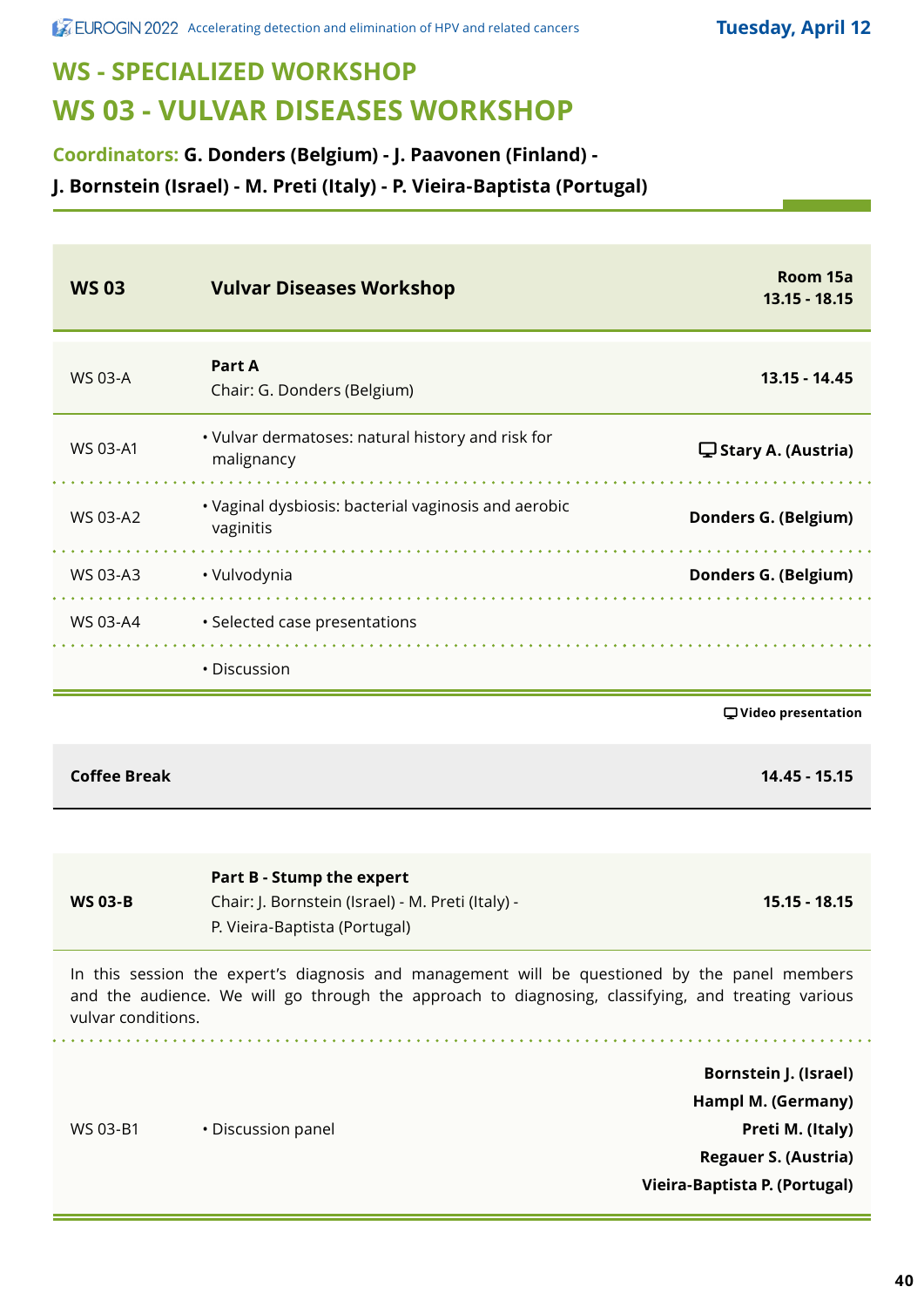| <b>FC 16</b> | <b>Immunology and immunotherapy</b><br>Chair: S. Van der Burg (Netherlands)                                                                                                                | Room 16a<br>16.45 - 18.00    |
|--------------|--------------------------------------------------------------------------------------------------------------------------------------------------------------------------------------------|------------------------------|
| FC 16-1      | • Characterization of peripheral blood t-lymphocyte<br>subsets among mothers with persistent genital or oral<br>HPV16 infection and their children                                         | <b>Suominen H. (Finland)</b> |
| FC 16-2      | • Mechanism of HPV16 E2 promoting its persistent<br>infection by inhibiting cGAS-STING signaling pathway                                                                                   | Tian P. (China)              |
| FC 16-3      | · Empower-cervical 1/GOG-3016/ENGOT-CX9: result<br>of phase 3 trial of CEMIPLIMAB vs investigator's choice<br>chemotherapy in recurrent/metastatic<br>cervical carcinoma                   | Tewari K. S. (USA)           |
| FC 16-4      | . Impact of CEMIPLIMAB on quality of life, functioning<br>and symptoms in patients with recurrent/metastatic<br>cervical carcinoma: results from empower-cervical 1/<br>GOG-3016/ENGOT-CX9 | Monk B. J. (USA)             |
| FC 16-5      | • Local immune status related to SIL: specialities and<br>possibilities for immunomodulation with solutions<br>treated with ultrasound cavitation                                          | Kononova I. (Russia)         |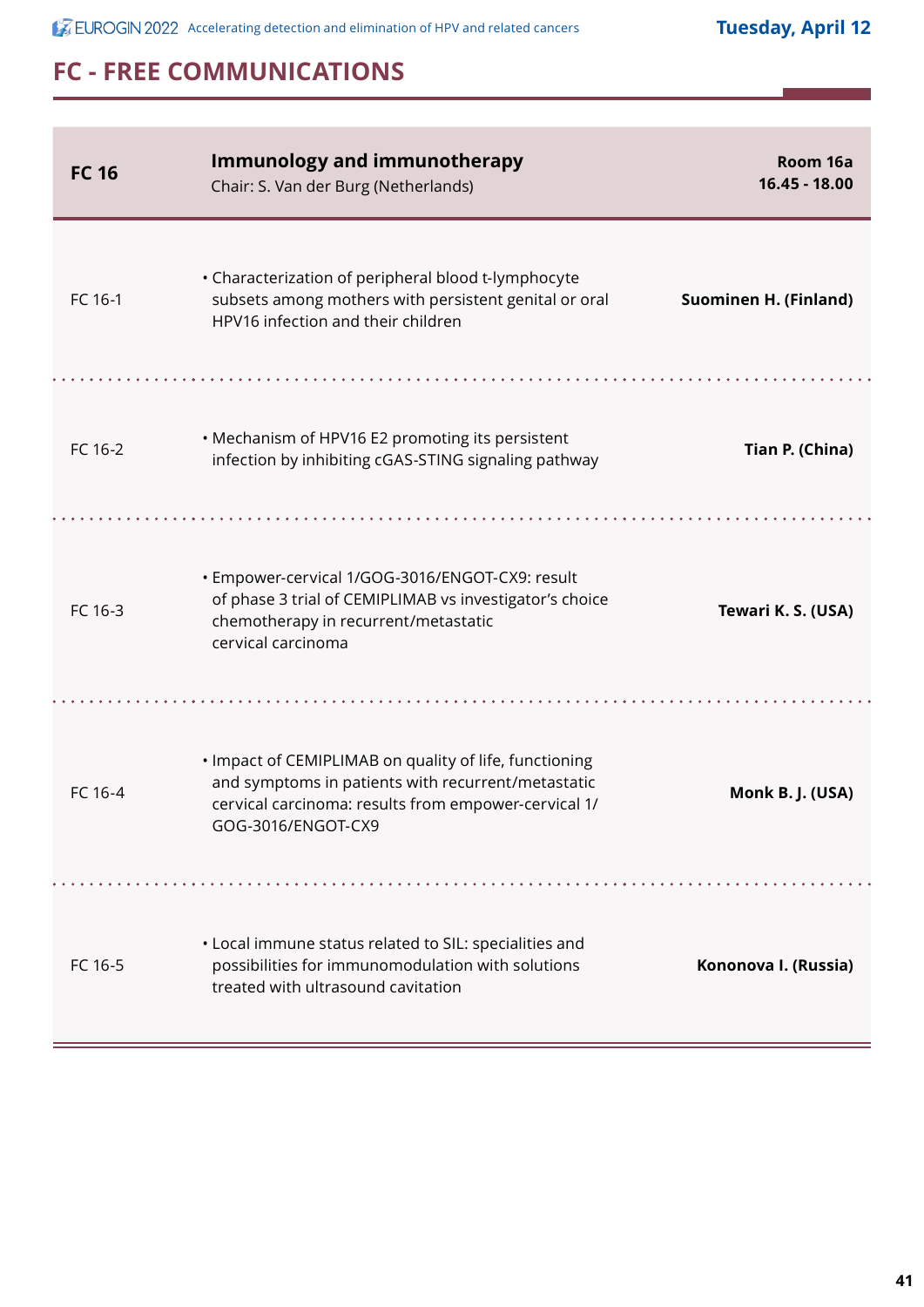## **HN - HPV AND HEAD & NECK FORUM**

#### **Coordinators: J. P. Klussmann (Germany) - K. A. Lang Kuhs (USA) - E. Rettig (USA)**

**The EUROGIN HPV and Head & Neck Cancer Forum** highlights recent advances and areas of active research in the field of HPV-related head and neck cancers.

This year's Forum features the emerging role of biomarkers in screening and management of HPV-related oropharyngeal cancer, updates epidemiological data, emphasizes survivorship and surveillance, highlights deintensification trials and other therapeutic innovations, and a dedicated session focusing on molecular & immunologic considerations.

| \$HMO1  | <b>Screening, prevention and epidemiology</b><br>Chair: K. A. Lang Kuhs (USA) - T. Waterboer (Germany)    | Room 16a<br>14.00 - 15.30                              |
|---------|-----------------------------------------------------------------------------------------------------------|--------------------------------------------------------|
| HN 01-1 | · Introduction                                                                                            | Lang Kuhs K. A. (USA)<br><b>Waterboer T. (Germany)</b> |
| HN 01-2 | • HPV in oropharynx and non-oropharynx                                                                    | D'Souza A. (USA)                                       |
| HN 01-3 | · Updates in epidemiologic trends - oral HPV infection<br>& HPV-OPC                                       | Alemany L. (Spain)                                     |
| HN 01-4 | • Vaccination trials                                                                                      | Giuliano A. (USA)                                      |
| HN 01-5 | • Absolute risk of oropharyngeal cancer after an<br>HPV16-E6 serology test and implications for screening | <b>Robbins H. (France)</b>                             |
| HN 01-6 | · Screening for HPV-OPC:<br>Overview of screening concepts                                                | <b>Waterboer T. (Germany)</b>                          |
| HN 01-7 | • Screening trial updates                                                                                 | <b>Sturgis E. (USA)</b>                                |
|         | · Discussion                                                                                              |                                                        |

 **Session On-Demand (SOD) Video presentation**

**Coffee Break 15.30 - 16.00**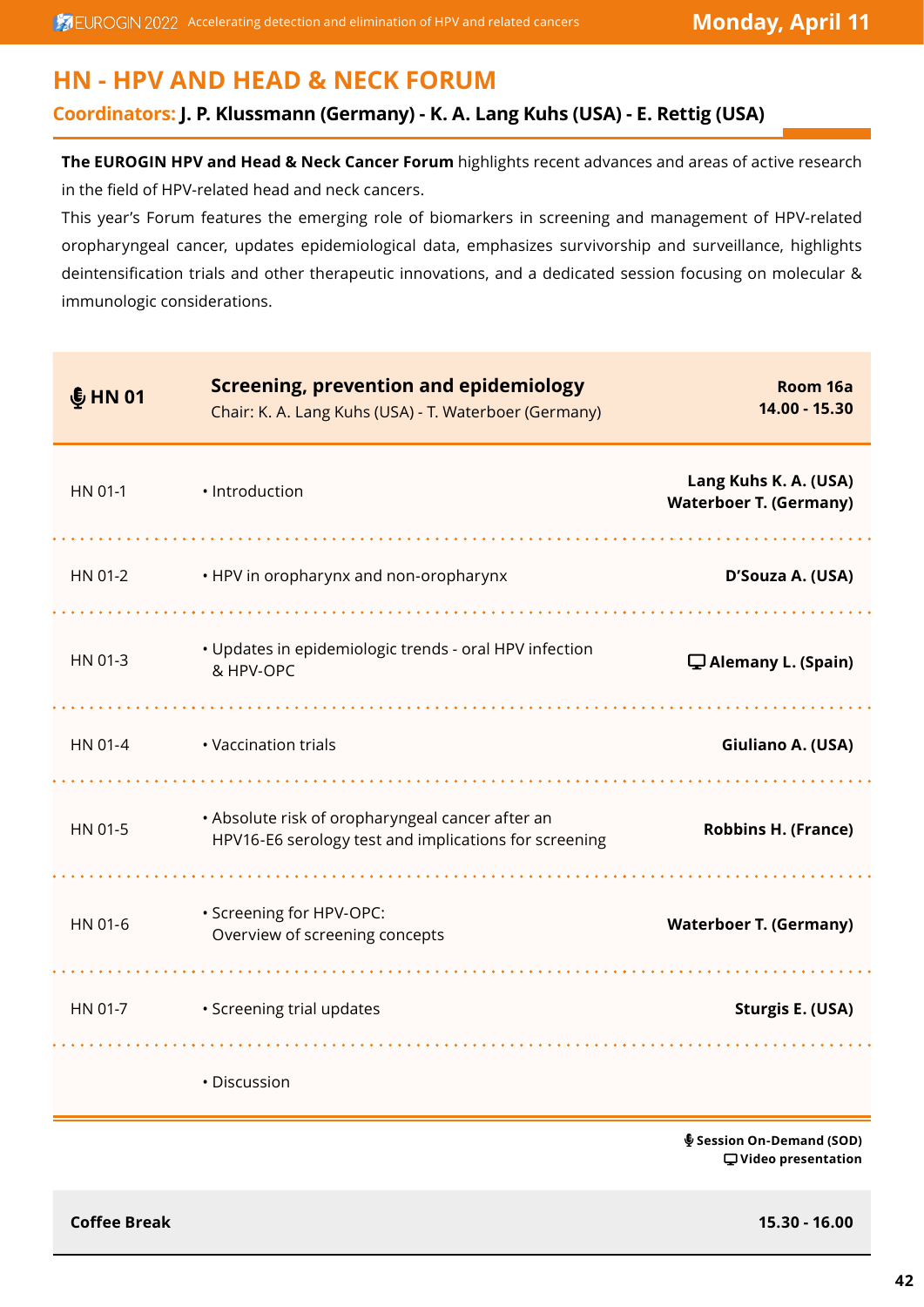**ACCOMENT ACCELER ACCELERATION** Accelerating detection and elimination of HPV and related cancers **Monday, April 11** 

# **HN - HPV AND HEAD & NECK FORUM**

| \$HNO2\$ | <b>Survivorship &amp; surveillance</b><br>Chair: E. Rettig (USA)                    | Room 16a<br>16.00 - 17.30      |
|----------|-------------------------------------------------------------------------------------|--------------------------------|
| HN 02-1  | · Introduction                                                                      | Rettig E. (USA)                |
| HN 02-2  | • ctHPVDNA for Surveillance of HPV-positive Oropharynx<br>Cancer                    | $\Box$ Chera B. S. (USA)       |
| HN 02-3  | • Patient concerns, priorities & decision-making                                    | Windon M. (USA)                |
| HN 02-4  | • Swallowing evaluation, interventions, and outcomes                                | Starmer H. (USA)               |
| HN 02-5  | • The psychology of surviving a sex/STI-linked cancer<br>like HPV-associated cancer | <b>Osazuwa-Peters N. (USA)</b> |
| HN 02-6  | • HNC survivorship                                                                  | $\Box$ Murphy B. (USA)         |
|          | • Discussion                                                                        |                                |

 **Session On-Demand (SOD) Video presentation**

| \$H N 03 | <b>Management / Clinical trials</b><br>Chair: J. P. Klussmann (Germany)       | Room 16a<br>17.30 - 19.00  |
|----------|-------------------------------------------------------------------------------|----------------------------|
| HN 03-1  | · Introduction                                                                | Klussmann J. P. (Germany)  |
| HN 03-2  | • Radiation reduction in human papillomavirus related<br>oropharyngeal cancer | $\Box$ Lee N. Y. (USA)     |
| HN 03-3  | • Deintensification of adjuvant radiation after surgery<br>for HPV+ OPC       | $\Box$ Ma D. (USA)         |
| HN 03-4  | • Management of incurable disease or clinical trials for<br>incurable disease | $\Box$ Massarelli E. (USA) |
| HN 03-5  | • Work-up of unknown primary                                                  | $\Box$ Holsinger C. (USA)  |
| HN 03-6  | • Neoadjuvant immunotherapy                                                   | Mirghani H. (France)       |
| HN 03-7  | • Pathos trial                                                                | $\Box$ Jones T. (UK)       |
|          | • Discussion                                                                  |                            |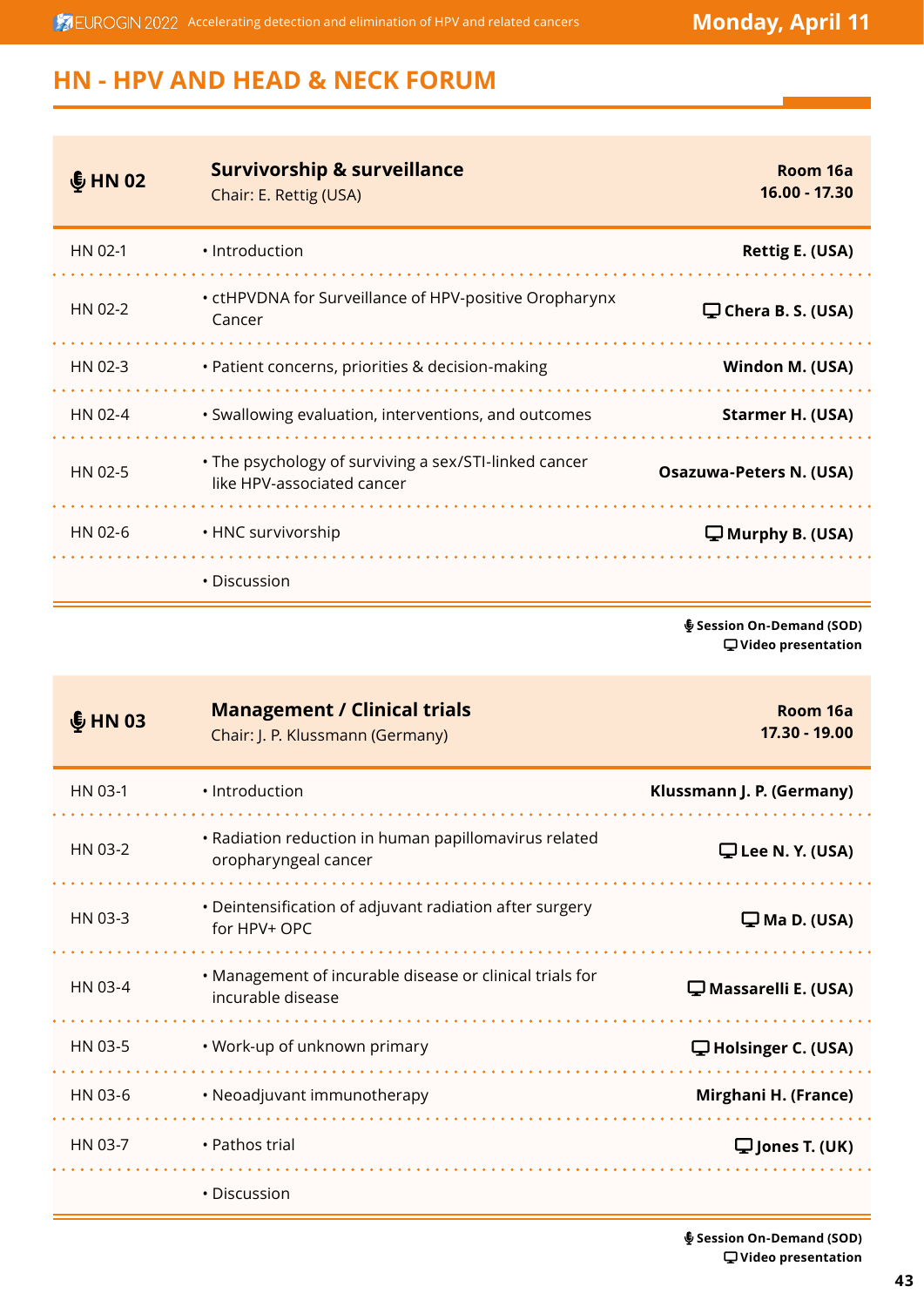**ACUROGIN 2022** Accelerating detection and elimination of HPV and related cancers **Tuesday, April 12** 

## **HN - HPV AND HEAD & NECK FORUM**

| \$HM04         | <b>Submitted papers</b><br>Chair: T. Dalianis (Sweden)                                                                                                                                   | Room 16a<br>$8.00 - 9.30$        |
|----------------|------------------------------------------------------------------------------------------------------------------------------------------------------------------------------------------|----------------------------------|
| <b>HN 04-1</b> | • Prevalence and incidence of oral-HPV among people<br>living with HIV: what do we know?                                                                                                 | <b>Mandishora R. (USA)</b>       |
| <b>HN 04-2</b> | • Detection of circulating tumor human papillomavirus<br>DNA before diagnosis of HPV-positive<br>head and neck cancer                                                                    | <b>Rettig E. (USA)</b>           |
| HN 04-3        | • Experimental studies with combinations of targeted<br>therapy on HPV positive and negative tonsillar and<br>base of tongue cancer lines reveals synergistic effects                    | <b>Holzhauser S. (Sweden)</b>    |
| <b>HN 04-4</b> | • Promising epigenetic biomarker for improved<br>detection of head and neck cancer in non-invasive<br>specimen                                                                           | Hoyer C. (Germany)               |
| <b>HN 04-5</b> | . Whole exome sequencing of HPV positive tonsillar and<br>base of tongue squamous cell carcinomas reveals a<br>global mutational pattern along with relapse-specific<br>somatic variants | <b>Dalianis T. (Sweden)</b>      |
| <b>HN 04-6</b> | • Attributable fraction of HPV in advanced stage head<br>and neck cancers per geographical region: results from<br>a systematic literature review - the 'ALARM' study                    | <b>Athanaopoulos C. (Greece)</b> |
| <b>HN 04-7</b> | • HPV related oropharyngeal cancer : a noninstitutional<br>experience of upfront mini-invasive transoral surgery<br>(TOS) versus curative chemoradiation                                 | Zorzi S. F. (Italy)              |
| <b>HN 04-8</b> | . Assessing the burden of HPV-related head and neck<br>cancers in mainland China: the design<br>of BROADEN-China study                                                                   | Qiao Y. L. (China)               |
| HN 04-9        | . The value of p16 and HPV DNA in non-tonsillar, non-<br>base of tongue oropharyngeal cancer                                                                                             | Ursu R. G. (Romania)             |

 **Session On-Demand (SOD)**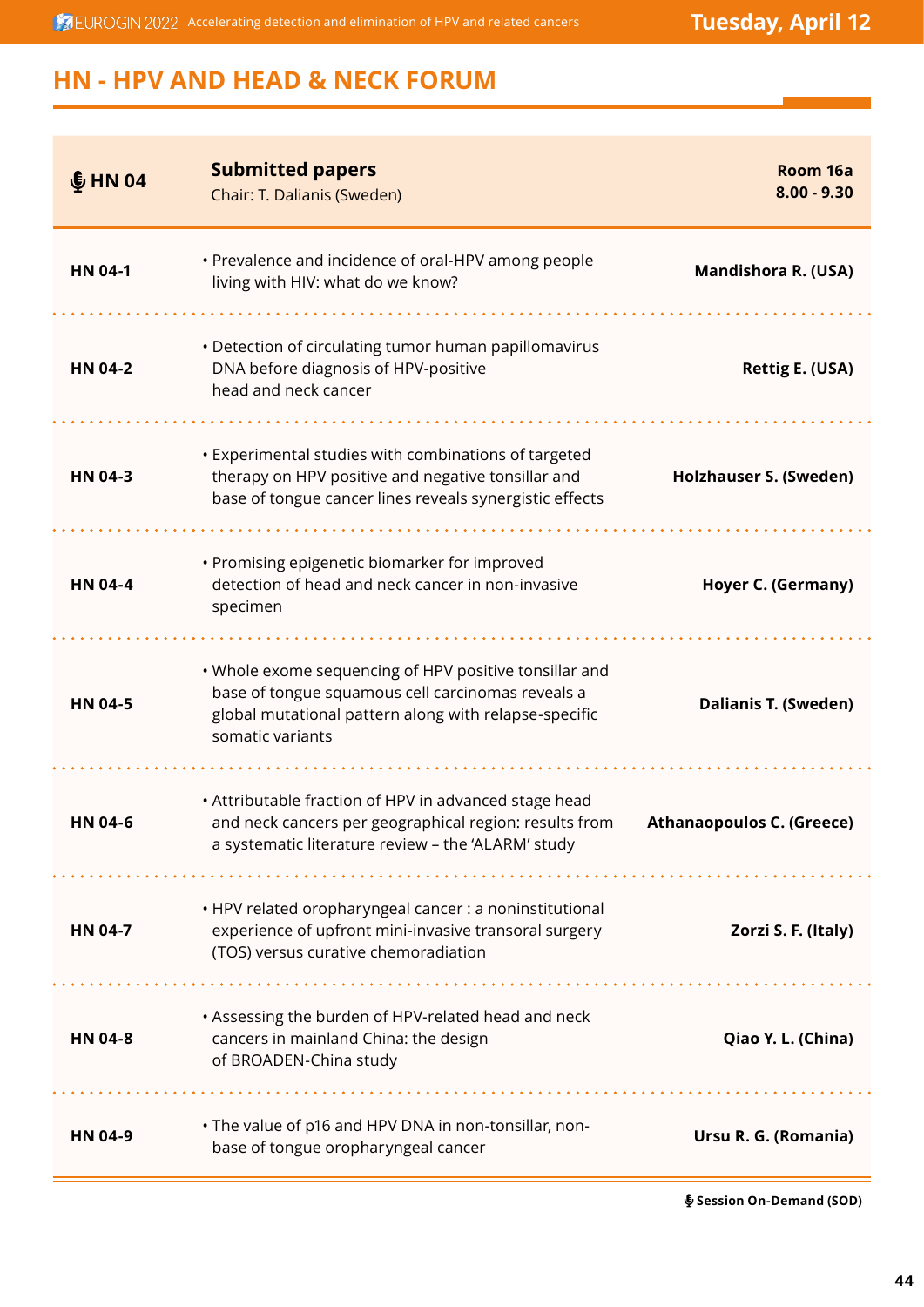**ACUROGIN 2022** Accelerating detection and elimination of HPV and related cancers **Tuesday, April 12** 

# **HN - HPV AND HEAD & NECK FORUM**

| \$HMO5  | <b>Carcinogenesis &amp; molecular characterization</b><br>Chair: S. Virani (France) | Room 16a<br>13.15 - 14.45 |
|---------|-------------------------------------------------------------------------------------|---------------------------|
| HN 05-1 | · Introduction                                                                      | Virani S. (France)        |
| HN 05-2 | • Deep learning                                                                     | Klein S. (Germany)        |
| HN 05-3 | · Single cell sequencing                                                            | Puram S. (USA)            |
| HN 05-4 | • Liquid Biopsy                                                                     | Faden D. (USA)            |
| HN 05-5 | • Pathology                                                                         | $\Box$ Lewis J. (USA)     |
| HN 05-6 | • Characterization of the HPV genome in the Voyager<br>Consortium                   | Virani S. (France)        |
| HN 05-7 | • HPV16 genetic variation and prognosis                                             | Lang Kuhs K. A. (USA)     |
|         | • Discussion                                                                        |                           |

 **Session On-Demand (SOD) Video presentation**

**Coffee Break 14.45 - 15.15**

| \$HM06  | <b>Immunologic considerations</b><br>Chair: S. Van der Burg (Netherlands)         | Room 16a<br>15.15 - 16.45     |
|---------|-----------------------------------------------------------------------------------|-------------------------------|
| HN 06-1 | • Introduction                                                                    | Van der Burg S. (Netherlands) |
| HN 06-2 | . Immunologic landscape in HPV+ vs HPV- HNSCC                                     | $\Box$ Sikora A. G. (USA)     |
| HN 06-3 | • HPV-specific T cell response                                                    | Van der Burg S. (Netherlands) |
| HN 06-4 | • Enhancing immune response to HPV-OPC: tumor<br>vaccines, CAR-T therapy          | $\Box$ Massarelli E. (USA)    |
| HN 06-5 | • Defining HPV-specific B cell responses in patients with<br>head and neck cancer | Wieland A. (USA)              |
| HN 06-6 | . Role of immunotherapy in HPV-OPC                                                | $\Box$ Hanna G. J. (USA)      |
|         | $\cdot$ Discussion                                                                |                               |

 **Session On-Demand (SOD) Video presentation**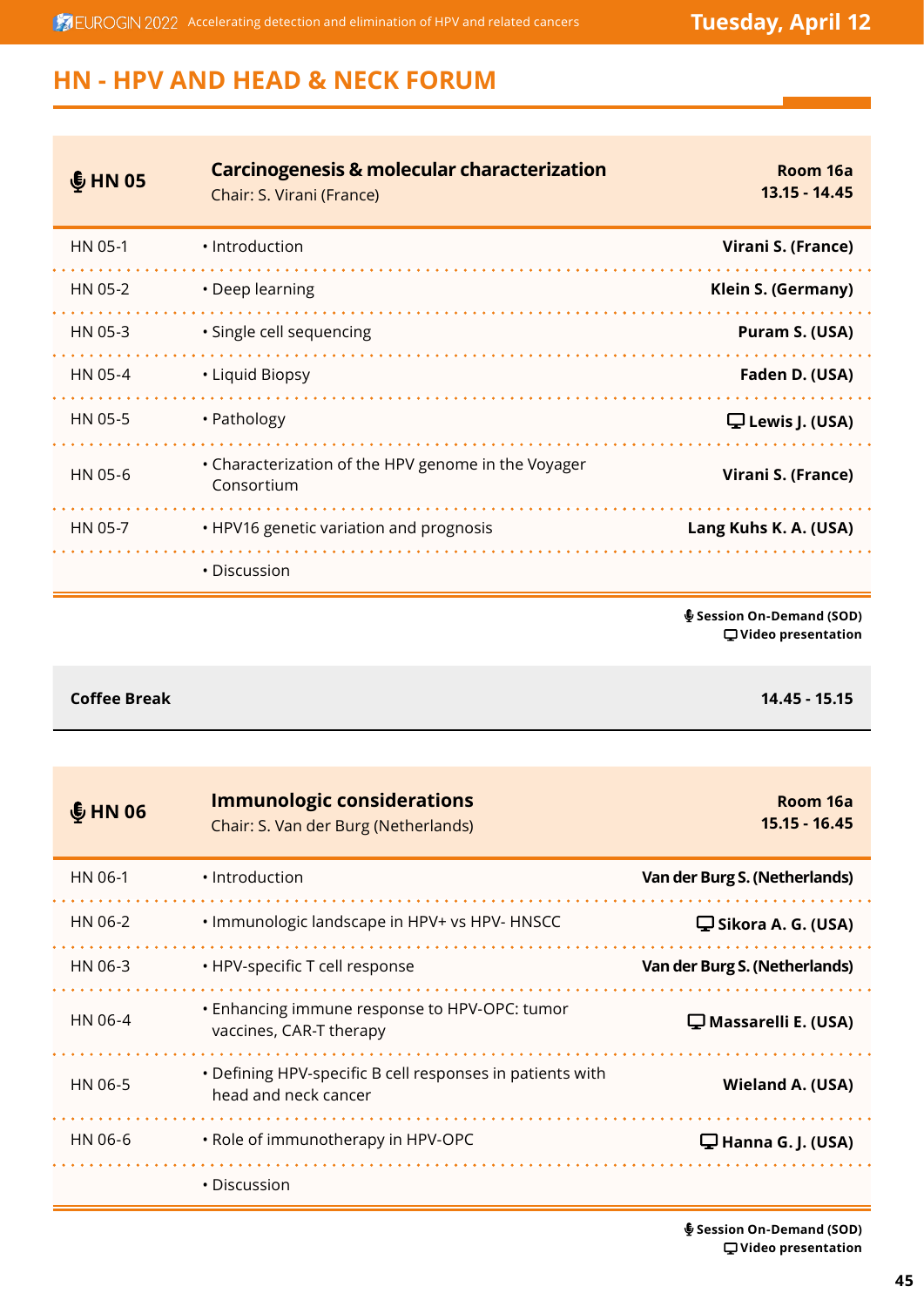# **LW - DEUTSCHSPRACHIGER WORKSHOP** HPV 2022 - Über die Wissenschaft zur Praxis

#### **Leitung: P. Hillemanns, DGGG, DKG, AG-CPC**

#### **Programmkommission: Peter Hillemanns • DGGG, DKG, AG-CPC Volkmar Küppers • AG-CPC Düsseldorf Magnus von Knebel Doeberitz • Universitätsklinikum Heidelberg Thomas Iftner • Universitätsklinikum Tübingen Elmar Joura • Medizinische Universität Wien Clemens Tempfer • AGO Uterus**

Es ist uns eine besondere Freude, Sie auf dem EUROGIN Kongress 2022 in Düsseldorf, Deutschland, begrüßen zu dürfen.

Der jährliche EUROGIN Kongress zeigt auf, was die Zusammenarbeit von Grundlagenforschung und klinischer Forschung im Kampf gegen das Zervixkarzinom erreicht hat. Die Verfügbarkeit der nonavalenten HPV-Vakzine und die STIKO Empfehlung zur HPV-Impfung für Jungen in 2018 stellen einen Meilenstein in der Elimination von Gebärmutterhalskrebs und anderen HPV-assoziierten Erkrankungen dar.

Große bevölkerungsbezogene Studien zu den HPV Impfstoffen in Australien, Großbritannien und Schweden zeigen eine dauerhafte Reduktion der Fälle an CIN2/3 und Gebärmutterhalskrebs bei den Frauen, die vor dem Alter von 17 Jahren geimpft wurden.

Seitdem die Niederlande 2016 als erstes europäisches Land das primäre HPV-Screening für die Früherkennung des Gebärmutterhalskarzinoms eingeführt hat, stimuliert das auch im deutschsprachigen Raum die Debatte über ein HPV-basiertes Screening- und die verwendeten Abklärungs Strategien. Zum 1.1.2020 wurde das organisierte Gebärmutterhals-Screening in Deutschland aktualisiert, mit einer wesentlichen Neuerung für die über 35-jährigen Frauen: der KoTestung mittels Zytologie und HPV-Test.

Die deutschsprachige Fortbildungsveranstaltung im Rahmen des EUROGIN Kongresses 2022 in Düsseldorf widmet sich ganz der Aus- und Weiterbildung von klinisch tätigen Ärzten. Von den Grundlagen der HPV Biologie und der assoziierten Krankheitsbilder über das Screening und die Diagnose von HPV-Erkrankungen spannt sich der Bogen von der präventiven Impfung bis zur operativen Therapie und therapeutischen Vakzinen. In kompakter Form werden deutsche und österreichische Experten von internationalem Ruf die unterschiedlichen Perspektiven der verschiedenen Fachgebiete aufzeigen und ihr Wissen praxisrelevant vermitteln.

Wir wünschen allen Teilnehmern eine spannende und erfolgreiche Zeit während des EUROGIN Kongresses 2022 in Düsseldorf!

#### *Peter Hillemanns und die Mitglieder der Programmkommission*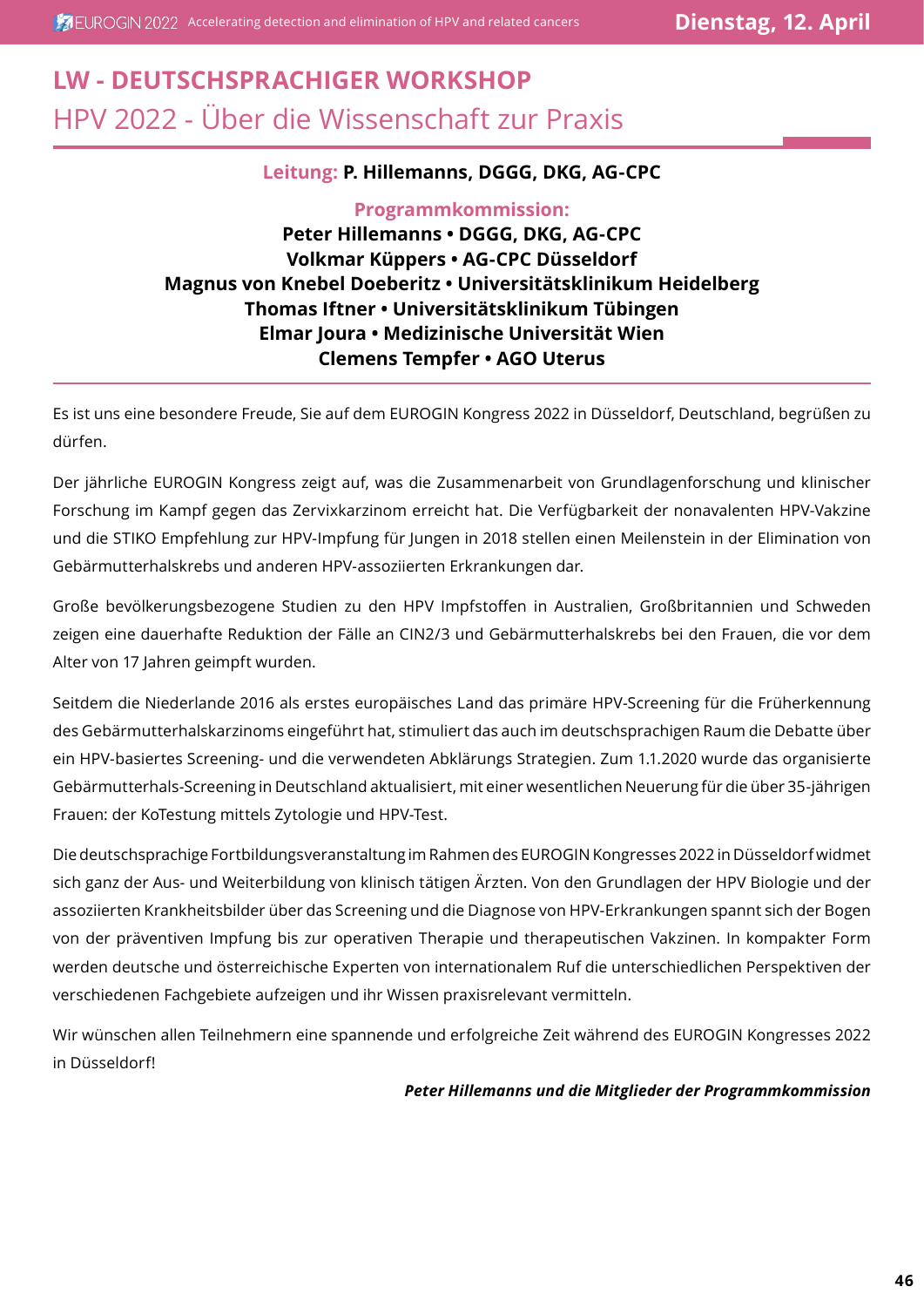**ACUROGIN 2022** Accelerating detection and elimination of HPV and related cancers **Dienstag, 12. April** 

# **LW - DEUTSCHSPRACHIGER WORKSHOP**

| <b>LW 01</b> | <b>HPV-Impfung</b><br>Vorsitz: E. Joura, A. Kaufmann        | Raum 15b<br>$8.00 - 9.30$ |
|--------------|-------------------------------------------------------------|---------------------------|
| LW 01-1      | • Aktueller Stand der HPV-Impfung                           | Joura E.                  |
| LW 01-2      | • Ist eine HPV-Impfdosis ausreichend?                       | Kaufmann A.               |
| LW 01-3      | • HPV-Impfung nach CIN/VIN Therapie                         | <b>Hillemanns P.</b>      |
| LW 01-4      | • HPV-Impfung in anderen Konstellationen<br>(HIV, HNO, MSM) | Dannecker C.              |
| LW 01-5      | • Impfprävention der Zukunft                                | Von Knebel Döberitz M.    |
| LW 01-6      | • Therapeutische HPV Impfung bei Zervixkarzinom             | Klapdor R.                |
|              | • Diskussion                                                |                           |

**Kaffeepause 9.30 - 10.00**

| <b>LW02</b> | Gesundheitspolitik und Prävention<br>Vorsitz: M. Hallek, P. Hillemanns                                                     | Raum 15b<br>10.00 - 11.45 |
|-------------|----------------------------------------------------------------------------------------------------------------------------|---------------------------|
| LW 02-1     | • A Nationale Dekade gegen Krebs:<br>Ergebnisse und Perspektiven                                                           | Hallek M.                 |
| LW 02-2     | · Gesundheitsbildung in der Schule: HPV und HPV-Impfung                                                                    | Mais A.                   |
| LW 02-3     | • COVID-19-Pandemie: lehre für die Prävention                                                                              | Schulz T.                 |
| LW 02-4     | • Welchen Effekt können wir durch die HPV-Impfung<br>und das neue Zervixkarzinom-Screening in der<br>Modellierung erwarten | Sroczynski G.             |
| LW 02-5     | · Wie können wir die Vorsorgeverweigerer erreichen?                                                                        | <b>Hillemanns P.</b>      |
| LW 02-6     | • Prävention der oropharyngealen Karzinome                                                                                 | Klussmann J. P.           |
|             | • Diskussion                                                                                                               |                           |

**Mittagspause 11.45 - 13.15**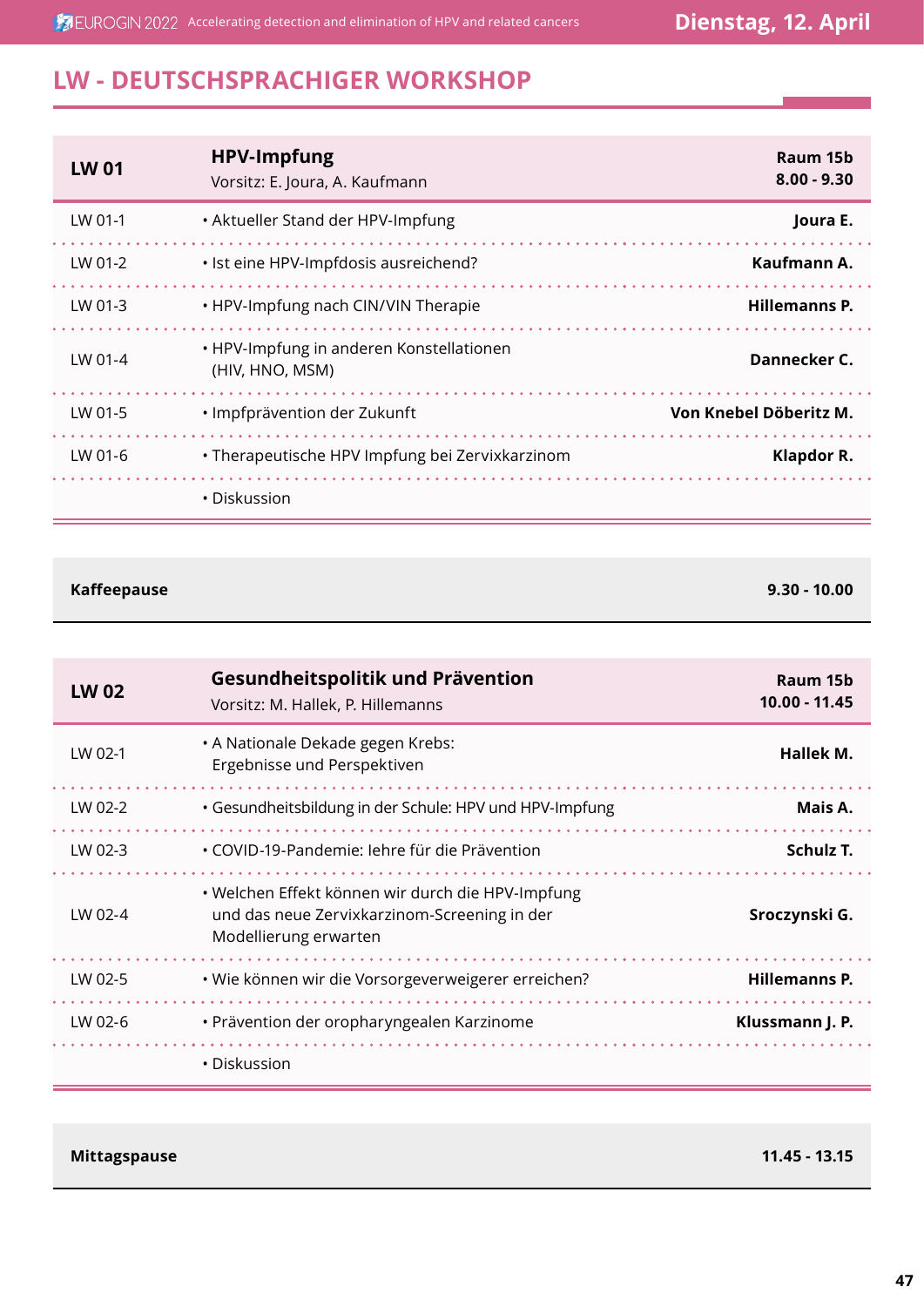**ACUROGIN 2022** Accelerating detection and elimination of HPV and related cancers **Dienstag, 12. April** 

## **LW - DEUTSCHSPRACHIGER WORKSHOP**

| <b>LW03</b>    | Zervixkarzinomscreening in Deutschland<br>und international     | Raum 15b<br>13.15 - 15.30 |
|----------------|-----------------------------------------------------------------|---------------------------|
| <b>LW 03-A</b> | <b>Teil A - Deutschland</b><br>Vorsitz: C. Dannecker, M. Hampl  | $13.15 - 14.25$           |
| LW 03-A1       | • Nationales Screeningprogramm in Deutschland                   | Gallwas J.                |
| LW 03-A2       | • Erfahrungen von der Wolfsburger Pilotstudie zur<br>Co-testung | Denecke A.                |
| LW 03-A3       | • Herausforderungen bei der zweiten Screeningrunde              | Küppers V.                |
| LW 03-A4       | • Wie können wir den Abklärungsalgorithmus<br>verbessern        | Böhmer G.                 |
| LW 03-A5       | • Kann das Einladungsmodell die Teilnehmerzahl<br>erhöhen       | Jentschke M.              |
|                | • Diskussion                                                    |                           |

| LW 03-B  | Teil B - Internationale Entwicklungen<br>Vorsitz: T. Iftner, N. Wentzensen (USA) | 14.25 - 15.30                    |
|----------|----------------------------------------------------------------------------------|----------------------------------|
| LW 03-B1 | • Aktueller Stand des Screenings in den USA                                      | Wentzensen N. (USA)              |
| LW 03-B2 | • HPV-Impfung und Screening in den Niederlanden                                  | <b>Bogaards H. (Niederlande)</b> |
| LW 03-B3 | • HPV-Impfung und Screening in Skandinavien                                      | Dillner J. (Schweden)            |
| LW 03-B4 | • HPV-Impfung und Screening in Japan                                             | Hanley S. (Japan)                |
|          | • Diskussion                                                                     |                                  |

#### **Kaffeepause 15.30 - 16.00**

| <b>LW 04</b> | Differenzialdiagnostik bei auffälligem<br>Screeningbefund<br>Vorsitz: V. Küppers, C. Tempfe | Raum 15b<br>16.00 - 17.30 |
|--------------|---------------------------------------------------------------------------------------------|---------------------------|
| LW 04-1      | · Abklärungszytologie                                                                       | Küppers V.                |
| LW 04-2      | • Methylierung                                                                              | Hampl M.                  |
| LW 04-3      | · Abklärungstests                                                                           | <b>Iftner T.</b>          |
| $1 W 04 - 4$ | · Abklärungskolposkopie                                                                     | Soergel P.                |
|              | • Diskussion                                                                                |                           |